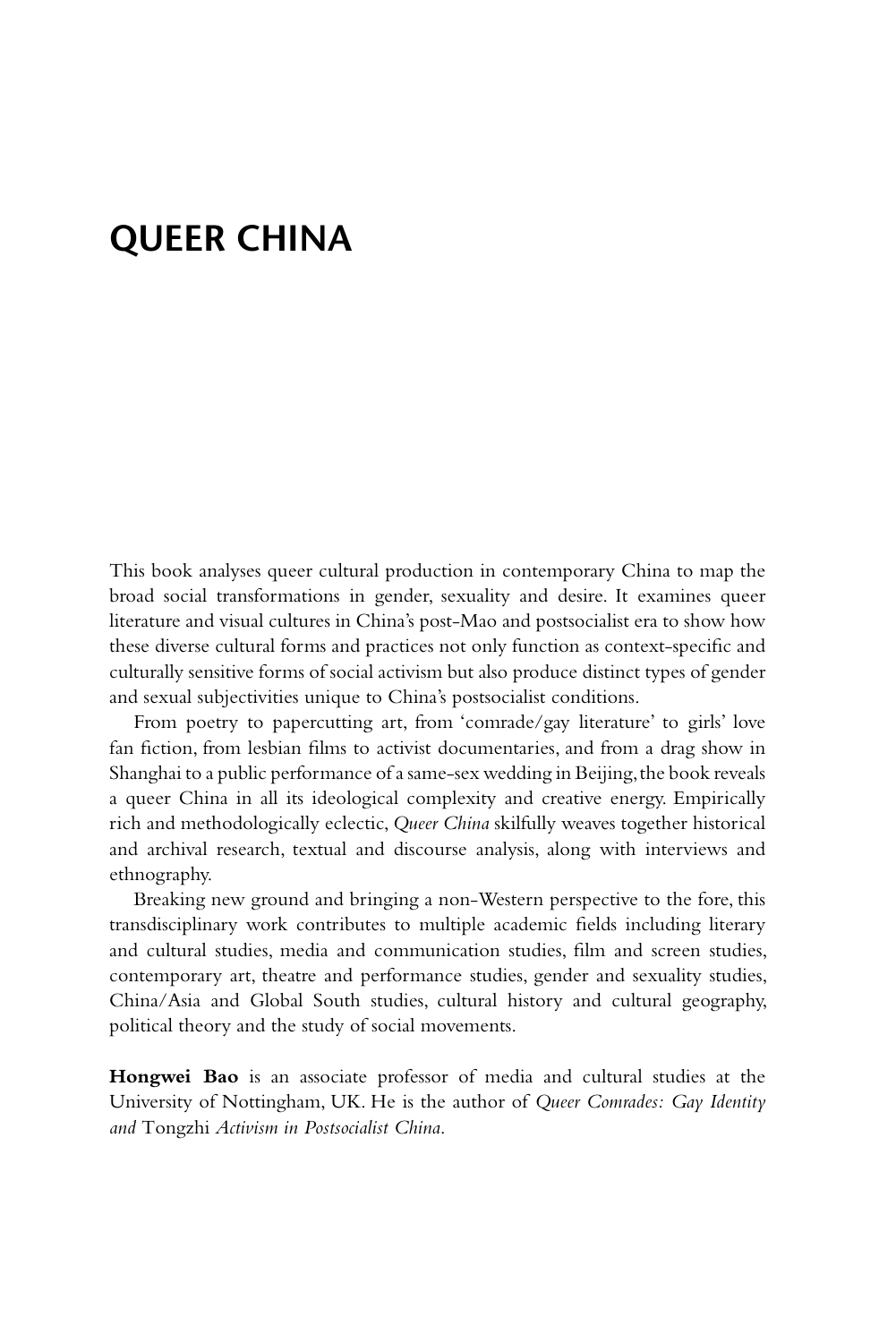### **Literary Cultures of the Global South**

Series Editors Russell West-Pavlov *University of Tübingen, Germany* Makarand R. Paranjape *Director, Indian Institute of Advanced Study, Shimla, India*

Recent years have seen challenging new formulations of the flows of influence in transnational cultural configurations and developments. In the wake of the end of the Cold War, the notion of the 'Global South' has arguably succeeded the demise of the tripartite conceptual division of the First, Second and Third Worlds. This notion is a flexible one referring to the developing nations of the once-colonized sections of the globe. The concept does not merely indicate shifts in geopolitics and in the respective affiliations of nations, and the economic transformations that have occurred, but also registers an emergent perception of a new set of relationships between nations of the Global South as their respective connections to nations of the north (either USA/ USSR or the old colonial powers) diminish in significance. New social and cultural connections have become evident. This book series explores the literary manifestations (in their often intermedial, networked forms) of those south – south cultural connections together with academic leaders from those societies and cultures concerned.

#### Editorial Advisory Board

Bruce Robbins, *Columbia University* Dipesh Chakrabarty, *University of Chicago* Elleke Boehmer, *University of Oxford* Laura I. P. Izarra, *University of Sao Paulo* Pal Ahluwalia, *University of Portsmouth* Robert J. C. Young, *New York University* Simon During, *University of Queensland* Véronique Tadjo, *University of Witwatersrand*

#### **Queer China**

Lesbian and Gay Literature and Visual Culture under Postsocialism *Hongwei Bao*

For more information about this series, please visit: [www.routledge.com/Literary-](http://www.routledge.com)[Cultures-of-the-Global-South/book-series/LCGS](http://www.routledge.com)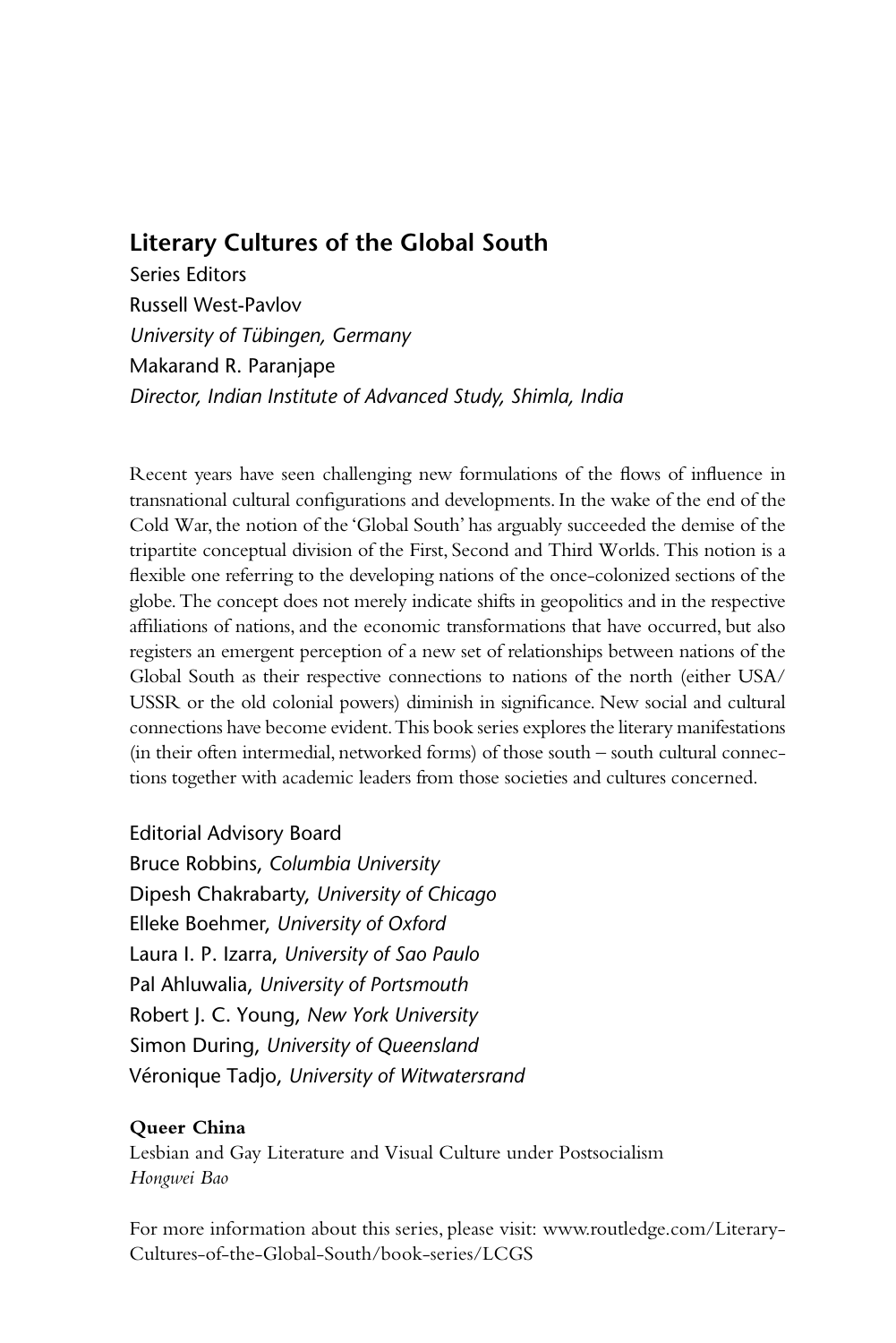# **QUEER CHINA**

# Lesbian and Gay Literature and Visual Culture under Postsocialism

*Hongwei Bao*

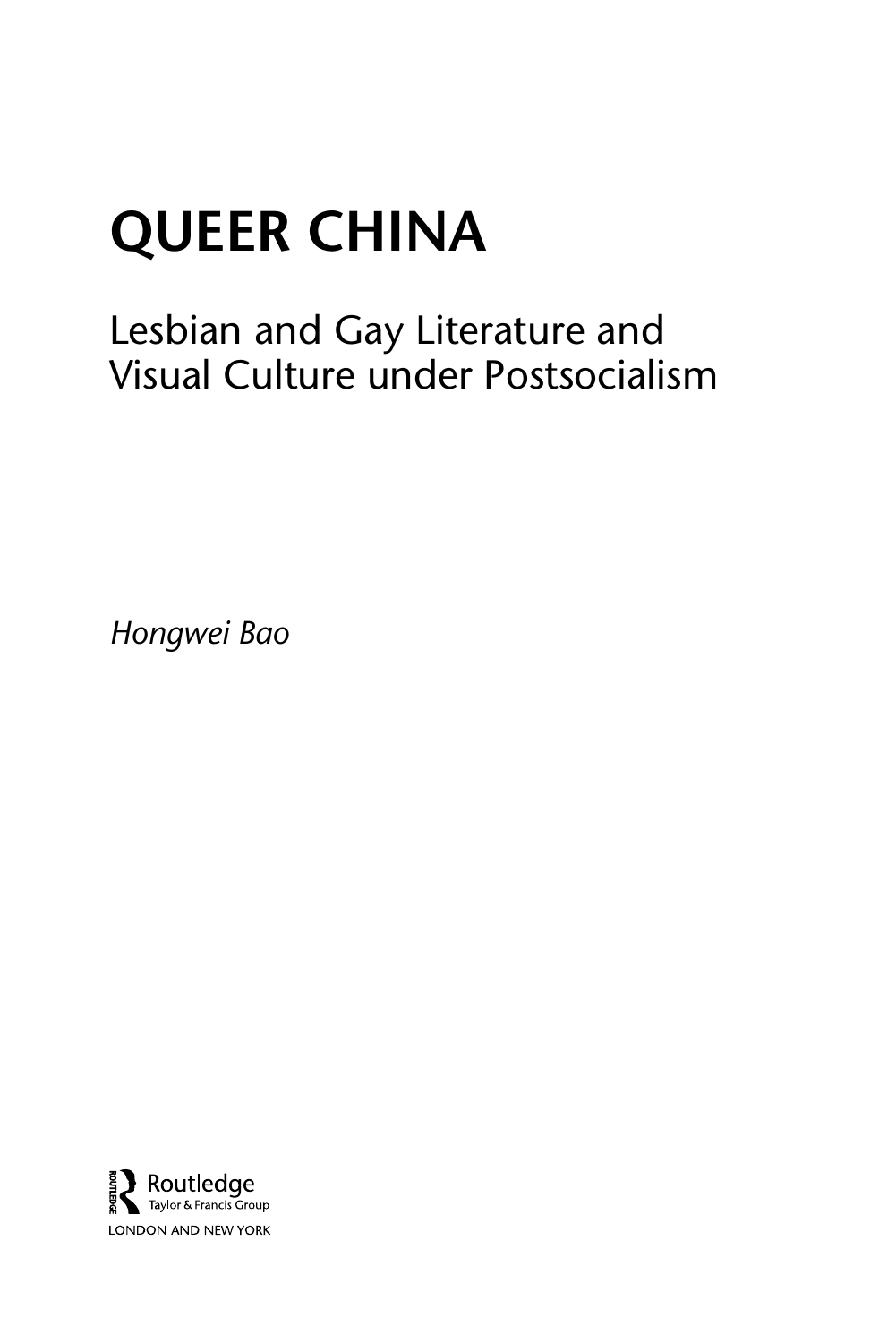First published 2020 by Routledge 2 Park Square, Milton Park, Abingdon, Oxon OX14 4RN

and by Routledge 52 Vanderbilt Avenue, New York, NY 10017

*Routledge is an imprint of the Taylor & Francis Group, an informa business*

© 2020 Hongwei Bao

The right of Hongwei Bao to be identified as author of this work has been asserted by him in accordance with sections 77 and 78 of the Copyright, Designs and Patents Act 1988.

All rights reserved. No part of this book may be reprinted or reproduced or utilised in any form or by any electronic, mechanical, or other means, now known or hereafter invented, including photocopying and recording, or in any information storage or retrieval system, without permission in writing from the publishers.

*Trademark notice*: Product or corporate names may be trademarks or registered trademarks, and are used only for identification and explanation without intent to infringe.

*British Library Cataloguing-in-Publication Data* A catalogue record for this book is available from the British Library

*Library of Congress Cataloging-in-Publication Data* A catalog record for this book has been requested

ISBN: 978-0-367-81907-1 (hbk) ISBN: 978-0-367-46284-0 (pbk) ISBN: 978-1-003-02789-8 (ebk)

Typeset in Bembo by Apex Covantage, LLC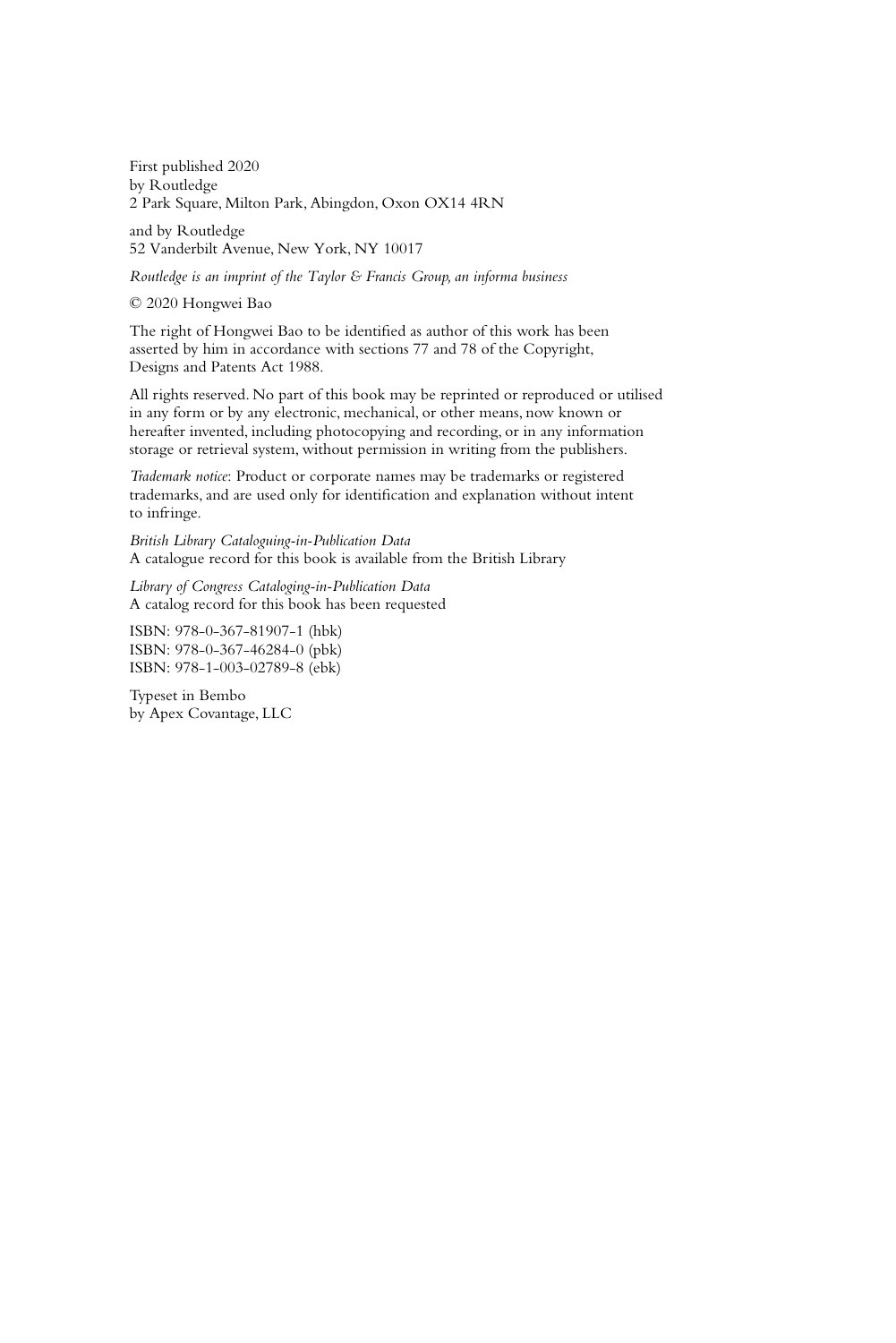*In Support of Queer Communities in China and the Sinophone World*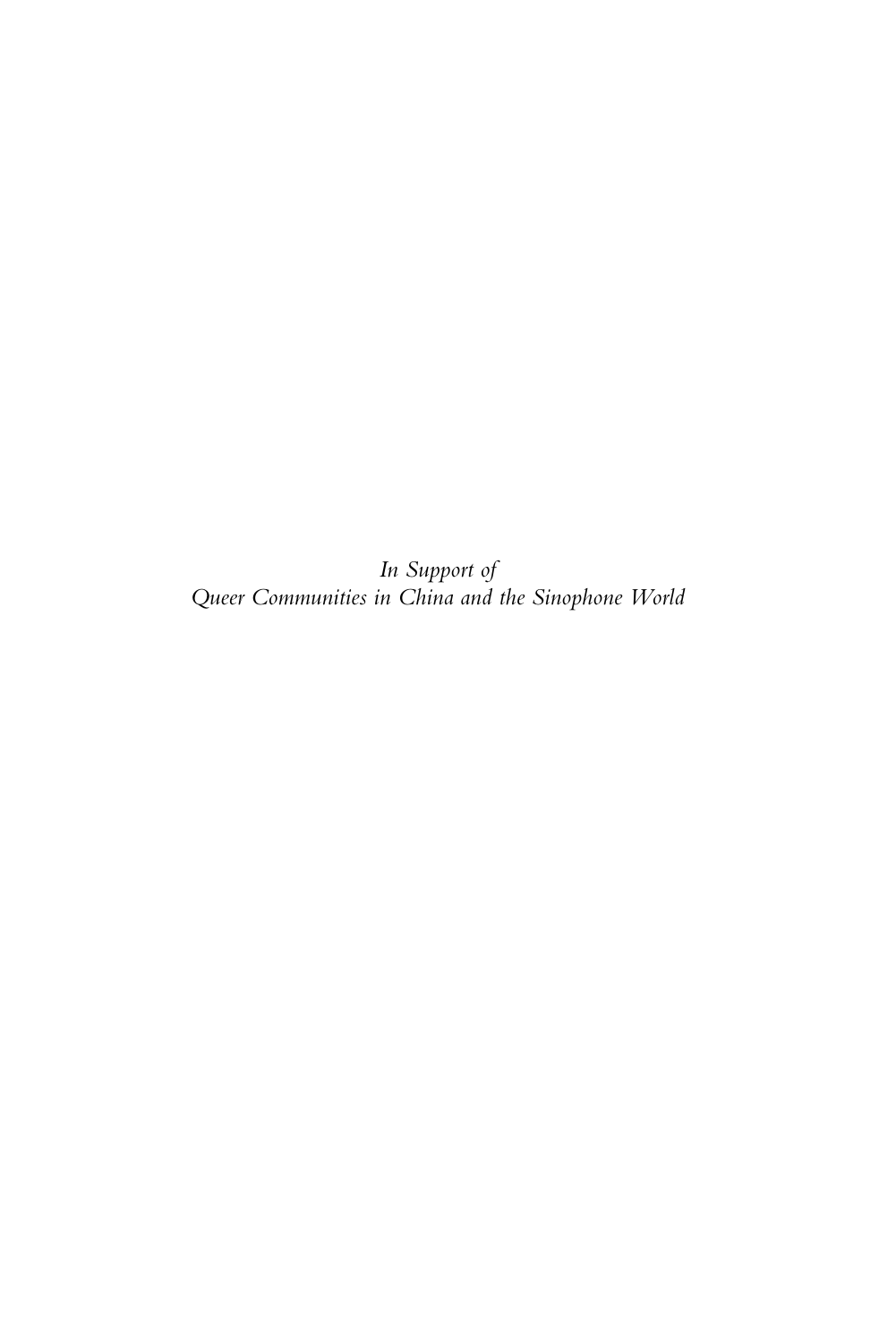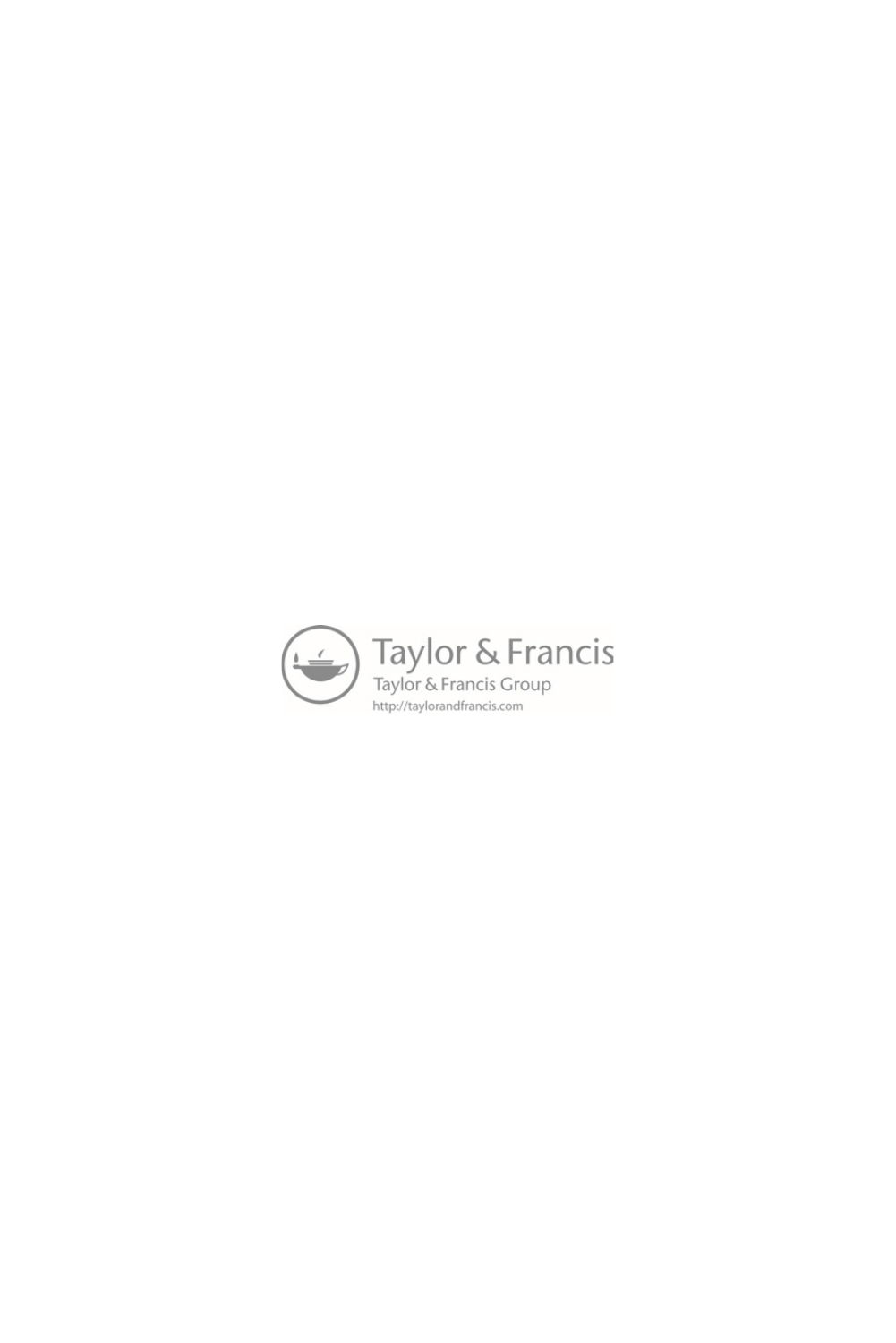# **CONTENTS**

| List of figures                                 |                                                             | ix           |  |
|-------------------------------------------------|-------------------------------------------------------------|--------------|--|
| Series editors' preface<br>Acknowledgements     |                                                             | xi           |  |
|                                                 |                                                             | xiii         |  |
|                                                 | List of abbreviations                                       | xvii         |  |
| Notes on translation, transliteration and names |                                                             | xviii        |  |
|                                                 | Introduction: queer China, postsocialist metamorphosis      | $\mathbf{1}$ |  |
|                                                 | <b>PART I</b><br>Queer emergence                            | 27           |  |
| 1                                               | Imagining modernity: the (re-)emergence of<br>homosexuality | 29           |  |
| 2                                               | Women Fifty Minutes: in search of queer women's<br>spaces   | 46           |  |
|                                                 | <b>PART II</b><br><b>Queer becoming</b>                     | 67           |  |
| 3                                               | Beijing Story: becoming gay in postsocialist China          | 69           |  |
| 4                                               | Pink Affairs: narrating desire in a girls' love fan fiction | 82           |  |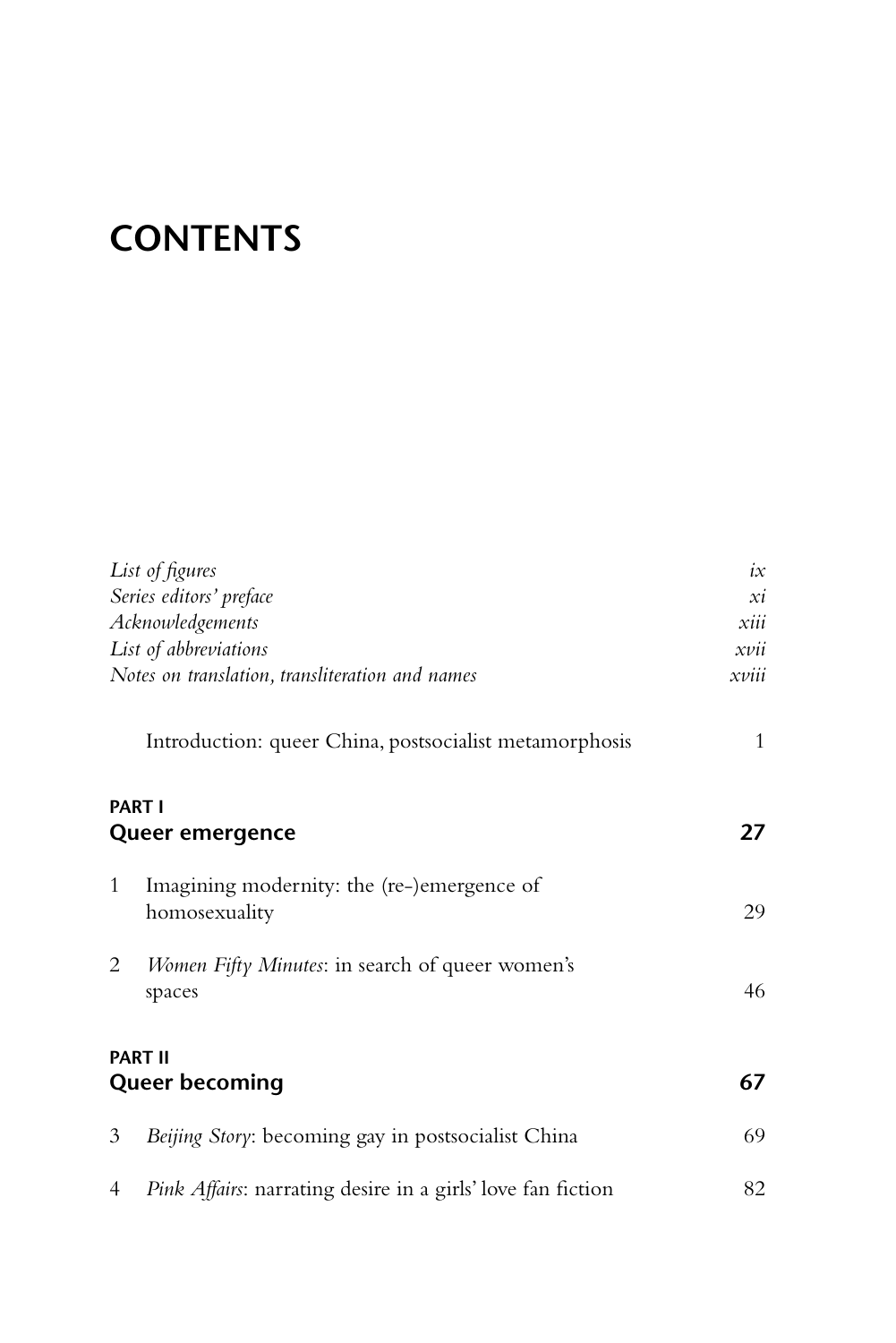| <b>PART III</b><br>Queer urban space |                                                                                   | 107 |
|--------------------------------------|-----------------------------------------------------------------------------------|-----|
| 5                                    | 'New Beijing, new marriage': performing a same-sex<br>wedding in central Beijing  | 109 |
|                                      | 6 The forgotten critical realism: reification of desire<br>in Mu Cao's poetry     | 125 |
|                                      | <b>PART IV</b><br><b>Queer migration</b>                                          | 137 |
| 7                                    | 'Shanghai is burning': becoming trans in a global city                            | 139 |
| 8                                    | Life of a butterfly: subjectivation and autonomy<br>in Xiyadie's papercutting art | 156 |
|                                      | Epilogue                                                                          | 180 |
|                                      | Appendix: Queer history, culture and activism in postsocialist China:             |     |
|                                      | a brief chronology $(1981 - 2019)$                                                |     |
| Bibliography                         |                                                                                   | 192 |
|                                      | Index                                                                             | 206 |
|                                      |                                                                                   |     |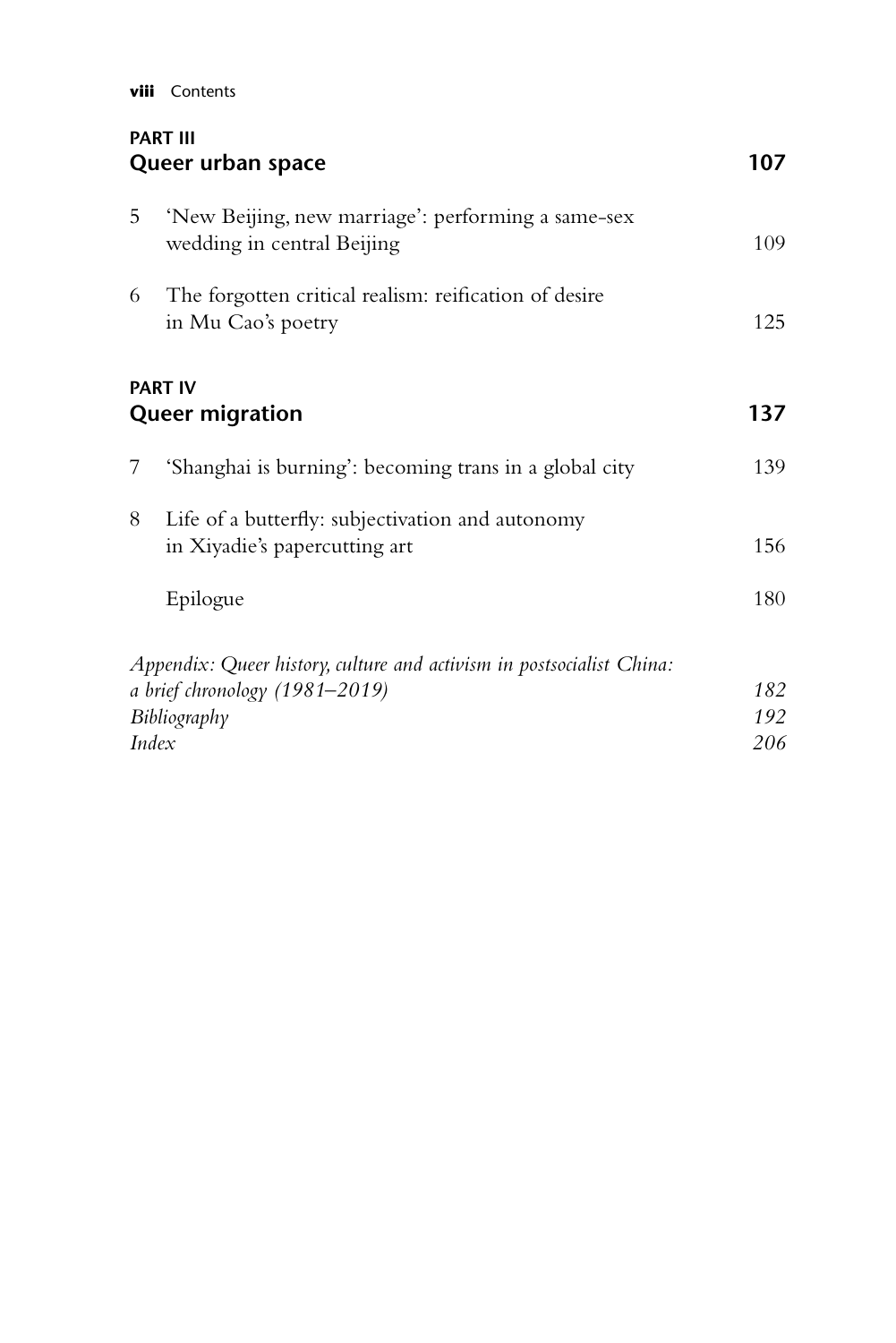# **FIGURES**

| 2.1 | Shi Tou (left) and Ming Ming (right)                              | 49  |
|-----|-------------------------------------------------------------------|-----|
| 2.2 | Women Fifty Minutes DVD cover                                     | 50  |
| 2.3 | 'But none of these disturbs this intimate moment between          |     |
|     | these two girls.' Film still from Women Fifty Minutes             | 53  |
| 2.4 | 'They have been in love with each other for more than             |     |
|     | eighty years.' Film still from Women 50 Minutes                   | 56  |
| 2.5 | 'I like you, and I also like Xiaohong.' Film still from Women     |     |
|     | <b>Fifty Minutes</b>                                              | 57  |
| 2.6 | Weapon series, No. 6, 1997, 73 $\times$ 60 cm, oil on canvas      | 59  |
| 2.7 | Female Friends, 1997, $100 \times 81$ cm, oil on canvas           | 60  |
| 2.8 | Zhuangzi Dreams of a Butterfly, in Mandarin Ducks and Butterflies |     |
|     | series                                                            | 61  |
| 2.9 | Commemoration ( <i>Ji'nian</i> ), $127 \times 92$ cm              | 62  |
| 5.1 | Valentine's Day same-sex wedding photo 1                          | 110 |
| 5.2 | Valentine's Day same-sex wedding photo 2                          | 115 |
| 5.3 | Queer rights advocacy campaign on Valentine's Day, Beijing, 2012  | 122 |
| 7.1 | Extravaganza film poster                                          | 140 |
| 7.2 | Extravaganza film still                                           | 147 |
| 7.3 | Dorian T. Fisk                                                    | 150 |
| 7.4 | Ennis F.W.                                                        | 152 |
| 8.1 | Harmony, 2016, a set of gender and sexuality themed stamps        | 157 |
| 8.2 | $Joy$ , 2019, papercut on banner paper, 28 $\times$ 28 cm         | 164 |
| 8.3 | Flying, 2019, papercut on banner paper, $28 \times 28$ cm         | 166 |
| 8.4 | Butterfly, n.d. papercut with water-based dye and Chinese         |     |
|     | pigments on Xuan paper                                            | 166 |
| 8.5 | Disco, n.d. papercut with water-based dye and Chinese pigments    |     |
|     | on Xuan paper                                                     | 167 |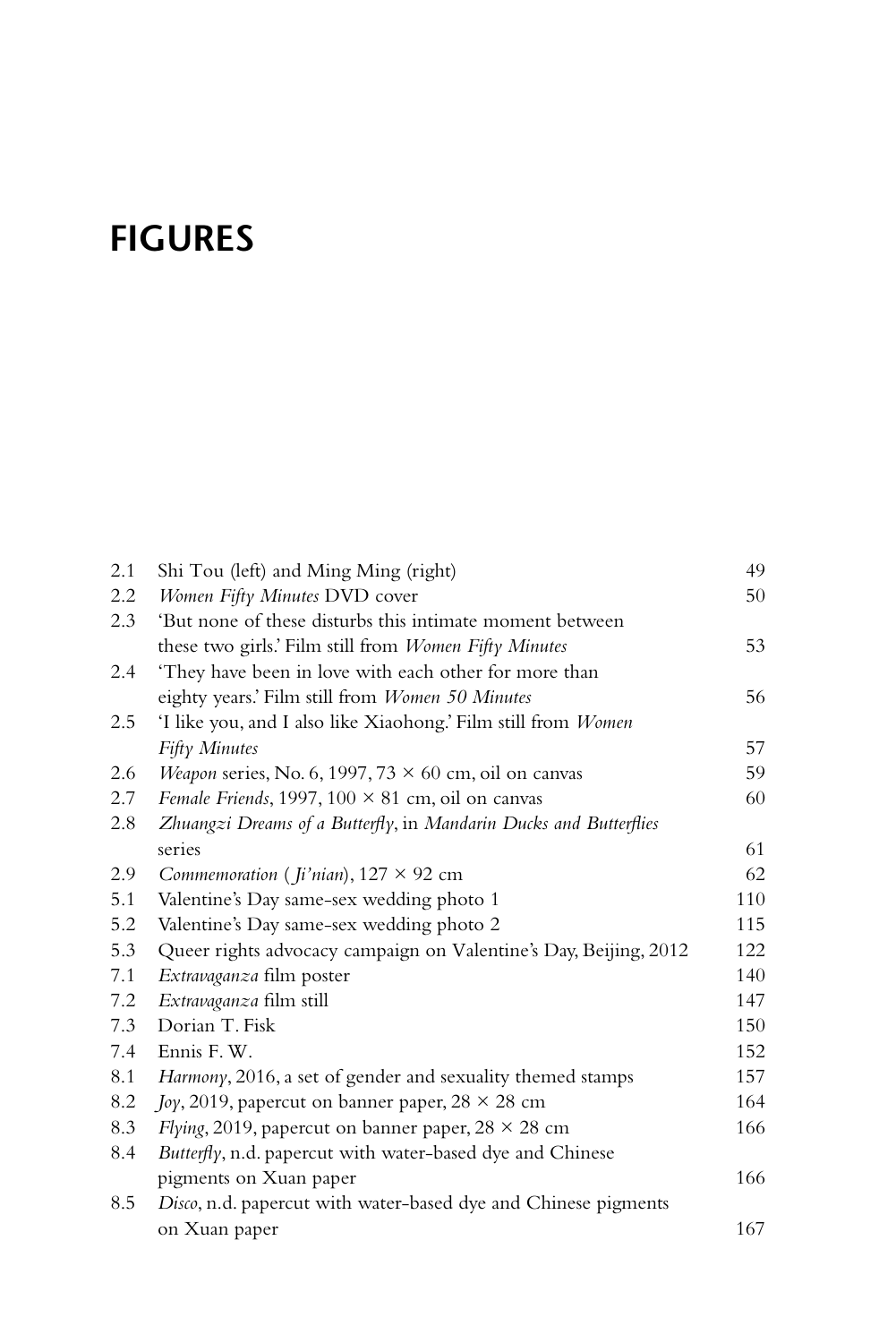| ∙ıaures |  |
|---------|--|
|---------|--|

| 8.6  | Flowerpot, 1991, papercut with water-based dye and Chinese        |     |
|------|-------------------------------------------------------------------|-----|
|      | pigments on Xuan paper, $176 \times 176$ cm                       | 168 |
| 8.7  | Fish, n.d. papercut with water-based dye and Chinese pigments     |     |
|      | on Xuan paper, $28 \times 28$ cm                                  | 168 |
| 8.8  | Gate, 1992, papercut with water-based dye and Chinese             |     |
|      | pigments on Xuan paper, $176 \times 176$ cm                       | 169 |
| 8.9  | Wall, 2016, papercut with water-based dye and Chinese             |     |
|      | pigments on Xuan paper, $176 \times 176$ cm                       | 170 |
| 8.10 | Sewn, 1999, papercut with water-based dye and Chinese             |     |
|      | pigments on Xuan paper, $176 \times 176$ cm                       | 170 |
| 8.11 | <i>Train</i> , 1985, papercut with water-based dye and Chinese    |     |
|      | pigments on Xuan paper, $140 \times 140$ cm                       | 171 |
| 8.12 | <i>Gardening</i> , n.d. papercut with water-based dye and Chinese |     |
|      | pigments on Xuan paper                                            | 172 |
| 8.13 | Gate, 1999, papercut with water-based dye and Chinese             |     |
|      | pigments on Xuan paper, $176 \times 176$ cm                       | 172 |
| 8.14 | Tiananmen, 2016, papercut with water-based dye and                |     |
|      | Chinese pigments on Xuan paper, $176 \times 176$ cm               | 173 |
| 8.15 | Xiyadie and his artwork A Harmonious World, Songzhuang,           |     |
|      | Beijing, 2008                                                     | 174 |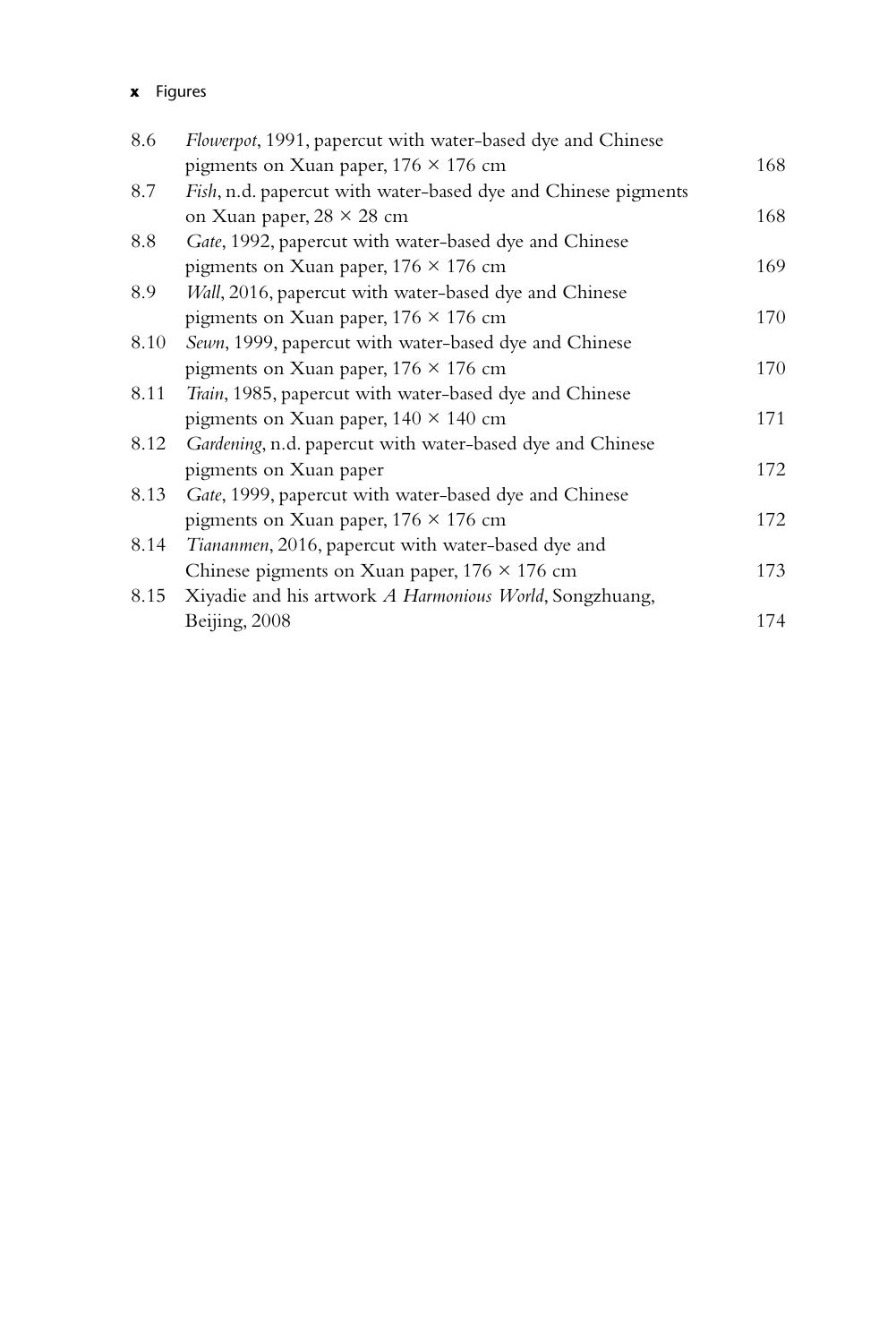## **SERIES EDITORS' PREFACE**

The 'Global South' is a descriptive and analytical term that has recently come to the fore across a broad range of social sciences disciplines. It takes on different inflections in varying disciplinary contexts – as a mere geographical descriptor, denoting a network of geopolitical regions, primarily in the southern hemisphere, with a common history of colonisation; driven by processes of transformation (the Global South has and continues to be the site of an ongoing neo-colonial economic legacy as also of a number of emergent global economies such as India, China, Brazil and South Africa); as an index of a condition of economic and social precarity which, though primarily manifest in the 'Global *South*', is also increasingly visible in the North (thus producing a '*Global* South'); and, finally, as a utopian marker, signifying a fabric of economic exchanges that are beginning to bypass the Northern economies, and, gradually, a framework for political cooperations, especially from 'below', which may offer alternatives to the hegemony of the Euro-American 'North'.

Literary cultures are a particularly pregnant site of south-south cultural analysis as they represent the intersection of traditional and modern cultural forms, of south – south (and north – south) cultural exchange, particularly via modes of translation and interlingual hybridisation, and refract various discourses of knowledge in a highly self-reflexive and critical fashion, thereby demanding and enabling an interdisciplinary dialogue with literary studies at its core. Hallowed connections between literary production and the postcolonial *nation* notwithstanding, *transnational* south-south literary connections have usually marked the (anti-)colonial, postcolonial and indeed contemporary digital epochs. Thus, literary cultures form one of the central historical and contemporary networked sites of intercultural selfarticulation in the Global South.

This series intervenes in the process and pre-empts the sort of bland institutionalisation which has forestalled much of the intellectual force of postcolonial studies or the more recent world literature studies. It proposes wide-ranging interventions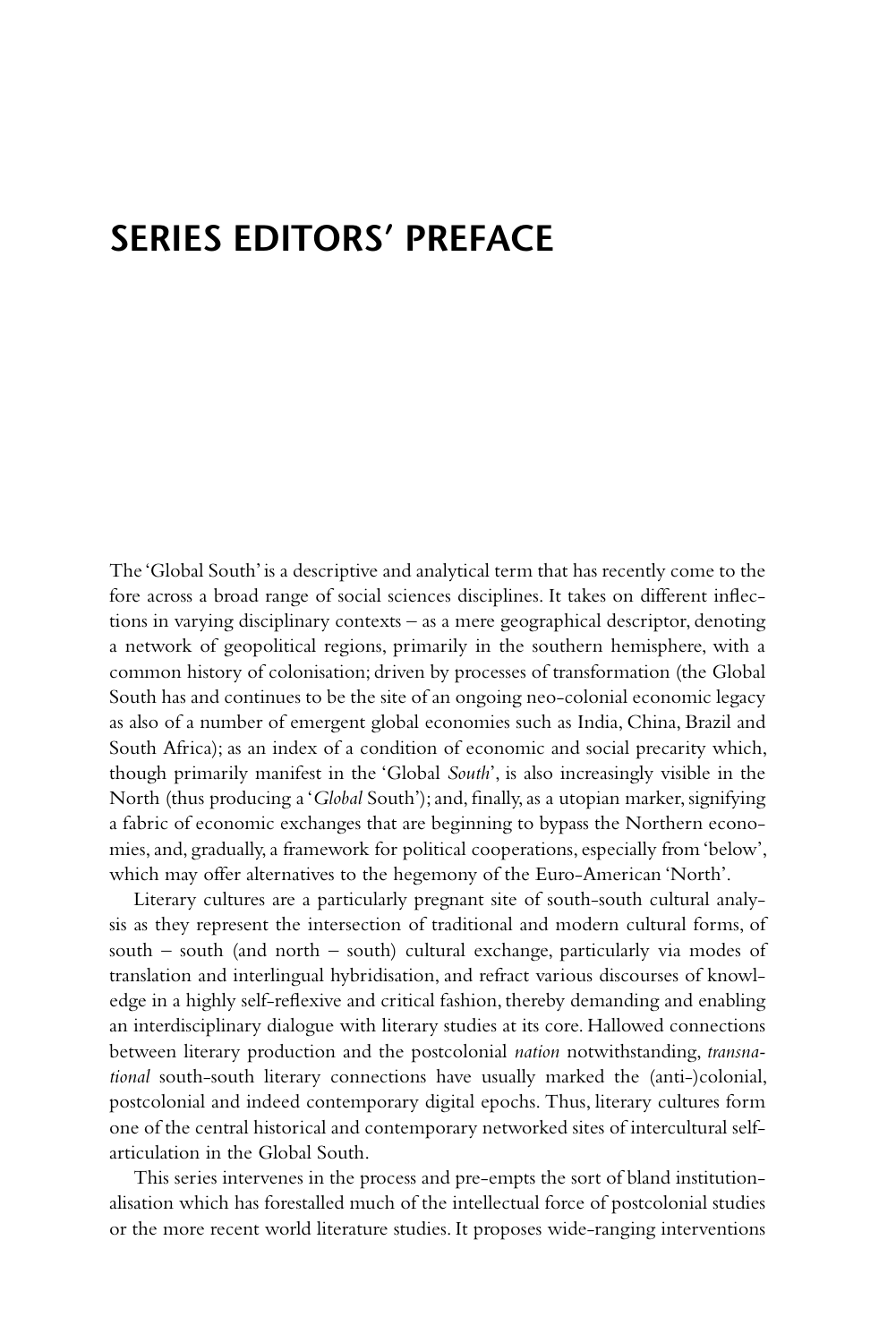into the study of the literary cultures of the Global South that will establish an innovative paradigm for literary studies on the disciplinary terrain up until now occupied by the increasingly problematised areas of postcolonial studies or non-European national literary studies.

The series contributes to the re-writing of cultural and literary history in the specific domain of the literary cultures of the Global South. It attempts to fill in the many gaps left by Euro-American-dominated but ultimately 'provincial' Northern cultural histories. The study of the literary cultures of the Global South 'swivels' the axis of literary interrelations from the coloniser-colonised interface which, for instance, has preoccupied postcolonial literary studies since its inception (and which inevitably informed the 'national' compartmentalisation of postcolonial literary study even when it averted its gaze from the colonier). Instead, the series explores a set of 'lateral' relationships which have always existed but until now largely ignored – and which, in an age of digital communication and online cultural production have begun to emerge, once again, into their properly prominent position.

> Russell West-Pavlov Makarand R. Paranjape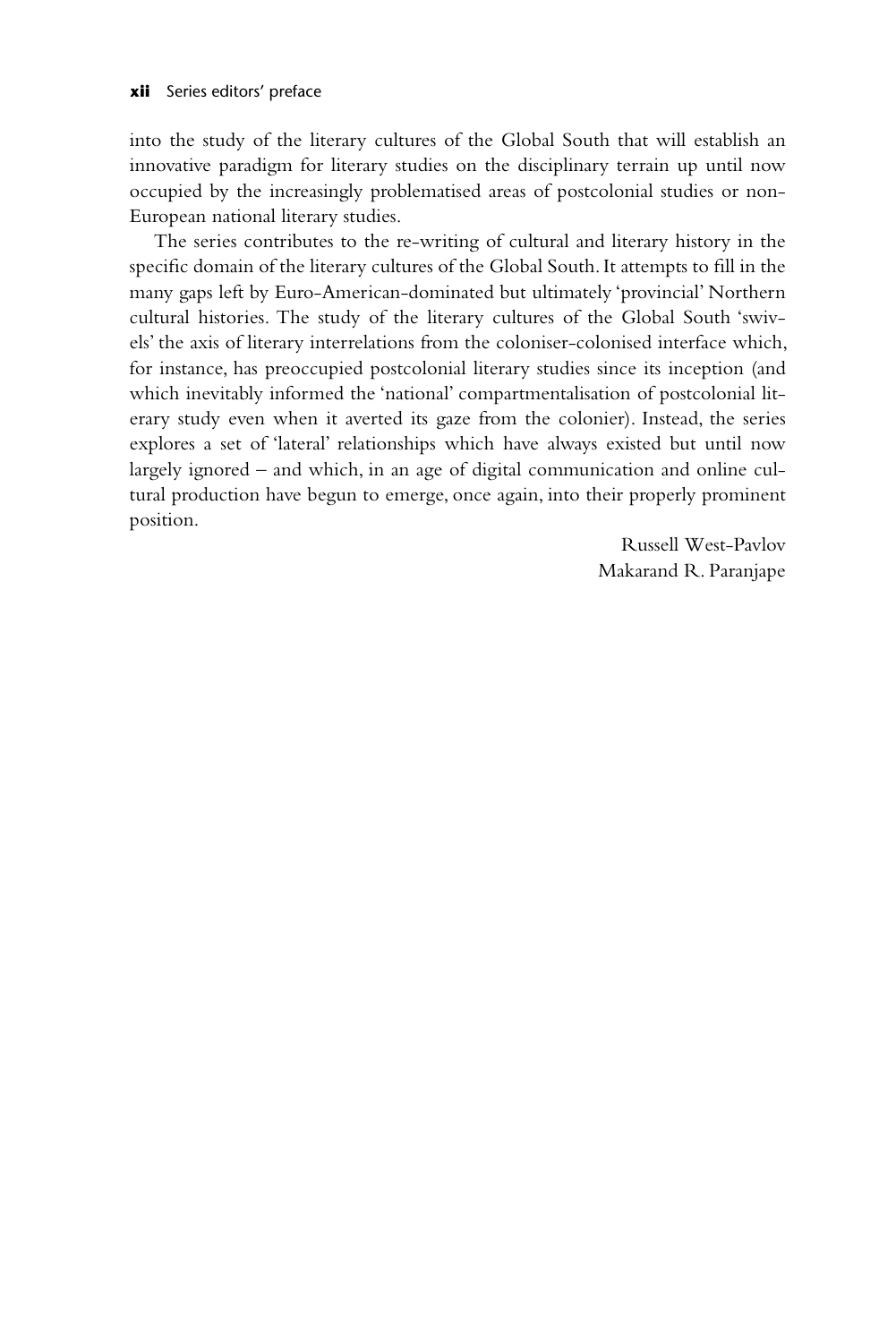## **ACKNOWLEDGEMENTS**

The preparation of the key chapters for this book began in my PhD years and lasted about a decade. I thank all the people who have helped me at various stages of the journey. It is their academic generosity, friendship, help and support that have made this project possible.

I would like to acknowledge the unrelenting help and support from my PhD advisors Catherine Driscoll and Mayfair Mei-Hui Yang. I am also grateful to Russell West-Pavlov who has been encouraging and mentoring me since my Berlin days: Thank you for believing in the value of this project. I am indebted to Howard Chiang, Linh Vu and Jamie Jing Zhao for reading the whole book manuscript meticulously and offering insightful comments and constructive critiques. I feel privileged to work with all these wonderful scholars on this book project. I also thank Aakash Chakrabarty and Brinda Sen and other members of the Routledge team for their editorial support.

This book is the result of a decade long dialogue with brilliant scholars and supportive academic institutions from different parts of the world. I thank the numerous scholars who have listened to my ideas patiently and who generously shared with me their insights. These academic interlocutors' enthusiasm and interest have stimulated me to revise work in progress and to pursue new lines of thinking. They include: Ai Xiaoming, Olga Bailey, Ruth Barcan, Justin Bengry, Chris Berry, Michael Berry, Jon Binne, Jennifer Bond, Paul Bowman, Gavin Brown, Bu Wei, Gilbert Caluya, Cüneyt Çakırlar, Cao Jin, Cao Shule, Cosmin Cecile, Sarah Cefai, Hiu Man Chan, Ruwen Chang, Rosemary Chapman, Chen Changfeng, Chen Minglu, Hilda Rømer Christensen, Giovanna Comerio, Mai Corlin, Sarah Dauncey, Kate Davison, Jeroen de Kloet, Laurie Dickmeyer, Stephanie Hemelryk Donald, Alexander Dunst, Sarah Eaton, Louise Edwards, Maria Elena Endelicato, Elisabeth Engebretsen, Harriet Evans, Clifton Evers, Victor Fan, Fang Gang, David Fleming, Kristen Forkert, Anthony Fung, Fu Xiaoxing, Filippo Gilardi,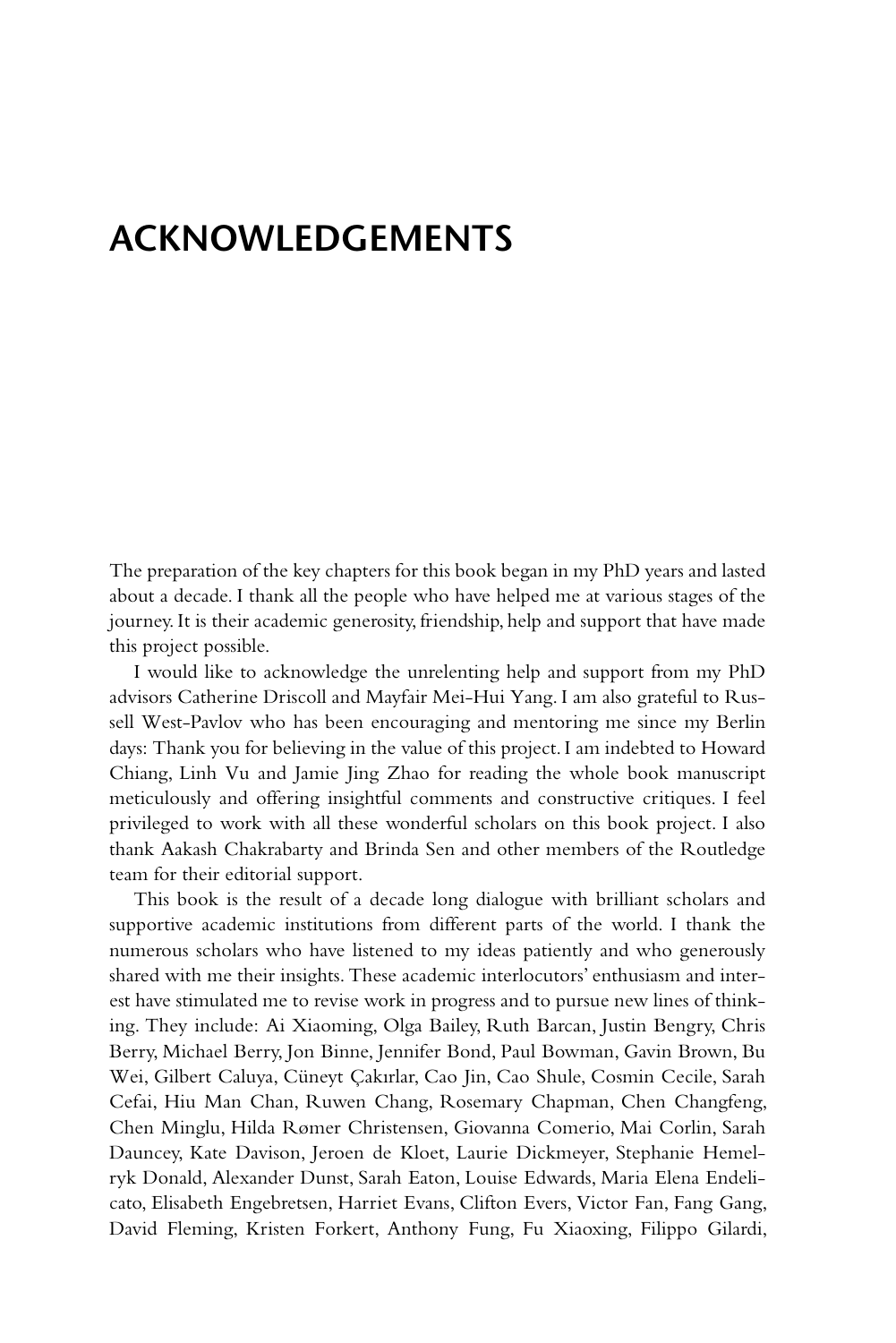Paul Gladston, Henriette Gunkel, Guo Ting, Jack Halberstam, Liz Harvey-Kattou, Ari Larissa Heinrich, He Chengzhou, Anna Hickey-Moody, Timothy Hildebrandt, Derek Hird, James Hodgson, Anamarija Horvat, Hans Tao-Ming Huang, Huang Xin, Huang Xuelei, Huang Yingying, Maria Elena Indelicato, Heather Inwood, Mikako Iwatake, Gerald Jackson, Peter A. Jackson, Katrina Jaworski, Elaine Jeffreys, Joshua Jiehong Jiang, Susie Jolly, Coraline Jortay, Lucetta Kam, Kang Wenqing, Séagh Kehoe, Christian Klesse, Travis Kong, Roberto Kulpa, Celia Lam, Timothy Laurie, Chun-yi Lee, Mabel Lee, Nikki Lee, Helen Hok-Sze Leung, Wing-Fai Leung, Phil Leonard, Eva Li, Li Meng, Li Nan, Li Shuangzhi, Li Yinhe, Liang Yujing, Lin Feng, Ben Lu, Wes Xiaodong Lin, Chang Liu, Liu Jieyu, Liu Yihui, Vivienne Lo, Skadi Loist, Benny Lu, Lu Xiaoning, Mao Lingling, Gina Marchetti, Fran Martin, Ma Ran, Sebastian Matzner, Mark McLelland, Peter McNeil, Monica Merlin, Anja Michaelsen, Cecilia Milwertz, Min Donghao, Meaghan Morris, Sharif Mowlabocus, Gary Needham, Yin-Bin Ning, Lonán Ó Briain, Rachel O'Connell, Min Ong, Scott Pacey, Pan Suiming, Jane Park, Katja Pessl, Michal Pitonak, Murray Pratt, Steve Presence, Elspeth Probyn, Denis Provencher, Christopher Pullen, Qiu Zitong, Kane Race, Gudrun Rath, Gary Rawnsley, Jeffrey Riegel, Luke Robinson, Lisa Rofel, Carlos Rojas, Jens Rydström, Inmaculada N. Sánchez-García, Louisa Schein, Katrin Schindel, William Schroeder, Anja Schwarz, Flair Donglai Shi, Song Geng, Song Sufeng, Judith Still, Su Chunyan, Kimiko Suda, Suen Yiu Tung, Gerard Sullivan, Lukasz Szulc, Tang Fang, Han Tao, Chris Tedjasukmana, Denise Teng, Mark Turner, Wang Lingzhen, Wang Yi, Wang Yiyan, Louisa Wei, Wei Wei, Alvin Wong, Gregory Woods, Terry Woronov, Yang Ling, Yau Ching, Shana Ye, Elahe Haschemi Yekani, Andrew Yip, Haiqing Yu, Kiki Yu, Lily Yu, Sabrina Yu, Ting-Fai Yu, Yuan Yan, Audrey Yue, Zhang Beichuan, Charlie Yi Zhang, Zhang Gehao, Zhang Lei, Zhang Xiaoling, Zhao Yuezhi, Zheng Tiantian and Zheng Yi.

This research project would not have been possible without the generous financial support from different institutions and funding bodies during various stages of my academic career. They include: The University of Sydney-China Scholarship Council PhD Scholarship, a Deutsche Akademische Austauschdienst (DAAD) Scholarship, and a British Academy Visiting Fellowship. A research leave supported by the University of Nottingham's Pro-Vice-Chancellor Fund freed me from a semester's teaching and greatly facilitated the preparation of the book manuscript. A Faculty of Arts Research Excellence Framework (REF) Fund covered the costs of indexing and image rights for this book. The School of Cultures, Languages and Area Studies (CLAS) Conference and Research Fund (SCRF) supported several key conferences, research trips and impact activities related to this book project.

It is difficult to list the names of all the academic institutions that have hosted me or my talks with great hospitality, and I thank them all. I would particularly like to mention the China Academic Network on Gender (CHANGE), the Centre for Contemporary Visual Arts (CCVA) and the Birmingham School of Media at Birmingham City University, the Centre for Modern East Asian Studies (CeMEAS) at the University of Göttingen, Hawke Research Institute at the University of South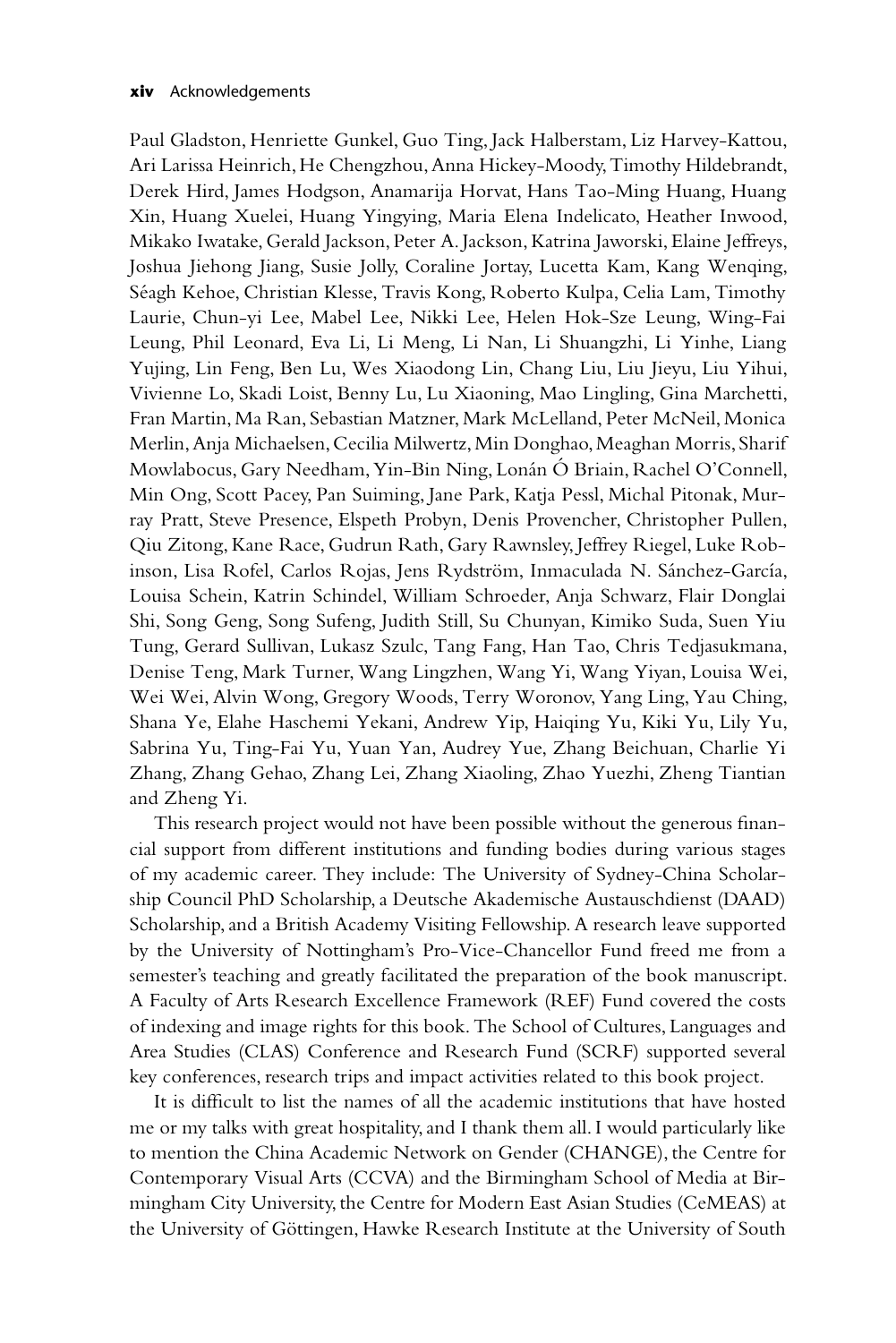Australia, the Tübingen Interdisciplinary Centre for Global South Studies, Minor Cosmopolitanisms RTG at the University of Potsdam, the Nanjing-Brown Joint Programme in Gender Studies and Humanities, Nordic Institite of Asian Studies at the University of Copenhagen, and Queer@Kings Research Group at Kings College London. The Department of Gender and Cultural Studies at the University of Sydney where I did my PhD has always been my intellectual home. These institutions and research groups have provided me with ideal platforms for stimulating intellectual conversations. I also wish to thank the wonderful student organisers of and participants in LSE's Bridging Mind Symposium, Warwick's China Development Society, King's College's CMCI Emerging Voices Conference, Oxford China Forum, Queer Asia Conference at SOAS, and UK-China Media and Cultural Studies Association (UCMeCSA) for their interest in and enthusiasm for Chinese queer research. At Nottingham, I feel privileged to work with a cohort of fantastic colleagues from the Department of Cultural, Media and Visual Studies (CMVS) and the CLAS. I have benefitted enormously from the vibrant intellectual atomosphere at the Centre for Contemporary East Asian Cultural Studies (CEACS), Centre for Critical Theory (CCT) and Institute for Screen Industries Research (ISIR). I am also grateful to my colleagues from the University of Nottngham's Ningbo and Malaysia Campuses for their hospitality and kind support. My sincere thanks also go to all the students I have taught and supervised over the years for pushing me hard in explaining my ideas and for providing me with timely feedback on ideas covered in this book.

I feel indebted to numerous wonderful queer – most broadly defined – people I have met over the years who generously shared with me their stories, dreams and feelings. In particular, I thank all the queer artists, writers, filmmakers and activists whose creativity and hard work have inspired this project. They include: Ah Qiang, An Ke, Matthew Baren, Ausma Bernotaite, Dylan Chen, Chen Xiangqi, Andrew Cheng, Whiskey Chow, Cui Zi'en, Will Dai, Stijn Deklerck, Daniel Dong, Ennis F. W., Fan Popo, Dorian T. Fisk, Guo Yaqi, He Xiaopei, Jochen Hick, Kit Hung, Ashley Jiang, Séagh Kehoe, Brandon Kemp, Stephen Leonelli, Li Dan, Li Maizi, Sophie Shu-yi Lin, Charlene Liu, Jude Liu, Liu Tingting, Michael Liu, Darius Longarino, Musk Ming, Mu Cao, Peng Yanzi, Qiu Bai, Rao Haoyu, Ren Naying, Christof Ruppin, John Shen, Lilian Shen, Shi Tingting, Shi Tou and Ming Ming, Tong Ge, Wei Tingting, Wei Xiaogang, Xiang Xiaohan, Xiyadie, Xu Bin, James Yang, Yang Yi, Yang Yang, Wan Yanhai, Wu Chunsheng, Wu Laobai, Wayne Yung, Zhao Ke and Zhou Yifan. Liang Ma, a dear friend and a brave queer activist, passed away in June 2018; my memories and best wishes are with him.

I am grateful to my family and friends for their unrelenting love and support. My parents Bao Jinzhu and Shi Duohua and my sister Bao Hongyan are among the ordinary Chinese who have lived through China's dramatic social transformation from socialism to postsocialism. Despite all the hardships they experienced, they have remained optimistic and tenacious. My partner Phil Cowley reminds me of the transnational nature of neoliberal hegemony: the struggles against neoliberalism in a small working class town in the middle of England are no less intense than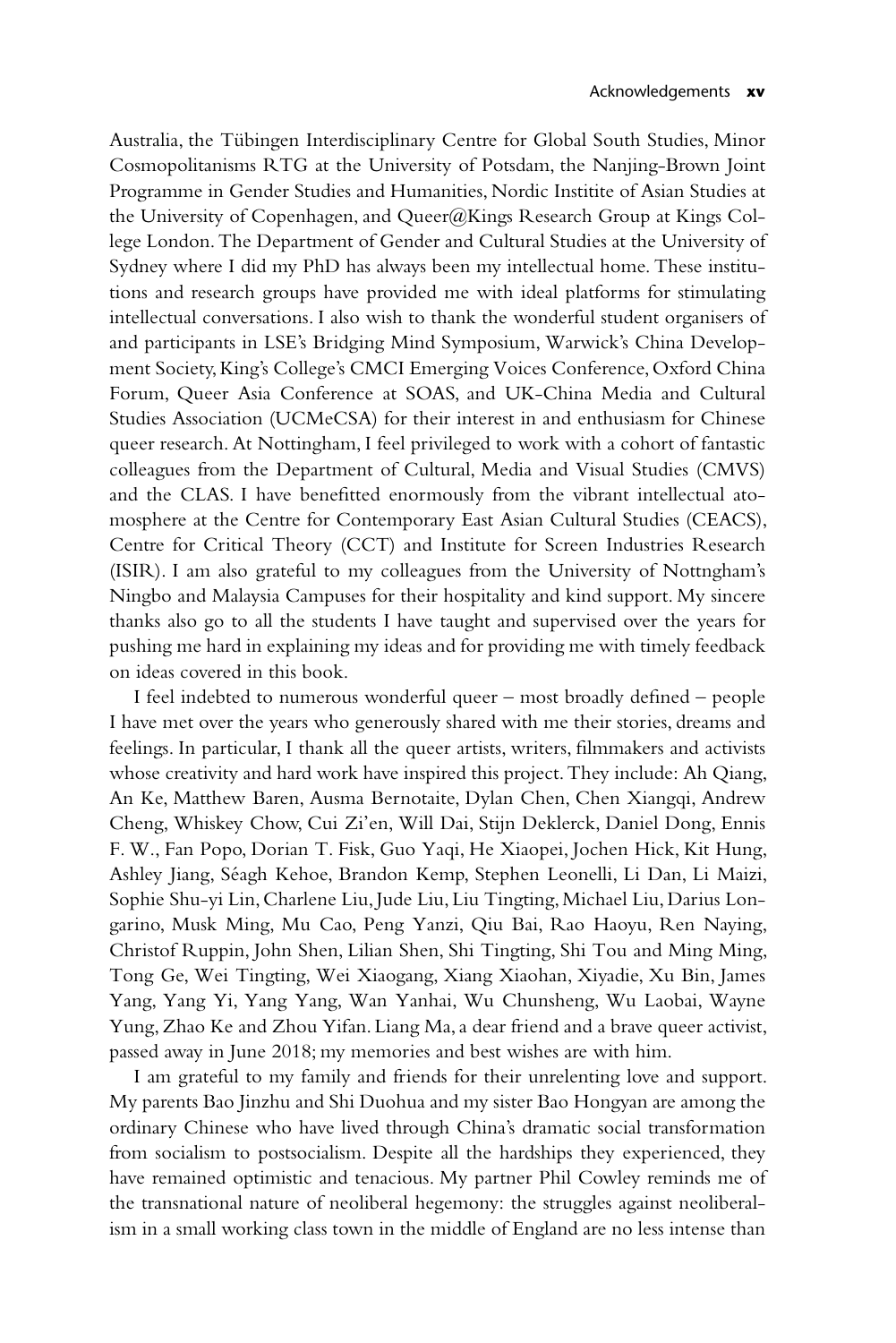those in China. Phil has encouraged me and supported this project all the way through; he has also managed to put up with all the stress and idiosyncrasies of an academic. Besides proofreading every draft of this book, he has supplied critical feedback on the manuscript from the perspective of a non-academic reader. This has made the book all the more readable and relevant.

This book reworks materials and arguments from some of my previously published articles and book chapters. An earlier version of Chapter 2 was published as 'Queer Eye for Chinese Women: Locating Queer Spaces in Shitou's Film *Women Fifty Minutes'. Journal of Contemporary Chinese Art*, 6(1): 77–96, 2019; Chapter 3, 'Haunted Gay Identity: Sexuality, Masculinity and Class in *Beijing Story*' in Derek Hird and Geng Song (eds) *The Cosmopolitan Dream: Transnational Chinese Masculinities in a Global Age*. Hong Kong: Hong Kong University Press, 2018, pp. 73–86; Chapter 5, 'Same-Sex Wedding, Queer Performance and Spatial Tactics in Beijing', in Xiaodong Lin, Chris Haywood and Mairtin Mac an Ghaill (eds) *East Asian Men: Masculinity, Sexuality and Desire*. Palgrave Macmillan, 2016, pp. 107–21; Chapter 6, 'Queering the Global South: Mu Cao and His Poetry', in Russell West-Pavlov (ed.) *The Global South and Literature*. Cambridge: Cambridge University Press, pp. 185–97, 2018; Chapter 7, '"Shanghai is Burning": *Extravaganza*, Transgender Representation and Transnational Cinema', in *Global Media and China*, 3(4): 233– 55, 2018; Chapter 8, 'Metamorphosis of a Butterfly: Neoliberal Subjectivation and Queer Autonomy in Xiyadie's Papercutting Art', *Journal of Contemporary Chinese Art*, 6(2–3): 243–63, 2019. I am grateful to all the editors, reviewers and readers of these articles for their insightful comments and suggestions. I thank all the editors and publishers for giving permission to reproduce these materials. I would also like to thank Yang Ling for her valuable input on Chapter 4 of this book, and for introducing me to the fascinating field of queer fandom studies.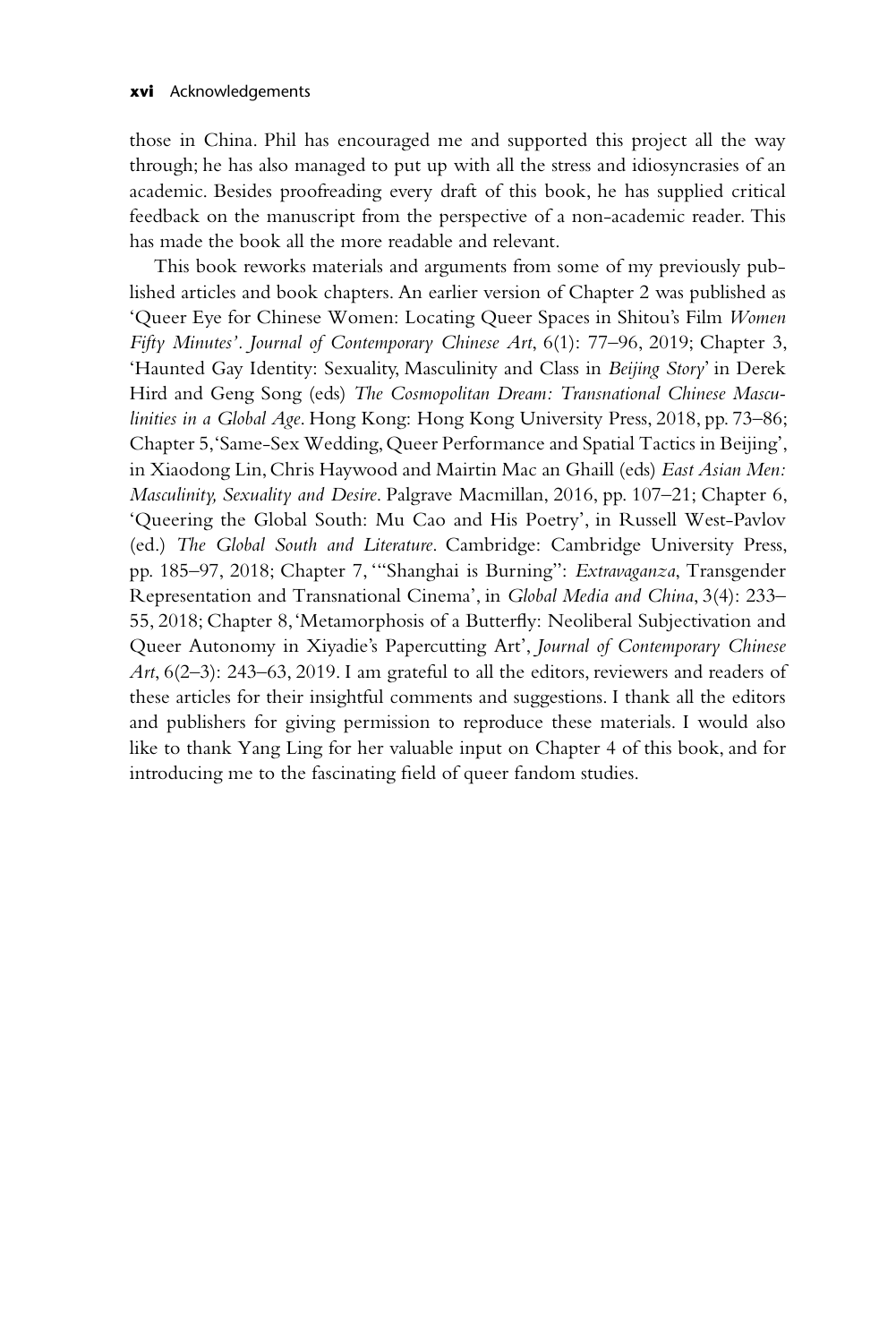# **ABBREVIATIONS**

| <b>AIDS</b>   | Acquired Immunodeficiency Syndrome                                   |
|---------------|----------------------------------------------------------------------|
| BRI           | Belt and Road Initiative                                             |
| <b>BRICS</b>  | Brazil, Russia, India, China and South Africa                        |
| BL            | Boys' Love                                                           |
| <b>CCMD</b>   | Chinese Classification of Mental Disorders                           |
| <b>CCP</b>    | Chinese Communist Party                                              |
| CDC           | Centre for Disease Control                                           |
| GDP           | Gross Domestic Product                                               |
| GL            | Girls' Love                                                          |
| <b>HIV</b>    | Human Immunodeficiency Virus                                         |
| <b>IDAHOT</b> | International Day Against Homophobia, Transphobia and Biphobia       |
| <b>ILGA</b>   | International Lesbian, Gay, Bisexual, Trans and Intersex Association |
| IQ            | Intelligence Quotient                                                |
| LGBT/Q        | Lesbian, Gay, Bisexual, Transgender (and Queer)                      |
| <b>MSM</b>    | Men Who Have Sex with Men                                            |
| <b>NGO</b>    | Non-Governmental Organisation                                        |
| PFLAG         | Parents, Families and Friends of Lesbians and Gays                   |
| <b>PRC</b>    | People's Republic of China                                           |
| <b>SARFT</b>  | State Administration of Radio, Film and Television                   |
| <b>TOFEL</b>  | Test of English as a Foreign Language                                |
| <b>UNDP</b>   | United Nations Development Programme                                 |
| <b>UNWCW</b>  | United Nations World Conference on Women                             |
| US            | <b>United States</b>                                                 |
| <b>WTO</b>    | World Trade Organisation                                             |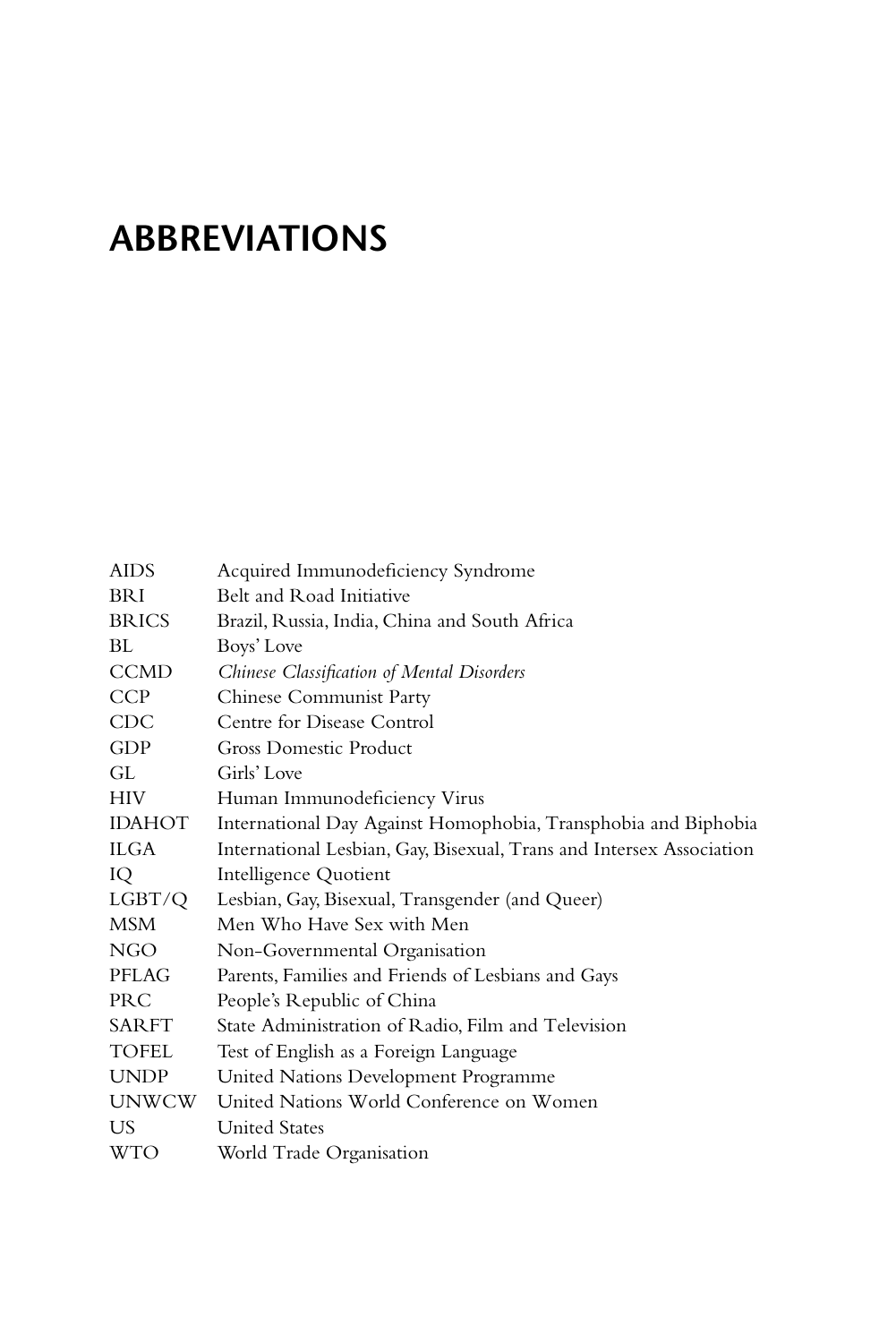# **NOTES ON TRANSLATION, TRANSLITERATION AND NAMES**

All the translations from Chinese to English in this book are mine unless otherwise stated.

I use the *hanyu pinyin* system of transliteration for Chinese words, names and places, except in cases where a different convention or preferred spelling or pronunciation exists.

The ordering of Mandarin-language names usually follows their conventional forms; that is, family names first, followed by given names.

In presenting people's names, I use the names my interlocutors chose for themselves, some of which are pseudonyms, to protect their identity.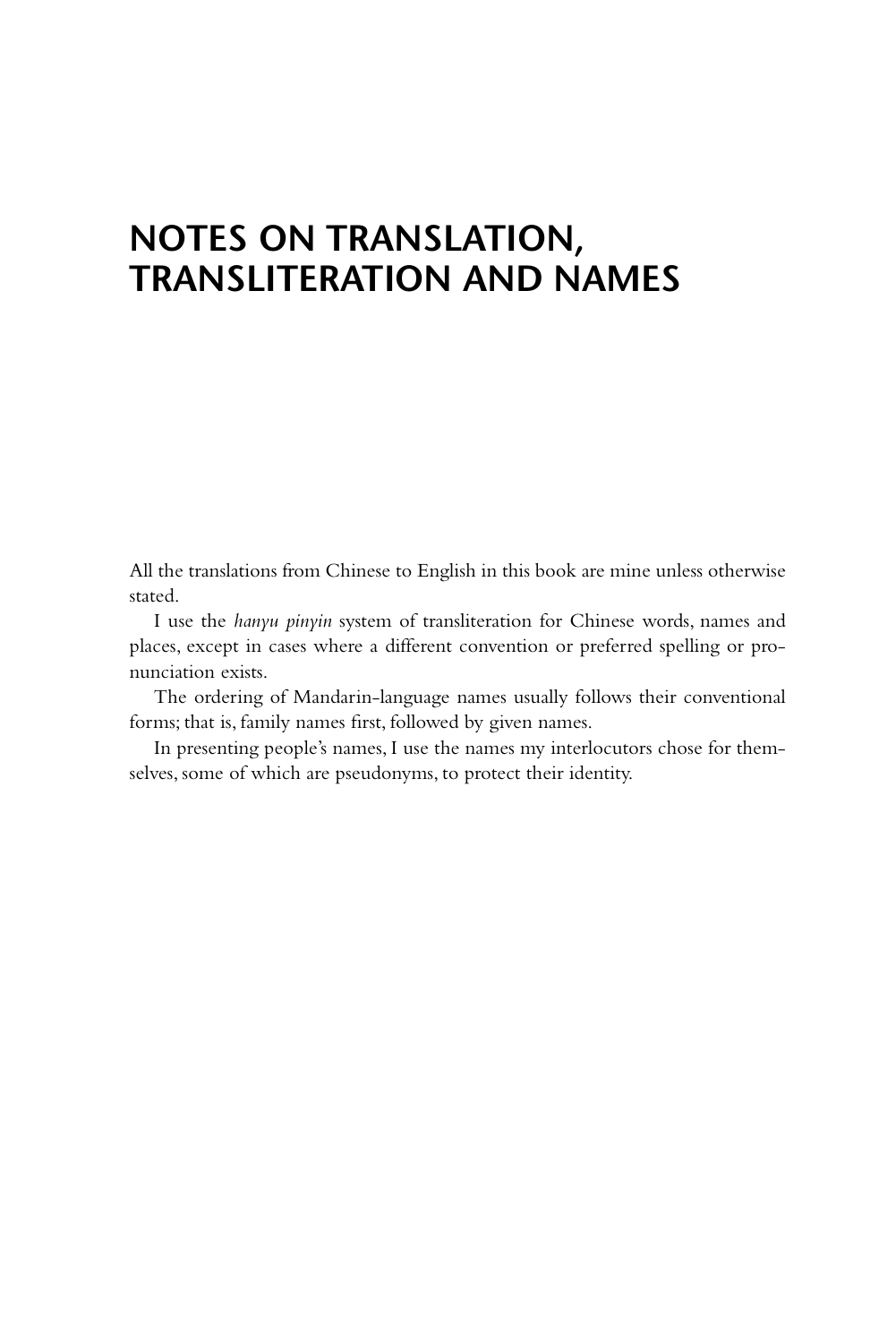# **INTRODUCTION**

### Queer China, postsocialist metamorphosis

Neoliberalism was constructed in and through cultural and identity politics and cannot be undone by a movement without constituencies and analyses that respond directly to that fact. Nor will it be possible to build a new social movement that might be strong, creative, and diverse enough to engage the work of reinventing global politics for the new millennium as long as cultural and identity issues are separated, analytically and organisationally, from the political economy in which they are embedded.

> *Lisa Duggan,* The Twilight of Equality: Neoliberalism, Cultural Politics, and the Attack on Democracy

As a scholar of media and cultural studies, I consider my work as contributing to grassroots community histories by documenting contemporary queer culture in the People's Republic of China (PRC).<sup>1</sup> I pursue participatory action research; that is, I work with people from China's queer communities and conduct research on community history, culture and activism in the hope that my research will have a positive impact on the communities with which I identify. Over the past ten years, I have made frequent visits to China, combining research fieldtrips with visits to friends and family. Although I am pleased with the fast development of queer culture in urban China, I am also concerned about the tightening government control over LGBTQ (lesbian, gay, bisexual, transgender and queer) issues in recent years. Homosexuality is not illegal in the PRC, but queer people still face a lot of pressure from a heteronormative society and a government that hesitates to recognise LGBTQ rights.

In summer 2019, I was in China. I was a bit frustrated because my talk at a Chinese university had been cancelled at the last minute. Students from the university's LGBTQ society had invited me to give a talk on my research. After the event information had been publicised, the university authorities ordered the organisers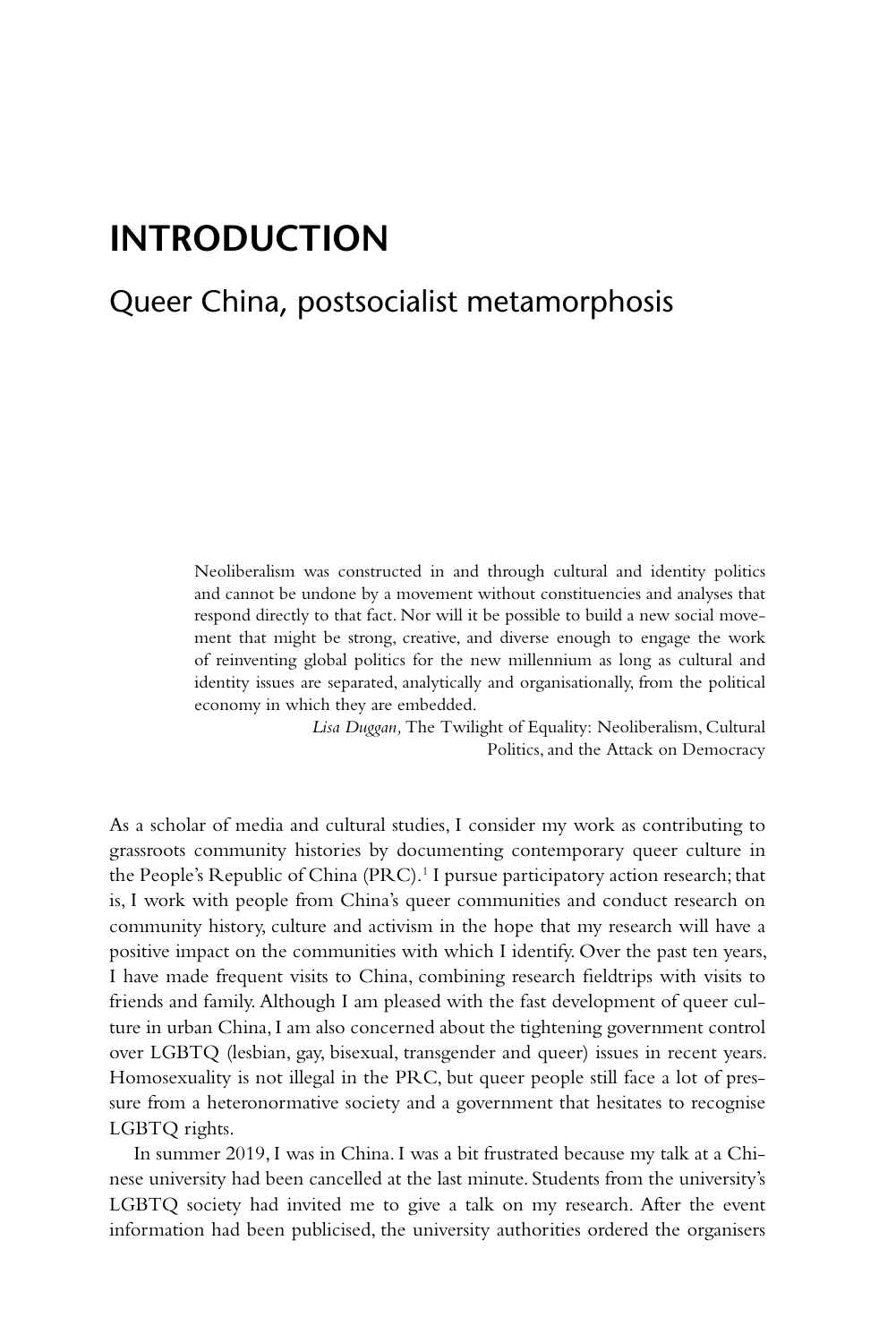#### **2** Introduction

to cancel the event, as queer issues are still considered sensitive in many parts of Chinese society, including at schools and on university campuses. But the cancellation of this event unexpectedly freed up my time and enabled me to attend the Rainbow Law School in Beijing, a summer school which provides legal and gender/sexuality diversity training to law school students from around the country. It was an exciting time to be in Beijing. During that summer, China's legislative body, the National People's Congress, was soliciting expert advice and public opinion on the amendment of China's civil code. Many legal professionals and queer activists saw this as a good opportunity to campaign for LGBTQ rights. Despite all the efforts, in August, a National People's Congress spokesperson said at a press conference that marriage would still be defined as the union between a man and a woman in the newly drafted civil code due to China's social and cultural traditions. But this did not stop the momentum of queer activism from continuing. At the Rainbow Law School, participants celebrated a gay couple's recent success in obtaining the right of legal guardianship, which enabled them to take care of each other in times of emergency, critical illness or death and make important legal, medical and financial decisions for each other. Although same-sex marriage is not legal in China, LGBTQ people are gaining more and more rights. On the last day of the Rainbow Law School, many people planned to visit Des, short for Destination, in the evening.

Destination is one of the most famous and longest running gay clubs in Beijing. I anticipated that the club would be busy at night, so I went there in the afternoon instead. The club is located directly opposite the west entrance of the Beijing Workers' Stadium in East Beijing. It used to rent a floor in a four-storey residential building, but it has now managed to purchase the whole building, which is a sign of its commercial success. But the club also functions as a LGBTQ community centre and champions a social enterprise. The ground floor has a restaurant and café; the first floor is used as a bar and nightclub; the second floor is an art gallery and exhibition space; the top floor is used as a community centre. The community centre hosts a choir, a book club, a film club, a sports club, a dance class, an art class, a yoga class, a language class, a wine tasting club, a coffee appreciation club, a tea appreciation club . .. you name it. I was quite impressed with its busy events schedule. While I was there, a reading group was discussing a book, and a coffee appreciation group were chatting in the café. Downstairs in the art gallery, some staff were preparing a queer art exhibition. Outside the building, a huge rainbow coloured poster was advertising the club's fifteenth anniversary celebration, a weeklong list of events including a drag show, a bear night, a foam party, a glitter party, and a huge carnival with some of the world's best DJs.

During my visit to Beijing, I also met up with some of my queer friends and they were all incredibly busy. Xiaogang, director of a queer NGO (non-governmental organisation), was organising another round of the Queer University Videomaking Workshop, training queer community members to use digital video cameras to make their own short films. Zhao Ke, editor of *Gayspot*, a community magazine, was recruiting participants for his queer non-fiction writing workshop. Naying and John from the Beijing LGBT Centre were busy offering gender and sexual diversity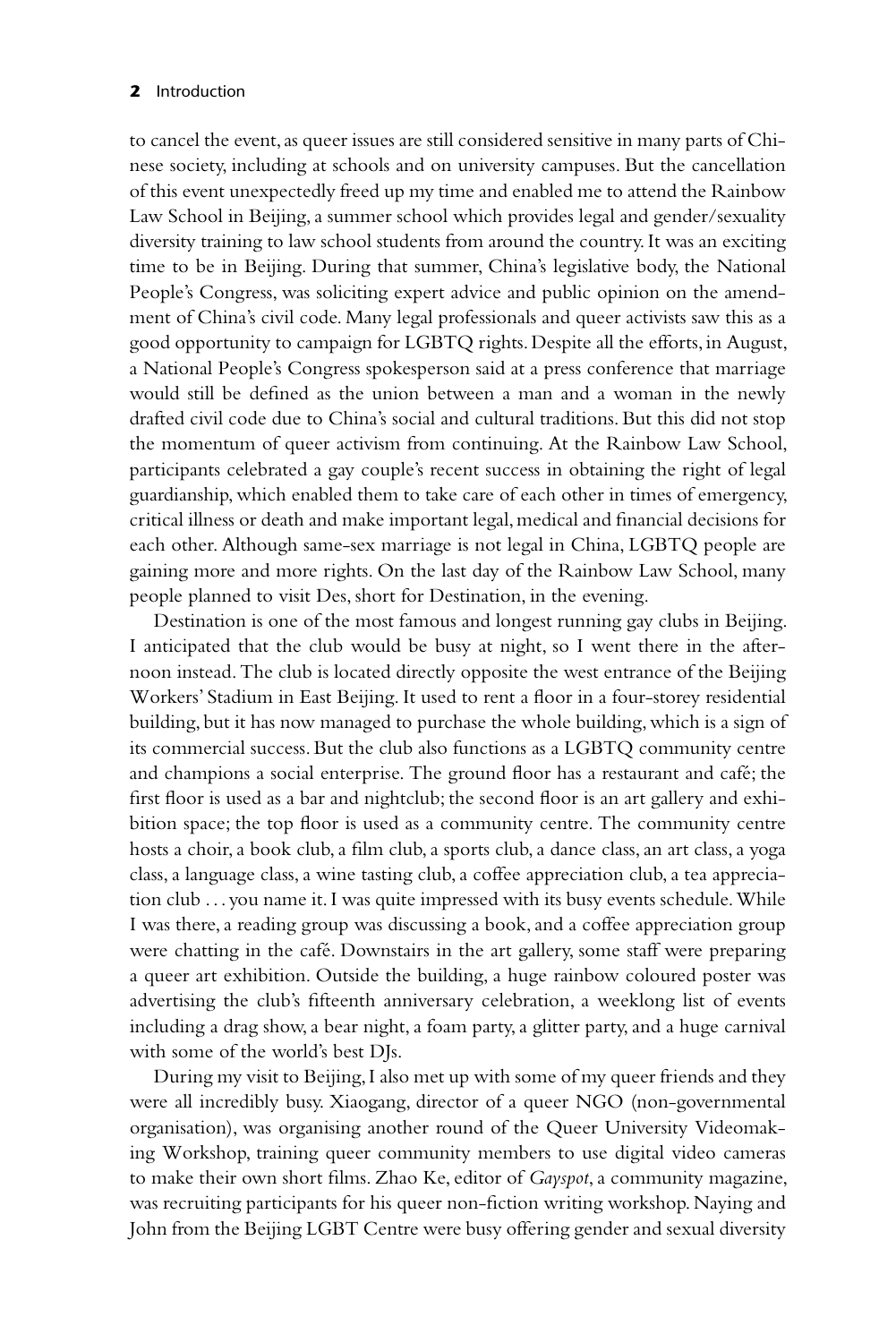training workshops to people in the business world. Yanzi from a Guangzhoubased NGO, LGBT Advocacy in China, was organising LGBTQ rights workshops to lawyers and legal professionals from around China. At the time of my visit, many of my queer activist friends were preparing for their trips to Seoul, South Korea, to attend the ILGA (International Lesbian, Gay, Trans and Intersex Association) Asian regional conference to be held in mid-August. Some of my queer academic friends were busy writing their conference papers for the International Conference of Sexuality in China, to be held in Harbin, a city in Northeast China, in late August. As I walked past a multiplex cinema in a shopping mall, a big poster of Freddie Mercury caught my eye: the film *Bohemian Rhapsody* had passed censorship and was permitted to be shown in the PRC, albeit with some significant cuts to gay scenes, which had triggered a lot of online debates and opposition from queer communities and Queen fans. Freddie Mercury never visited China in his lifetime; but from the poster I could imagine that he would be very pleased to act as a queer ambassador for gender and sexual minorities in China.

After Beijing, I went to my hometown Xianyang. By contrast, I found very few queer-related events and activities in the city. Located in Northwest China and with an urban population of around seven million (Demographia 2019), Xianyang is by no means a big city in China. It does not have a gay bar or club. The only way to meet other queer people is to visit the nearest big city Xi'an or turn on the gay dating app Blued. Most of the queer people on Blued are from Xi'an or other big cities, and many people do not put face pictures on their online profiles, primarily for the sake of anonymity and safety. I can imagine how lonely it must be for a queer person to live in the city, and that explains why many of them move to big cities such as Xi'an or Beijing as soon as they can. This also reminds me of the vast disparity within China's queer communities, and within Chinese society overall. Whilst queer people in big cities have more access to queer-friendly resources, those from small cities, towns or even the countryside lack resources and support networks. The intersection between queerness and urban/rural divide is symptomatic of how neoliberalism works in China: as it crafts desires, it also creates inequalities, distinctions and hierarchies in society.

In Xianyang, I walked past a street named Rainbow Road and could not stop feeling amused: at the entrance of the street stands a rainbow-coloured arch. Despite knowing that few people in the city would associate rainbow with sexual minorities, I was still pleased that queerness has already been part of the city's architecture, and that Western queerness can lose its meaning and significance in the Global South.

I use my own experience to give readers a glimpse of what was happening in urban China in the summer of 2019. When I described these experiences to my British friends, many of them were surprised at how much is going on in China now, and some were impressed by the dynamism and vitality of queer culture there. Yet all these are largely unknown to the rest of the world. Western media are often full of reports about China's lack of human rights, or sexual minorities' suffering in the PRC from a heteronormative society and an authoritarian government. All these reports are likely to be true, but a narrow focus on the political system and human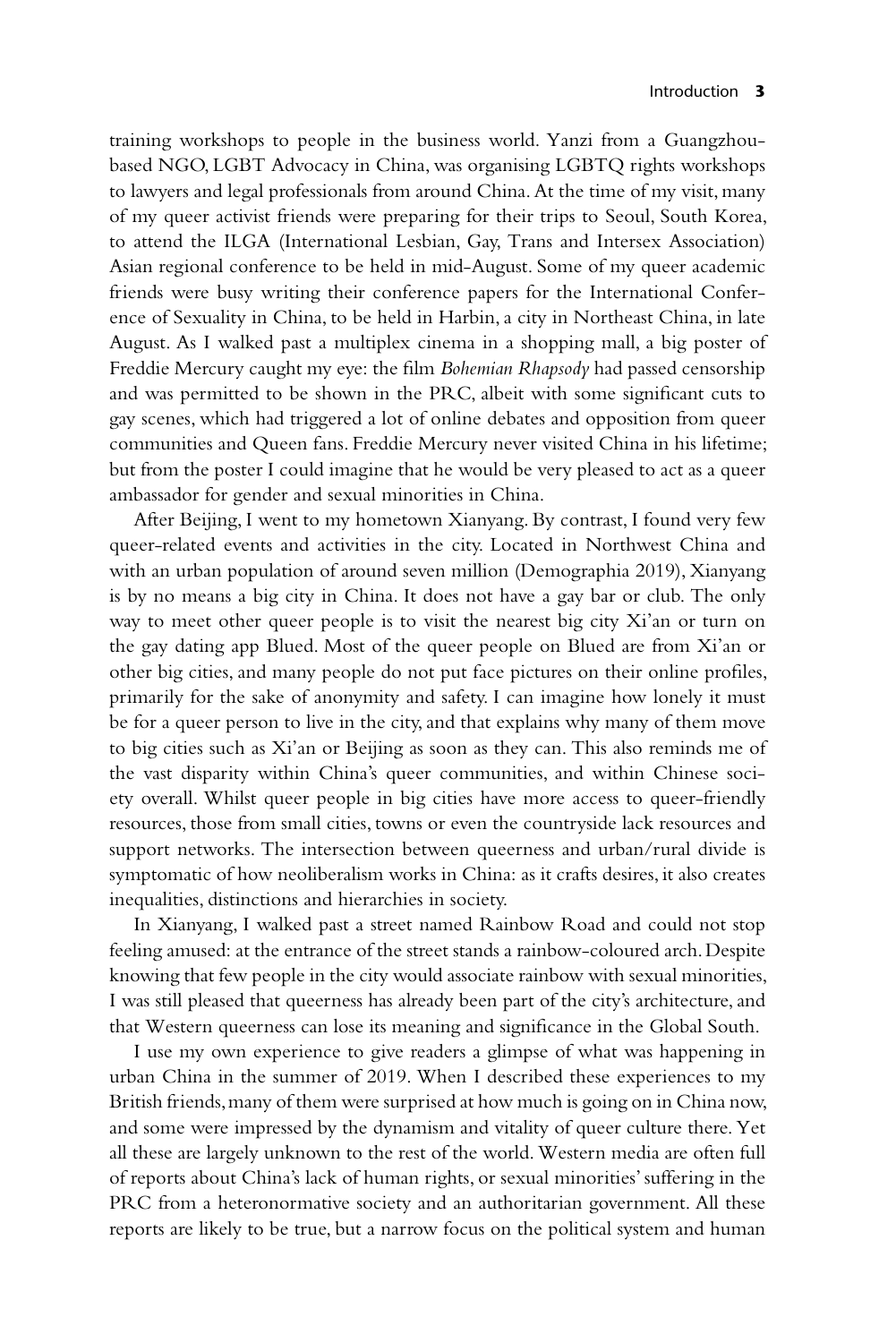#### **4** Introduction

rights misses the point about what is happening on the ground, in the communities and in people's everyday lives. It is true that LGBTQ rights are far from being guaranteed by China's legal and political systems. Public events such as a queer film festival or a talk on queer issues on a university campus often risk being closed down by the authorities. Films and television programmes containing queer content can be ruthlessly cut or banned. In small cities, towns or the countryside, queer existence can be very precarious because of the lack of resources and support networks. All these obstacles, however, do not stop queer people from getting together and queer public events from taking place. With a bit of online search or some personal communication, queer people in urban China can find plenty of opportunities to engage in LGBTQ activities, hosted by community centres, NGOs, commercial venues, and often organised by queer people themselves. In real life, most queer people are trying to strike a balance between life and work, and negotiate complex relationships with their family, friends and colleagues. For many, LGBTQ political rights and gay prides are desirable but not indispensable. Everyday life matters more. Literature, art, film, performance, dinners, karaoke and other creative and cultural activities play an important part in China's queer life.

Perhaps one of the most exciting developments in China in the past four decades was the emergence of LGBTQ identities, together with a queer culture that has gradually gone public. Although lesbian and gay people are still fighting marginalisation, discrimination, media censorship and heteronormative social norms, a vibrant queer culture, in tandem with a visible queer movement, has undoubtedly transformed the lives of gender and sexual minorities in major Chinese cities. Queer literature, film, art and performance have mushroomed in this process. These cultural forms and practices not only shape queer identities and communities; they also serve as culturally specific forms of social and political activism in urban China. In a country where public demands for political rights are constrained, cultural activism – that is, awareness raising and community building through cultural production and consumption – becomes one of the most culturally sensitive and context-specific forms of queer struggle for representation and existence. The central tenet of this book is, therefore, that queer communities' engagement with cultural production functions as a crucial form of social and political activism in China today.

This is a book about queer cultural production – including literature, film, art, performance, and other creative and cultural practices – in the PRC in the postsocialist era  $(1978$  to the present).<sup>2</sup> Literature and visual culture offer important insights into the process of what I call 'postsocialist metamorphosis' – the transformation of subjectivity, desire and sense of belonging in the postsocialist era. It is widely known that these creative and cultural forms can reflect social realities; but such a mimetic mode of representation needs to be complemented, if not replaced, by a performative mode of representation; that is, these creative forms and texts can shape social realities and construct social identities as well. This book will demonstrate how these creative and cultural practices participate in the transformation of queer culture, and even Chinese society at large, by shaping its contours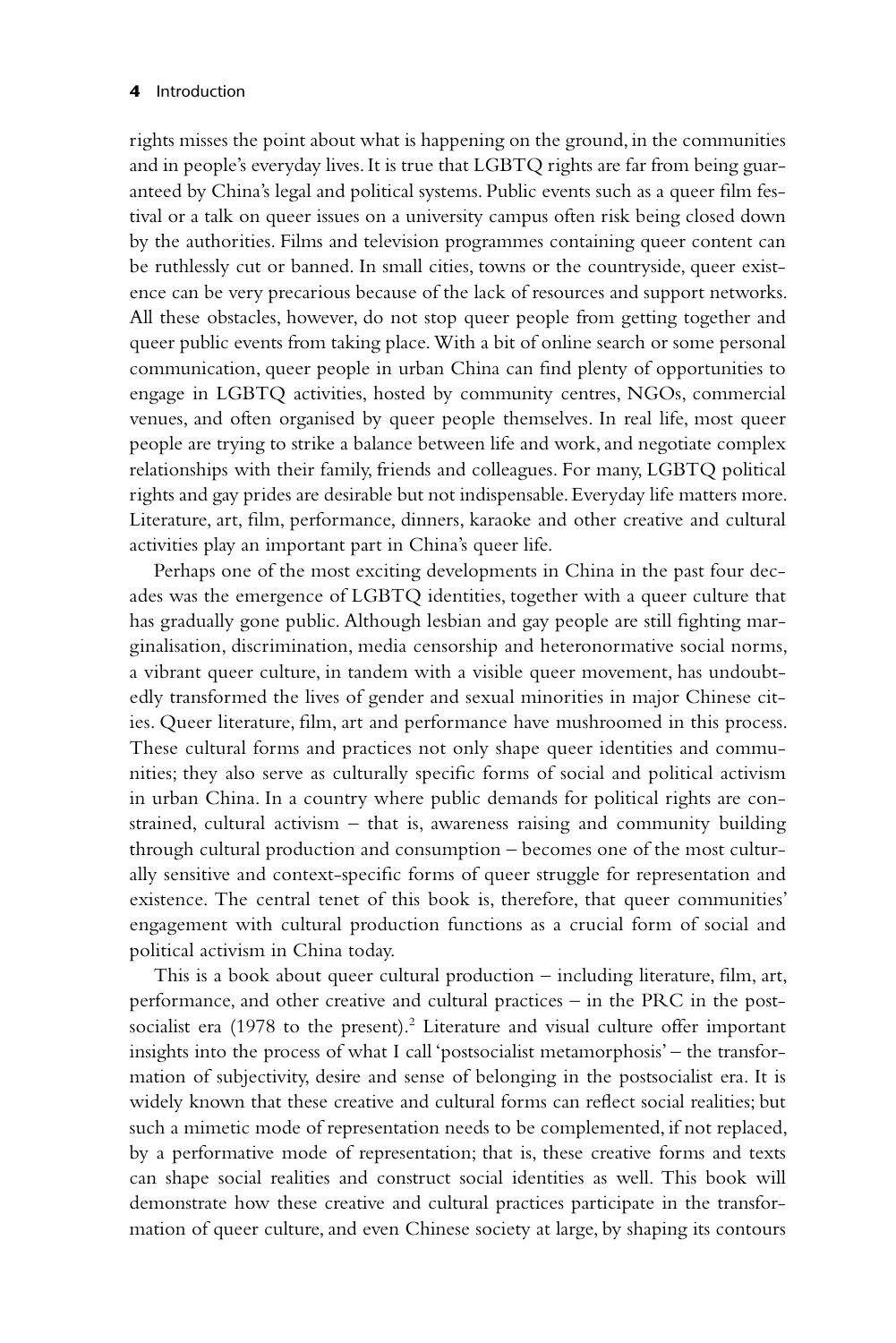and trajectories and instilling it with energy and dynamism; they also offer ample opportunities for modes of desubjectivation and creative resistance.

#### **Postsocialist metamorphosis**

In this book, 'postsocialist metamorphosis' is used as critical term to describe the transformations of identity, community and politics during China's post-Mao and postsocialist era, often known inside China as the 'reform and opening up' era.3 Such transformations have touched upon virtually every aspect of people's lives including their affective and intimate spheres. They are often impacted on, but not dictated by, neoliberal capitalism. After all, other modes of governmentality, including Confucian and socialist governmentalities, coexist and play important roles as well. These different modes of governmentality shape subjectivities, bodies and desires in China in significant ways. 'Postsocialist metamorphosis' is thus a historical process, simultaneously and yet contradictorily producing and unmaking gendered, sexed and desiring subjects. This process of transformation manifests varying degrees of autonomy, agency and resistance; it also attests to the openness of the social and the contingency of identities in a non-deterministic way. Indeed, it is the ambivalence of this process that lends agency to ordinary people and offers hope for creative resistance under the global neoliberal hegemony.

I use the term 'metamorphosis' to describe a simultaneous and yet contradictory process of becoming and unbecoming in terms of identity and politics. All the people studied in this book have experienced transformation of identity in one way or another, and sexuality becomes an important identity marker at some point in their lives. However, these processes of subject formation and identity transformation are also deeply embedded in China's postsocialist context, where the Chinese state collaborates closely with transnational capitalism to produce new modes of subjectivation. Metamorphosis is queer, insofar as it refuses a clear definition, a single trajectory and a definitive goal. It promises potentiality, something yet to be actualised. Although metamorphosis is also subject to complex social conditions and historical processes, it is the potentiality that matters, and that gives people hope. Literature, art, film, performance and other forms of cultural production provide a unique lens into these contradictory and complex processes of transformation. They offer us hope for a queer future.

'Postsocialist metamorphosis' presents various modes of neoliberal subjectivation and desubjectivation. As the case studies in this book will illustrate, although there are plenty of instances for becoming gay or lesbian, there are also abundant signs of queer becoming and unbecoming. Indeed, processes of becoming and unbecoming are closely intertwined. Identification often gets entangled with disidentification; that is, lack of or only partial identification with the global LGBTQ discourse (Muñoz 1999). In other words, it is perfectly possible to talk about identities without subscribing to an identity politics. In the same way, we can also talk about lesbian, gay, *tongzhi* (literally 'comrade', a Chinese term for gay or queer) and *ku'er*/ queer at the same time, and they are sometimes even found in the same person or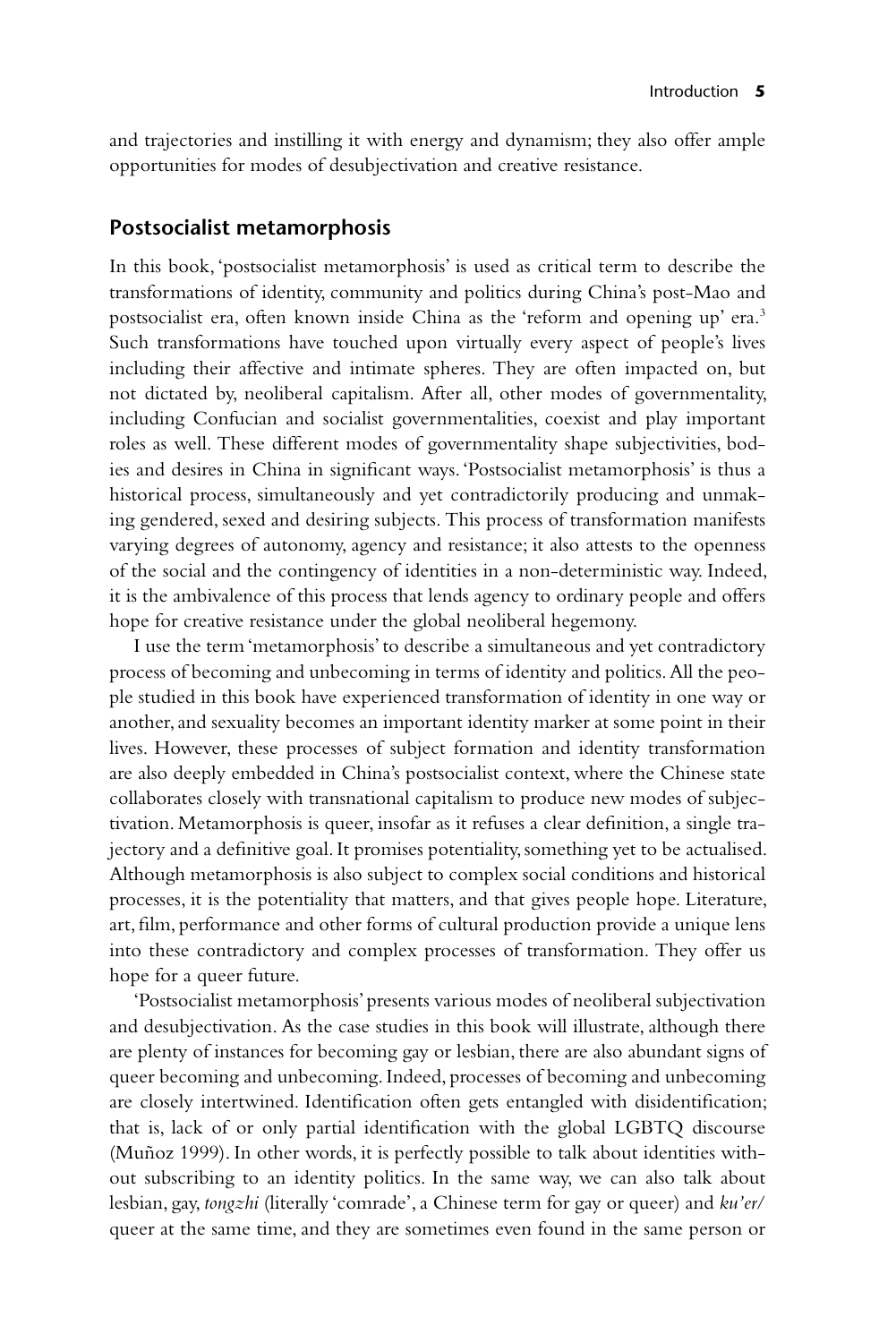practice, because these different modes of identities coexist and become entangled in the postsocialist Chinese context, on which a linear trajectory of queer historiography does not neatly map.4

Throughout this book, I focus on literature, art, film, performance and other forms of queer cultural production in the PRC; I also introduce various modes of queer subjectivation and desubjectivation in the postsocialist era. From discursive constellation and cinematic representation of homosexuality, to processes of becoming gay or lesbian in 'comrade literature' (*tongzhi wenxue*, meaning queer literature) and fan fiction; from rural and migrant queers' literary and artistic engagements, to different types of queer performances in urban spaces, I hope these examples can shed light on the complex processes of queer identity construction and social formation in the postsocialist era. My thesis is that queer culture in contemporary China is never completely identitarian; instead, it embodies identitarian and antiidentitarian aspects at the same time, and the two aspects are mutually constitutive and transformative. I suggest that the best place to observe this identitarian and antiidentitarian entanglement is the realm of literature and visual culture, which shapes queer identity, community and culture in specific and yet contradictory ways. This entanglement also speaks to China's postsocialist condition and its ambivalent relationship to neoliberal capitalism.

This book explores the life stories and shares the experiences of different creative queer individuals and groups. They have identified themselves as lesbian, gay, *tongzhi* or queer in the past few decades. However, their endorsement to these identity labels is never without hesitation or condition. Like the queers of colour who refuse to fully identify with the white, Western and middle class gay culture in José Esteban Muñoz's (1999) study of queer performance culture in the United States, the Chinese queers studied in this book also identify and disidentify with the 'global gay' (Altman 1997) culture at the same time, looking at it with ambivalence and scepticism. Indeed, their queer subjectivation is not, and perhaps never will be, complete due to China's historical condition of postsocialism and its ambivalent relationship to neoliberal capitalism. In the postsocialist context, socialist memories, experiences and longings often find their way into the postsocialist present to disrupt the gleaming dreams of the neoliberal hegemony. LGBTQ people in China are not alone in this picture; many people in the Global South often hold ambivalent attitudes towards neoliberal discourses led by the West. 'Postsocialist metamorphosis' is therefore a critical framework that can be used to describe transformation of individuals, groups, societies and even nation states in a transnational and postsocialist context, with an emphasis on their incomplete subjectivation as a neoliberal subject and their refusal to be fully incorporated into the global neoliberal economy.

### **Queer histories and memories**

When future historians look back at this era, they will probably be surprised at how much a new form of global governance known as neoliberalism has transformed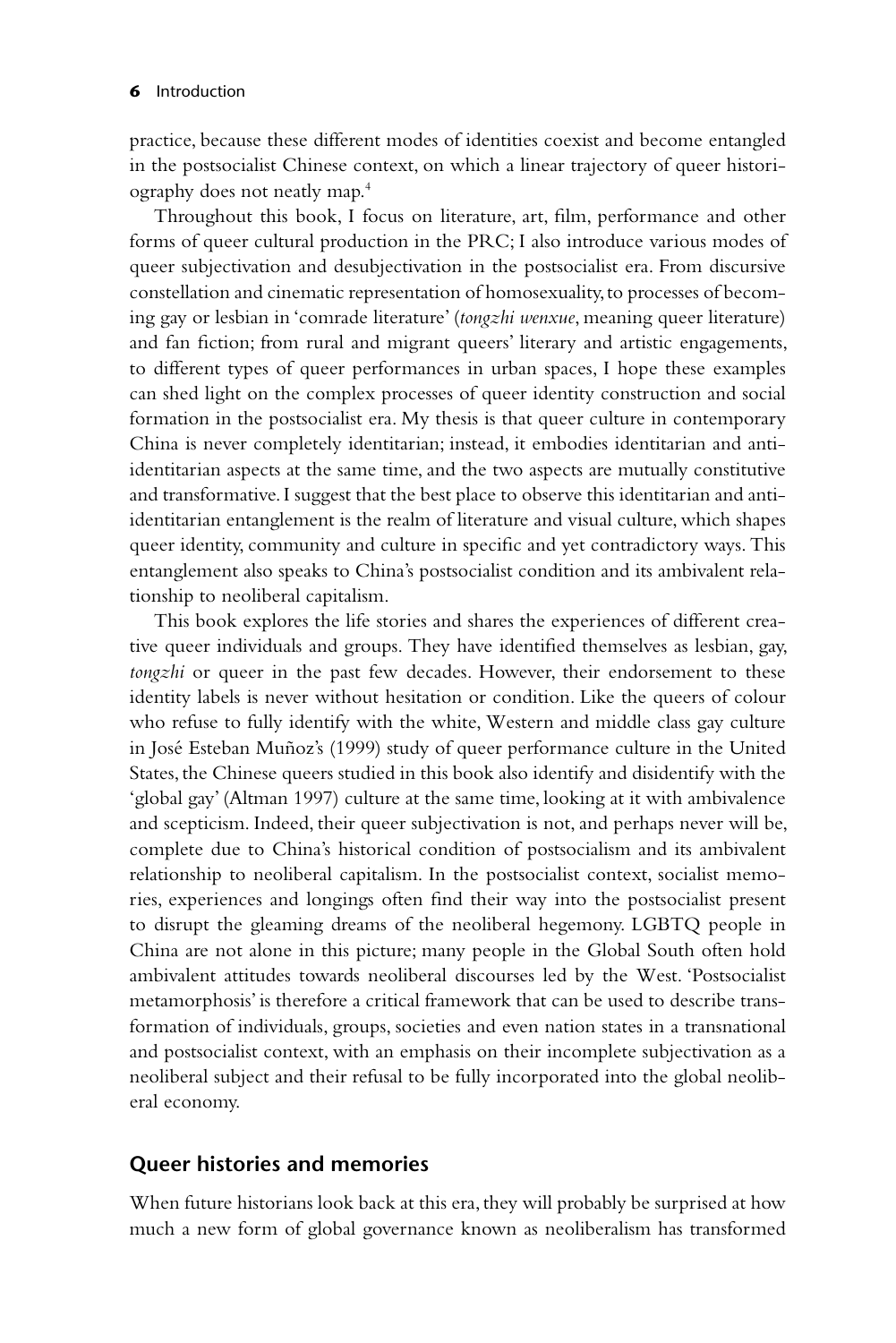the world in as little as half a century; they might equally be amazed by the seemingly endless creative energy of queer culture in the Global South. They would surely be curious about why this was the case and what happened, not only from the perspective of a *longue durée*, but also the nitty-gritty of what happened on the ground and in ordinary people's lives. This book tries to provide a lens into these questions. By looking at what happens in the communities and what lesbians and gay people do in relation to culture, I unfold a dynamic picture of what a queer China is like, or might be like, from the multiple, often intertwined and highly subjective perspective of a community member and academic observer. In doing so, I critically interrogate the relationship between structure and agency, between urban/rural/national/international geopolitics and gender/sexual/identity politics, and between political economy and the study of culture, in understanding LGBTQ identity, queer desire and community culture in China today.

This book attempts to construct a historical archive for the future by documenting and analysing the ongoing present. At the time of writing this book, neoliberalism has unevenly penetrated almost every corner of the world; it has shaped ordinary people's dreams and desires, as well as their public and private lives, in significant but differentiated ways. Throughout the world, people are looking for hope, escape and alternatives. While I cannot propose a solution, I can at least share some stories with which I am familiar to inspire imagination, hope and strength for creative resistance.

This book draws on public histories, collective memories as well as my own personal experiences in China's post-Mao and postsocialist era. I write about this period because I lived through this historical era and was a witness to and participant in the queer histories I document. But this does not mean that I knew the significance of those events at the time they were taking place. In the years gone by, I have forgotten a lot of the moments when personal history intersected with national or even global histories; or perhaps I failed to realise the importance of such moments when they occurred. Born in 1977, I was not aware of the fact that Mao Zedong had died just a year before and Deng Xiaoping was about to take power a year later, two events that have shaped modern Chinese history in significant ways. One evening in my childhood, after school and at the dinner table, I overheard fragments of my parents' conversation about a group of students demonstrating and protesting at the Tiananmen Square in Beijing, and that was in 1989. The Kosovo War was experienced on campus when I was at university as there was a student demonstration to protest against the US bombing of the Chinese embassy in Belgrade in 1999. On 11 September 2001, I was woken up from deep sleep by loud noises from people outside the university dormitory: news spread that there had been a terrorist attack on the World Trade Centre in New York. Personal histories like these were unwittingly entangled with world geopolitics. There are many things I wish I could remember and others I would rather forget.

But there is something I cannot forget: a growing awareness of my own sexuality. In 2000, I completed my first undergraduate degree at a small university in Northwest China and moved to Beijing to study for my second degree. It was then and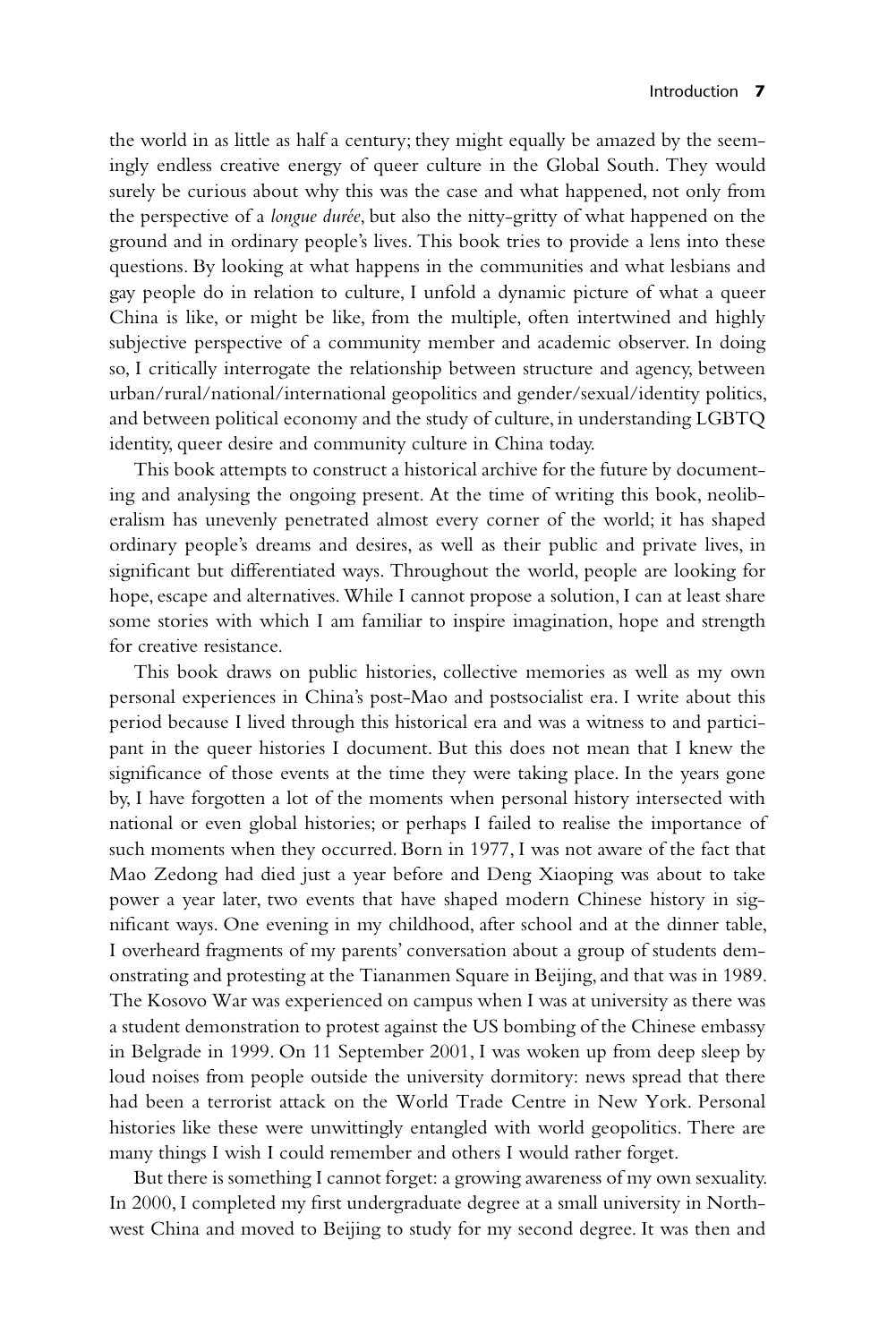there that I realised I was gay. I have no intention of going into the 'nature-nurture' debate in relation to human sexuality; I also cannot explain why I only came to realise my sexuality in my twenties. But it was in Beijing and on Peking University campus that I started to realise, and acknowledge, that I was different from many others. It was also then and there that I learned how to use the Internet and to keyword search the Chinese term for homosexuality, *tongxinglian*. Whilst I could only find pathologised descriptions of homosexuality in medical and psychological textbooks (including one titled *Psychology of Perversion*) in the university library, the Internet provided a much more diverse range of information about homosexuality. I discovered gay websites, queer NGOs and online dating chatrooms. A brave new world began to unfold in front of my eyes.

My 'coming out' took place at a very optimistic moment in China's queer history. In 1997, the term 'hooliganism' (*liumang zui*), once used to prosecute gay men, was removed from China's Criminal Law, thus signalling the decriminalisation of homosexuality in the People's Republic.<sup>5</sup> In 2001, the newly published third edition of the *Chinese Classification of Mental Disorders* (CCMD-3) clearly stated that the ego-syntonic (*ziwo hexie*) type of homosexuality needs no medical treatment, thus symbolising the partial depathologisation of homosexuality in the PRC.<sup>6</sup> In the same year, Hunan Satellite Television broadcast a live talk show, *Youhua Haoshuo*, in which three celebrities were invited to the television studio to discuss issues regarding homosexuality. The names of these celebrities are well known in China's queer communities today: sociologist and sexologist Li Yinhe, queer writer and filmmaker Cui Zi'en, and lesbian artist and filmmaker Shi Tou. This marked the queer communities' first 'coming out' on Chinese television. In December 2001, the first Beijing Queer Film Festival, then advertised as 'China Homosexual Film Festival', took place on the Peking University campus where I was a student. The festival featured several queer films, including Cui Zi'en's *Ten Commandments*, Liu Bingjian's *Men and Women*, Li Yu's *Fish and Elephant*, Stanley Kan's *Lan Yu*, and Zhang Yuan's *East Palace, West Palace*, together with Q&As with these filmmakers. The publicity blurb of 'China's first homosexual film festival'and the award-winning film *Lan Yu* gave the event unanticipated media publicity, and this led to pressure being put on the organisers from the university authorities and eventually caused the early closure of the festival.

I was fortunate to be in Beijing and on the Peking University campus at the time, observing a burgeoning queer culture in real time. There was unprecedented optimism in the queer communities at the time about what it meant to be gay and whether sexual minorities would ever be accepted by Chinese society. This coincided with the widespread enthusiasm in Chinese society at the turn of the millennium following China's entry into the World Trade Organisation (WTO).

China was undergoing a rapid transformation at the time. In 1978, Chinese society bade farewell to decades of socialism under Mao and started its 'reform and opening up' under Deng's administration. In the 1980s, there were heated discussions among Chinese intellectuals about where China would be going, and this was known as the 'high culture fever' (*wenhua gaore*) (Wang 1996). The 'culture fever'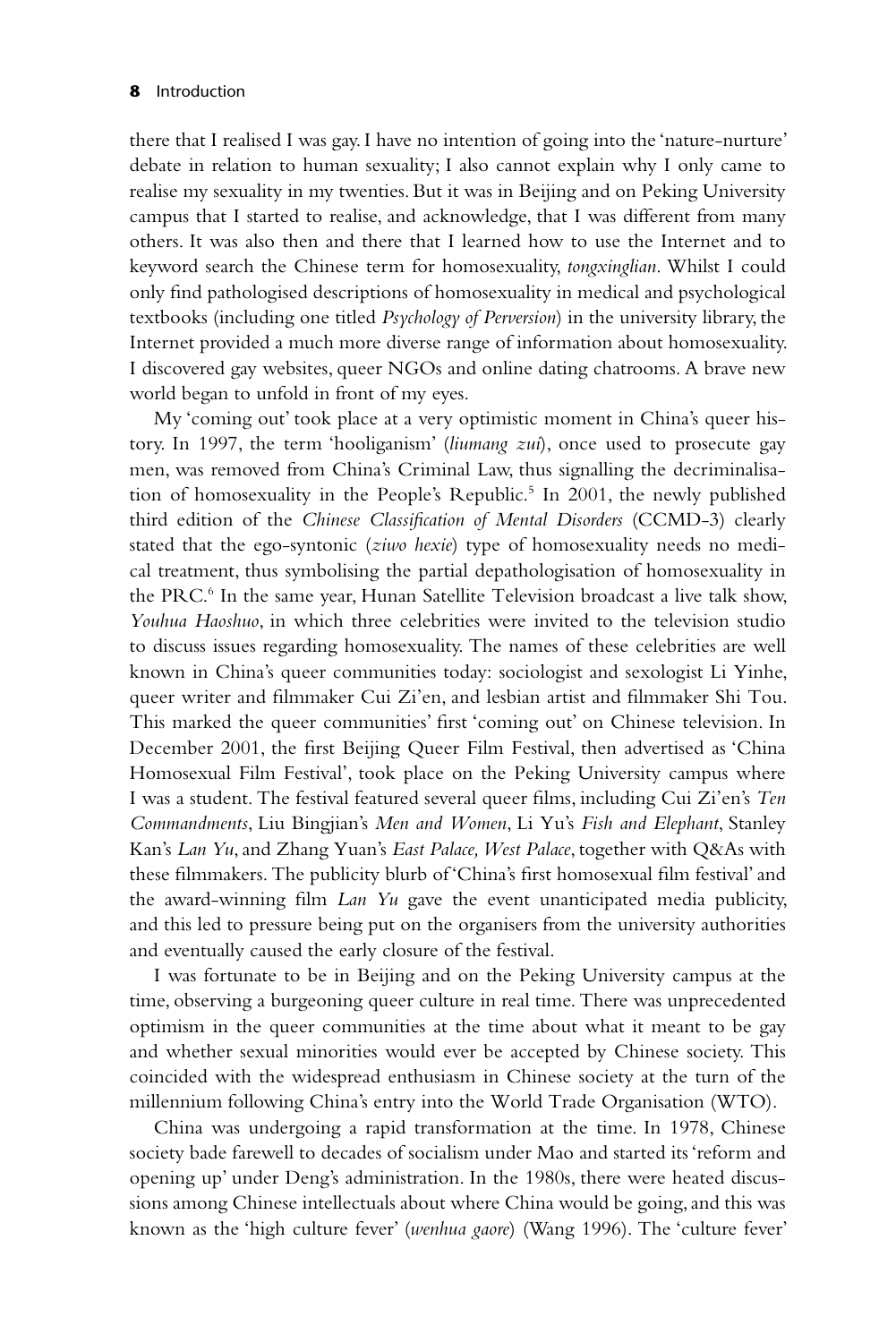came to a sudden halt in 1989 when the government cracked down on the student protests at the Tiananmen Square in Beijing. The party-state strengthened its ideological control over cultural production in the 1990s. Meanwhile, there was a boom in consumerism and popular culture as China accelerated its economic reforms. In urban China, a thriving commercial culture pushed the expressions of gender and sexuality to the public sphere (Lavin, Yang and Zhao 2017). Queer commercial venues started to crop up in big cities such as Beijing and Shanghai, and this was accompanied by sporadic forms of queer activism initiated by transnational queer activists. Anxieties and excitements coexisted in the *fin de siècle* China.

It was China's entry into the WTO in 2001 that injected hope into Chinese society. Overall there was a widespread optimism among people, brought about by the anticipation of a 'lucky millennium' (*qianxi nian*), following China's eventual entry into the WTO after decades of diplomatic talks. In the midst of optimism and under the government's strict media control, many social problems including the loss of social welfare, widening social gaps, mass unemployment and forced internal labour migration found little coverage in China's domestic and mainstream media. Although China's WTO-entry agreement made no mention of gender and sexuality, there was widespread belief in Chinese society that there would be more free expressions of gender, sexuality and identity as China 'connected track' (*jiegui*) with the rest of the world. Like their heterosexual counterparts, queer people in China also had every reason to imagine themselves as a world citizen in a country that openly embraced the world.

What China has been going through is a process of a gradual adaptation to neoliberalism. Measures including economic liberalisation, deregulation, privatisation and marketisation were in effect neoliberal strategies being adopted all over the world at the time. Socialism, although still an official rhetoric in China, has largely been seen as obsolete, irrelevant and even harmful to Chinese society. As the Chinese economy slowly gets liberalised, and as the market forces start to exert a strong influence upon the economy, cultural production also follows the trend. Literature, art and other forms of cultural production have come to reflect the desire to 'liberate' human beings. Gender, sexuality and desires are widely seen as repressed 'human nature' that needs to be liberated in a 'desiring China' (Rofel 2007). Homosexuality happens to be situated at this historical juncture that connects economic and political liberalisation with 'human nature', hence the surfacing of queer issues in the public discourse.

In the 1980s and 90s, there were also dramatic events taking place around the world. In 1989, the Berlin Wall fell. In 1991, the Soviet Union collapsed. Decades of the Cold War suddenly came to an end. A new world was yet unknown. There used to be two conflicting power blocks: the liberal West represented by the United States and its allies, and the illiberal East represented by the Soviet Union and its allies. Two confronting ideologies, or visions of what a society should be, i.e. communism and capitalism, used to co-exist with and contest each other. After 1989, it seemed that capitalism has triumphed, and there is no alternative. History has come to an end (Fukuyama 1992). After a long and disastrous twentieth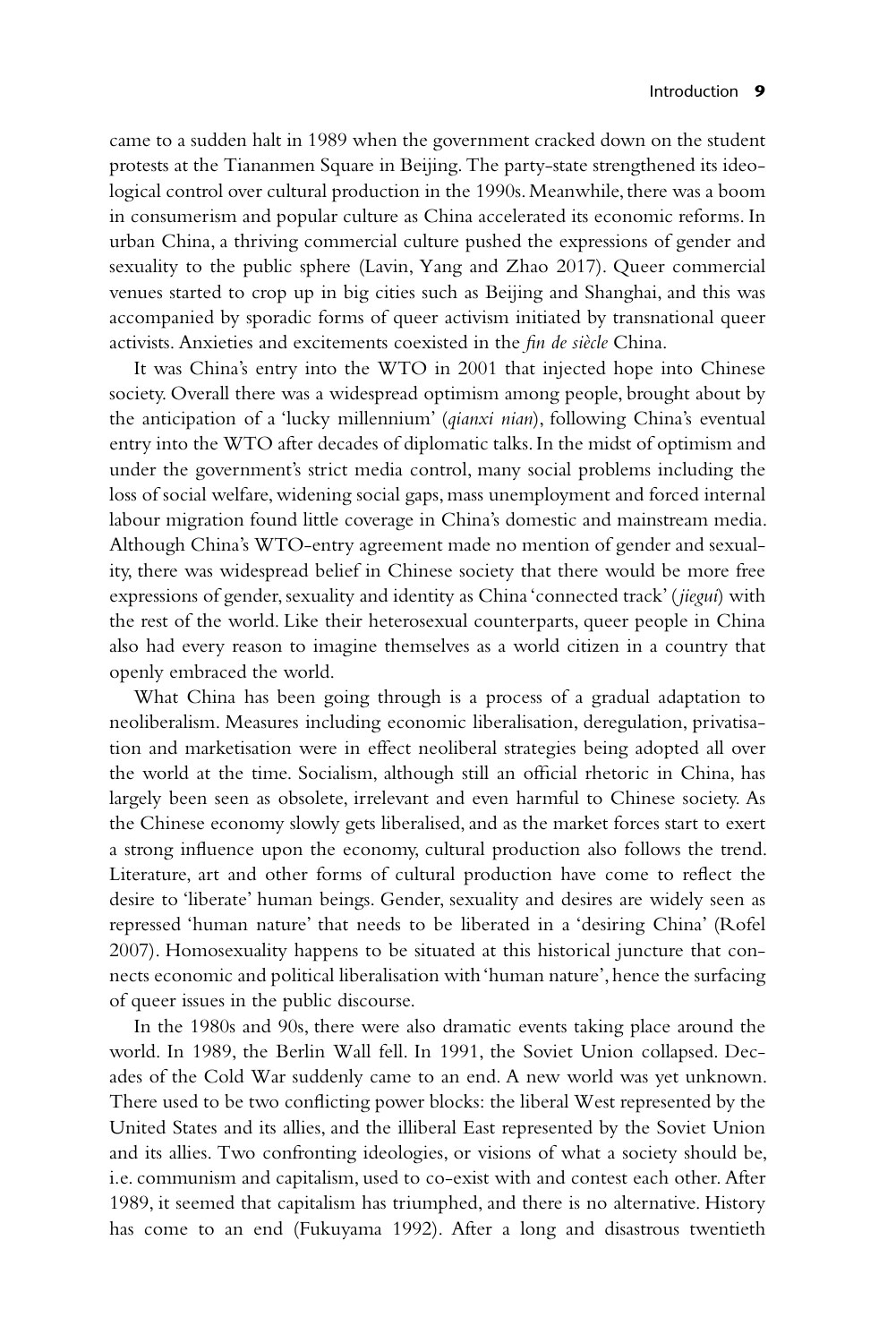century, how will world politics develop in the new millennium? With the changing position of China in world geopolitics, what is the role of gender and sexuality in the context of 'neoliberalism with Chinese characteristics' (Harvey 2005)?

### **The new millennium**

Queer communities and cultures have developed rapidly in the new millennium. With the depathologisation of homosexuality in 2001, an increasing number of queer venues, organisations, sources of funding support and overt and covert forms of political and social activism have transformed urban China. The HIV/AIDS (Human Immunodeficiency Virus/Acquired Immunodeficiency Syndrome) epidemic has proven to be a double-edged sword for China's queer communities. Huge sums of international HIV/AIDS funding, mediated by the Chinese government, flooded into China and supported the founding of numerous grassroots queer organisations all over the country. They also helped to build a national activist network and basic community infrastructures. At the same time, HIV/AIDS further stigmatised queer people and even gave birth to the MSM (Men Who Have Sex with Men) identity, a stigmatised sexual identity born out of global biomedical governance (Zheng 2015). Moreover, the uneven distribution of HIV/AIDS funding led to the separation of lesbian groups from gay groups (Hildebrandt 2012), and queer politics from gay identity politics (Bao 2018). The gradual withdrawal of international HIV/AIDS funding after 2010 and China's draconian 'Foreign NGO Law' passed in 2016 effectively deprived grassroots community groups from gaining international funding support. Many queer organisations in the PRC had to turn to commercial means, including crowdfunding and running commercial events, in order to survive. As market forces join hands with the Chinese state to eliminate smaller civil society groups, a few big organisations have grown quickly because of their capacity to make money and generate profits.

The China-based gay dating app Blued is an example in case. Launched in 2012, the app now counts 40 million users and boasts of being the largest gay social network app in the world (Blued 2019). The app was valued at 600 million US dollars in 2016 (Hernández 2016). Blued not only gains profits from its live streaming functionality but from its lucrative gay surrogacy service as well. Trapped between a commercial market and a surveillance state, the community service remit of Blued seems to have been compromised (Wang 2020). The story of Blued manifests the dilemma of China's queer enterprises under 'neoliberalism with Chinese characteristics'.

Despite the continuing existence of media censorship and the lack of political rights, queer people in China have more space now to live their identities and form their communities. At the same time, a burgeoning pink economy in Chinese cities has given birth to a growing sense of 'homonormativity' (Duggan 2004). Queer people are increasingly following a heterosexual way of life in their wish to become patriotic, law-abiding, affluent and respectable citizens; that is, to become 'as normal as possible' (Yau 2010). Although social norms should be understood in their historical and cultural contexts and there are different normativities in these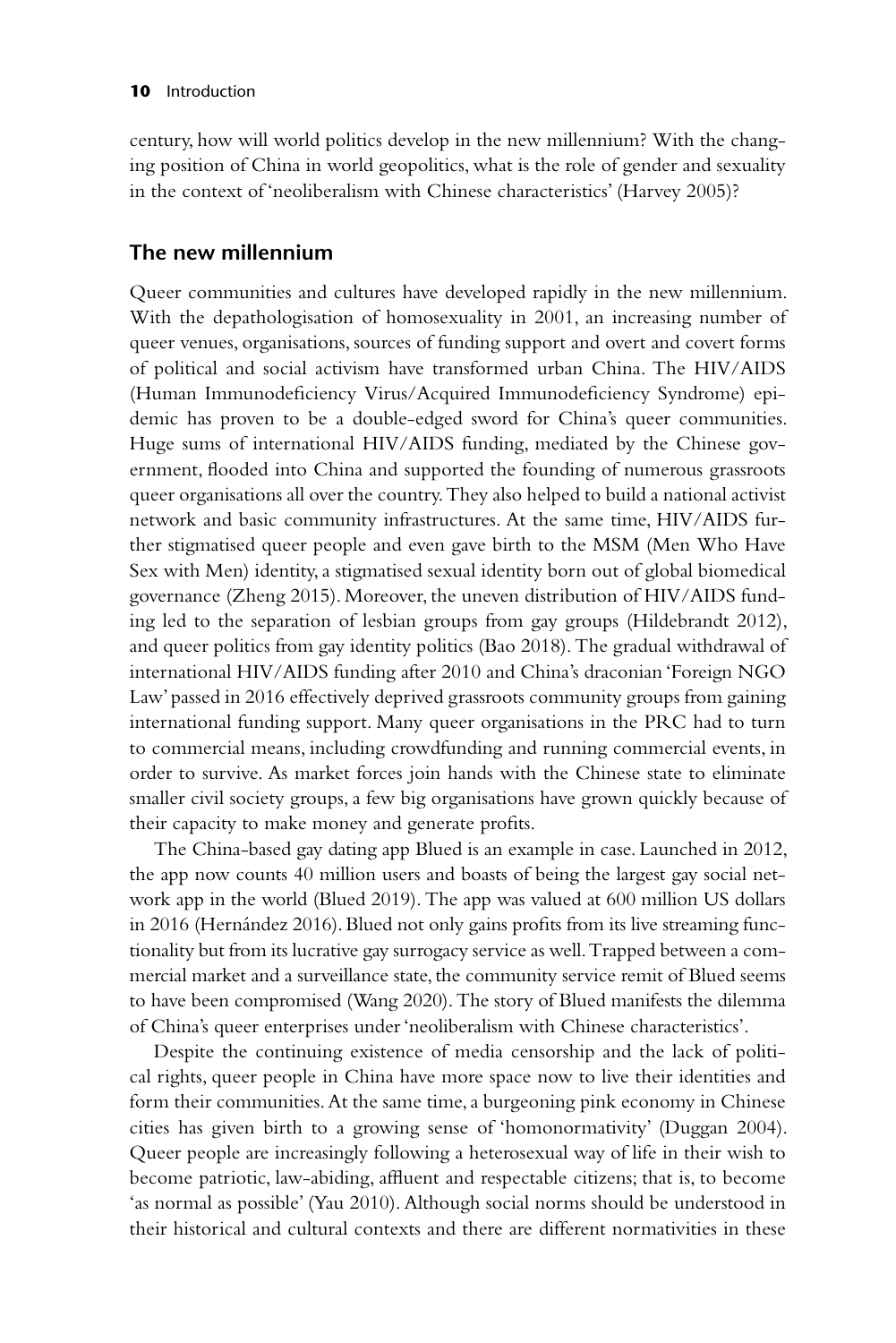specific contexts (Engebretsen 2014), an originally underground, grassroots and anti-normative queer culture seems to be losing its radical critical edge as queer urbanites strive to conform to nationalist ideologies and middle class values. The annual Shanghai Pride's queer cosmopolitanism (Bao 2012) and PFLAG (Parents, Families and Friends of Lesbians and Gays) China's queer sentimental familism both manifest varying degrees of homonormativity.

A growing sense of homonormativity, in tandem with a fast-developing pink economy, results from the transformation of the Chinese economy and society following China's official entry into the WTO. As China becomes a qualified participant in the global capitalist economy, Chinese queers can also imagine themselves to be full members of the 'global gay' (Altman 1997) community. China's economic and political position within the world has shifted in the past two decades. As one of the BRICS (Brazil, Russia, India, China and South Africa) countries and the world's biggest emerging economies, China is challenging the hegemony of the United States and reshaping the global geopolitics after *Pax Americana*. Increasingly, China is becoming a global superpower. Its power and ambition should be understood as those of an 'empire' (Hardt and Negri 2000) rather than an ordinary nation state. Domestically, China advocates a nationalistic 'Chinese dream'; it spares no effort to suppress political dissidents and curb social unrests. Internationally, it keeps expanding its power and hegemony through the Belt and Road Initiative (BRI) in order to extract and exploit resources from Southeast Asia, Africa and other countries in the Global South. Here we can see a reconfigured notion of the Global South. Instead of signalling the formation of a homogeneous version of a counterhegemonic Global South, the rise of China reminds us that there are unequal power relations and neo-colonialist hegemony among countries in the Global South.

In the context of China's growing economic and political power, the lives of ordinary people in China are not necessarily better off. The growing national GDP (Gross Domestic Product) has not translated into the narrowing down of social gaps and inequalities. The strengthening political power has not given ordinary people more political rights. The country's 'Chinese dream' offers little hope for marginalised social groups. LGBTQ rights continue to be ignored; feminist and queer activism is frequently met with state repression. Increasingly, the state has been crafting a heteronormative image of hypermasculinity, embodied in the figure of the 'wolf warrior' (Liu and Rofel 2018). Commenting on the representation of masculinity in the Chinese blockbuster *Wolf Warrior II*, Petrus Liu (2018) argues:

The jingoistic fantasies about China's rise require a policing of gender, which operates through a complex and subtle mechanism. These complexities demonstrate that gender and sexual lives are not exterior to the story of China's rise, but constitutive of it.

*(Liu 2018)*

Indeed, China's rise depends on, and at the same time encourages, a patriarchal and hypermasculine male image, complete with a heteronormative and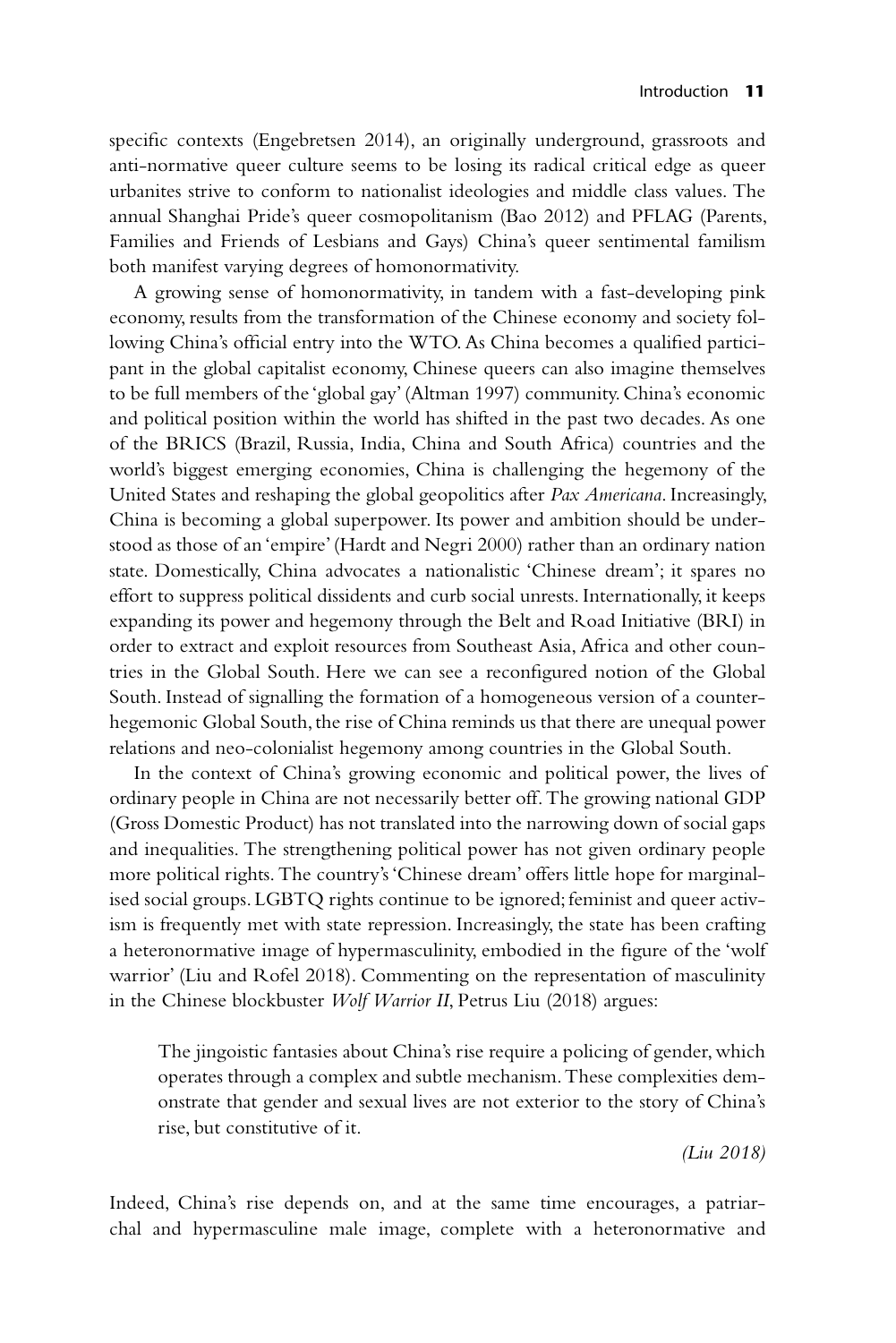reproductive family. In this context, the shaming of single women as 'left-over' (Hong Fincher 2016), the purge of feminist activists and the marginalisation of sexual minorities all effectively serve the state's political and ideological agenda. If gay identity is seen as a 'postsocialist allegory of modernity' (Rofel 1999), what kind of postsocialist world are we living in? What are the new characteristics specific to the twenty-first century? How are gender, sexuality and identities articulated in the reconfigured geopolitics? What are some of the creative resistances to, and lines of flight in, transnational neoliberalism, if any? This book hopes to provide some critical perspectives into these questions.

### **China and postsocialism**

I have probably left out a lot of details, complexities and contradictions in my very subjective and broad brushstroke account of global history centred on the Chinese experience in the past few decades. With the postsocialist and post-Cold War historical context in mind, the last two decades of the twentieth century and the first two decades of the twenty-first century are the historical backdrop of my narrative about queer China. Without jamming the introductory chapter of the book with too much detail, suffice it to say that the world has changed dramatically since the end of the Cold War, and this change has had a huge impact on people's subjectivities and lived experiences. Individual and collective experiences are often intertwined with national and even global histories; personal desires and intimate spheres frequently reflect political and social upheavals. Against this historical backdrop, gender, sexuality and desire are often cited as perfect examples that testify to the change. After all, if we were to ask sexual minorities in China about their lives before and after 1989, is there anything better than their own testimony to demonstrate which world they would prefer to live in, and which political system is superior to the other? In this sense, gay identity has become a 'postsocialist allegory of modernity' (Rofel 1999) that attests to the inevitability of socialism's demise and capitalism's triumph.

The term 'postsocialism' is key to understanding the historical experience of China and many other countries in the world. Scholars disagree on the political and ideological nature of contemporary China: some see it as 'socialism from afar' (Zhang and Ong 2008) and others diagnose it as 'neoliberalism with Chinese characteristics' (Harvey 2005). 'Postsocialism' represents one of the most popular – albeit also with great controversy – understandings of China's historical condition among scholars working in the Western academia (Dirlik 1989; Rofel 1999, 2007; Litzinger 2002; Berry 2004; Kipnis 2008; McGrath 2008; Zhang 2008; Rojas and Litzinger 2016; Bao 2018). The term 'postsocialism' offers valuable insights into the understanding of contemporary Chinese society. According to Arif Dirlik (1989: 231), postsocialism describes

a historical situation where (a) socialism has lost its coherence as a metahistory of politics because of the attenuation of the socialist vision in its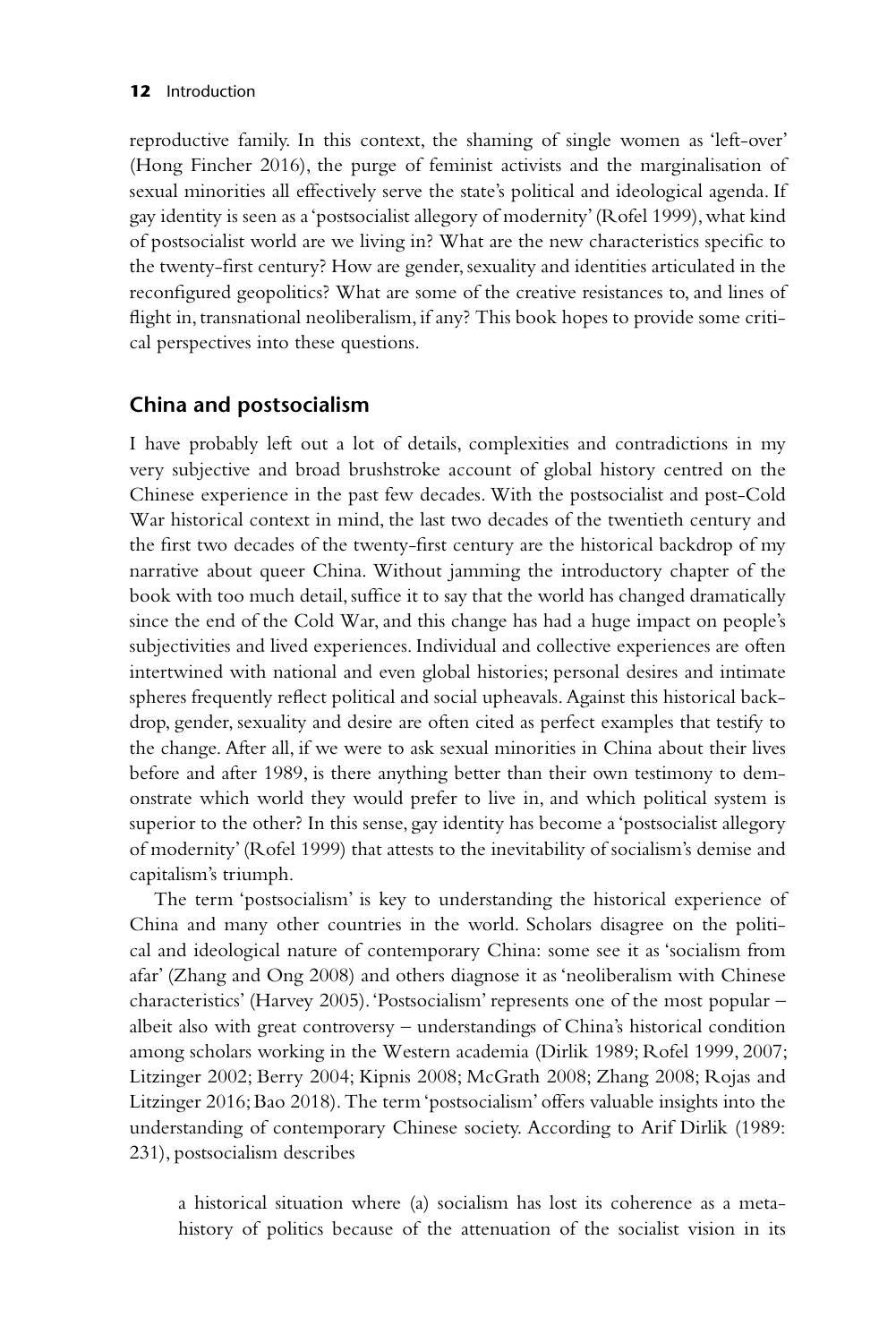historical unfolding . . . (b) the articulation of socialism to capitalism is conditioned by the structure of 'actually existing socialism' in any given historical context which is the historical premise of all such articulations; and (c) this premise stands guard over the process of articulation to ensure that it does not result in the restoration of capitalism. Postsocialism is of necessity also postcapitalist, not in the classical Marxist sense of socialism as a phase in historical development that is anterior to capitalism, but in the sense of a socialism that represents a response to the experience of capitalism and an attempt to overcome the deficiencies of capitalist development. Its own deficiencies and efforts to correct them by resorting to capitalist methods of development are conditioned by this awareness of the deficiencies of capitalism in history.

For Dirlik, postsocialism represents an alternative to capitalism. It is a global condition in late modernity and is thus not unique to China. From today's perspective, his view seems optimistic, when the incorporation of China into global neoliberal capitalism does not seem to represent a genuine alternative. However, if we recognise the continuing existence of socialist ideas, experiences and aspirations in contemporary Chinese society, China can still be seen as neither entirely socialist nor capitalist; rather, it is characterised by the simultaneous non-contemporaneity of hybrid economies and politics, which can be described as 'postsocialist'. Indeed, although China has adopted state-led capitalism, and neoliberalism has exerted a powerful influence on Chinese society, the state still owns a large part of its major industries and infrastructure, which still nominally fall under the ownership of all the people in China. What is more, socialist histories, memories and experiences still linger on in today's China and they structure people's lives, embodiments and emotions in significant ways. They provide legitimacy and support for citizen rights and grassroots activism. As my previous book *Queer Comrades* demonstrates, socialist modes of 'comrade' subjectivity and politics still inspire postsocialist queer identity formation and LGBTQ social movements. It is therefore important to recognise the socialist traces, memories and aspirations in the postsocialist era to articulate modes of resistance to global neoliberalism.

### **The queer Global South**

The Global South perspective marks an important feature of this book. In recent decades, the term 'Global South' has largely supplanted 'the Third World' in development studies and in literary and cultural studies (West-Pavlov 2018). The term often has a geographical connotation and is often talked about in relation to the industrialised and post-industrialised world in the Global North, where neoliberal capitalism was invented and subsequently took a strong hold. The term has sometimes been understood as an effect of the capitalist globalisation emanating from the Global North and extending its hegemonic power to the southern part of the world. At other times, it is seen as forms of discontent shared by the world's subaltern populations and transnational alliances of counterhegemonic struggles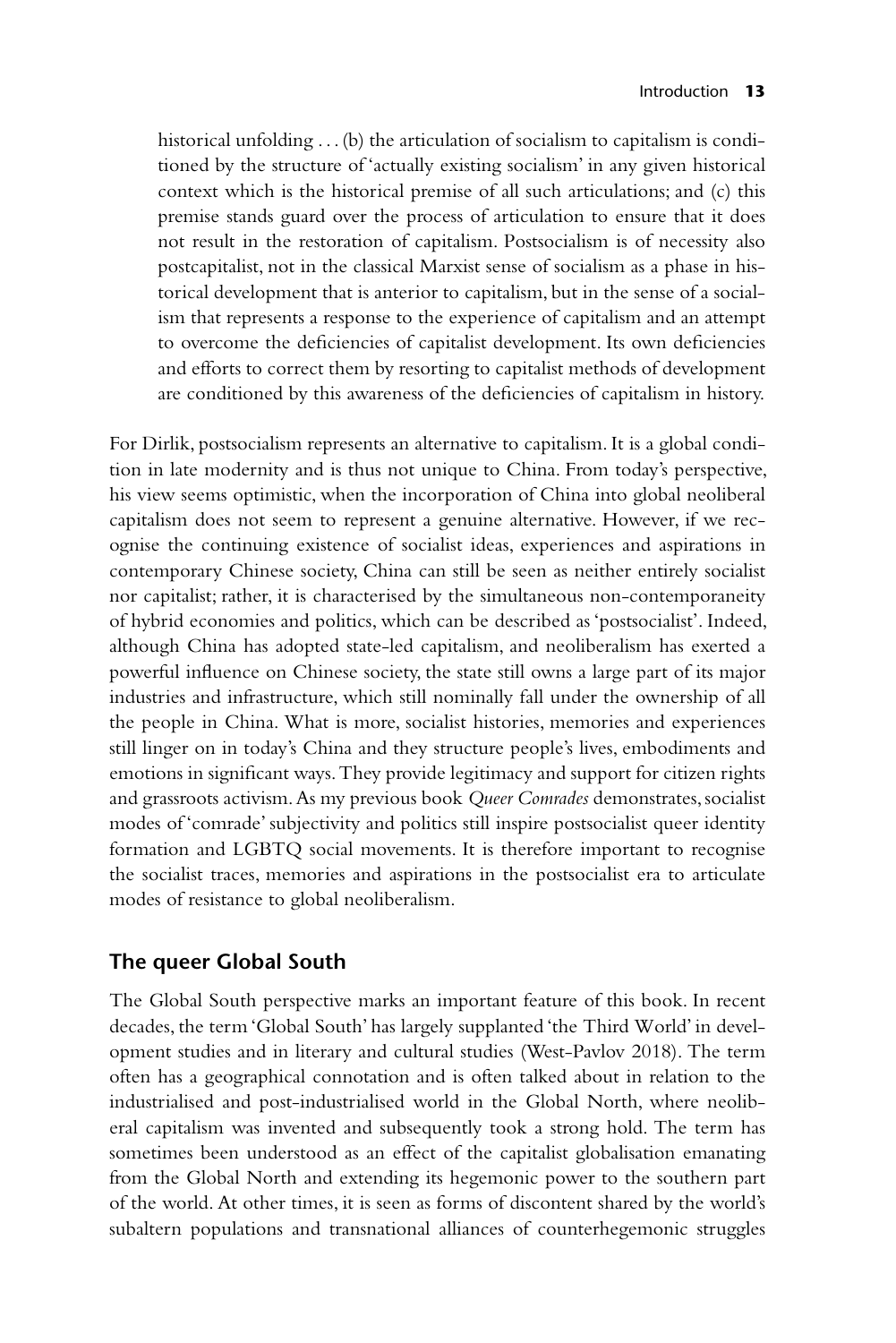against neoliberal modernity (López 2007). It is 'a sliding signifier forever in pursuit of a changing signified in a dynamic of supplementation dictated by where the North deterritorialises and the South reterritorialises' (Mishra 2018: 54). Even if the imagination of the Global South is an 'illusion' that risks concealing internal differences and power relations within the seemingly coherent and yet fragmentary Global South, such an imagination can still serve as a 'mobilisation myth' (Dirlik 1994: 136) that enables and empowers individuals and groups at a critical historical juncture (West-Pavlov 2018: 19). The key, therefore, is how and for what purpose the term is used.

The Global South has significant implications for understanding and imagining globalisation. Globalisation is often understood in terms of Western hegemony, cultural imperialism, and the homogenisation of culture (Said 1994; Tomlinson 1999; Ritzer 2000). In such an imagination, the West dominates the world and the Global North becomes the epicentre of all transnational processes. Such an understanding is useful, because it points to deeply entrenched unequal power relations in the world as a result of Western colonialism and capitalist expansion. However, it neglects what happens in large parts of the world, that is, the dynamics and the tensions in the non-Western world and in the Global South. It is important to remember that the hegemony of the Global North has not gone unchallenged. In fact, anti-colonial and anti-hegemonic struggles and South-South alliances have constituted an important part of the world's history. One such historical moment was represented by the Bandung Conference, the first large-scale Asian-African conference that took place in Bandung, Indonesia, in 1955. The Bandung Conference initiated a series of South-South collaborations against the Global North hegemony. The memory of the Bandung conference, sometimes referred to as the 'Banding nostalgia' (Yoon 2018), is still cherished by many people who experienced that era today, and it becomes the inspiration for an increasing number of transnational projects led by governments, individuals and grassroots organisations in the Global South.

The Global South is ambivalently situated in relation to issues of gender and sexuality, as a Western understanding of modernity is key to the process of the (de) gendering and (de)sexualising of the Global South. The Global South in the premodern era is often cast under the orientalist gaze and imagined as a land of sexual abundance, decadence, primitivism and sometimes infant innocence (Said 1991); Michel Foucault's (1990) description of *ars erotica* vividly captures such a fascination. In the modern era, with the expansion of Western colonialism and industrial capitalism, a liberal and 'primitive' understanding of sexuality was believed to have given way to a discourse of sexual repression, religious fundamentalism, communist asceticism and human rights abuse in the Global South. Queer people in the Global South become powerless victims that passively await salvation by their liberated brothers and sisters from the Global North. In priding itself on gender and sexual diversity and in seeing the Global North as the epitome of human civilisation, the sexually liberalised Global North versus the sexually illiberal Global South dichotomy has often been reinforced, and this further consolidates the unequal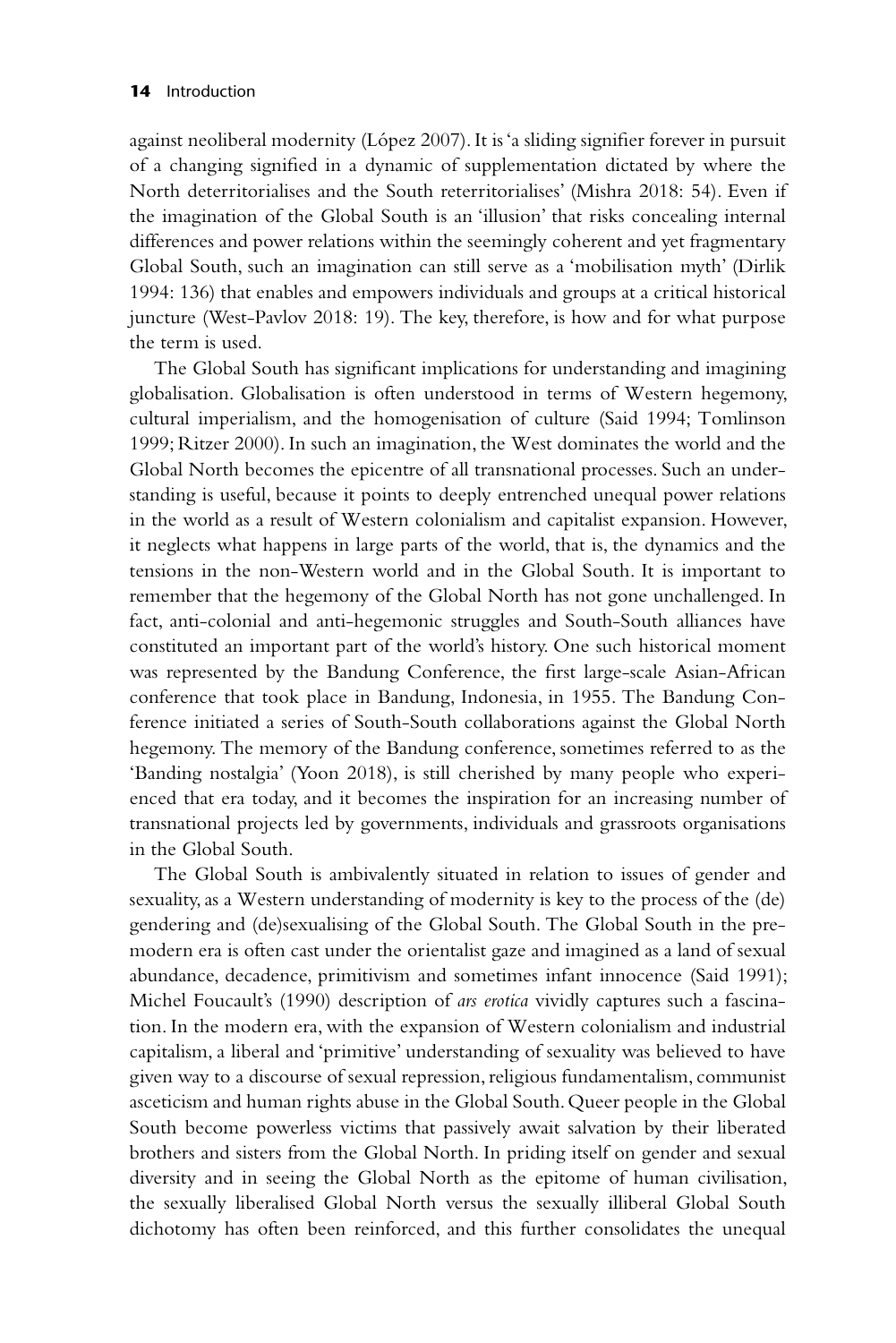power relations between the North and the South. Furthermore, a sense of nationalism, pride and cultural superiority based on an assumed belief in sexual liberation is often used to legitimise a series of military, political, economic and cultural interventions in other parts of the world. Joseph Massad (2007) has examined the negative Western influences on sexual cultures in the Arab world, represented by Gay International's interventionist strategies which impose a Western type of sexual development and social movement agenda irrespective of local cultural traditions. Far from being apolitical, gender and sexuality in the Global South have become battlefields where complex power relations converge and where intricate international politics is played out in the most intimate sphere.

This book imagines and maps a 'queer Global South' by using contemporary queer Chinese culture as an example. In documenting China's queer history and culture in the last four decades, and through close reading of queer cultural texts and an ethnography of contemporary queer public culture, I hope to demonstrate the critical potential of the imagination of the 'queer Global South', by not treating it as yet another overarching 'grand theory' but seeing it as one of the critical lens through which we can yield important insights. Using a combination of research methods including historical and archival research, textual analysis, discourse analysis, interview and ethnography, I hope to reveal the dynamics of a queer Global South in its complexities and contradictions. In queering the Global South and imagining a queer Global South, I also hope to open up alternative imaginaries of sexuality, communication and culture full of creative energies and liberating potentials.

### **Queer comrades**

This book grows out of my frustration with many concurrent journalistic and academic writings on queer globalisation. These writings tend to cast the Global North in a positive light and the Global South in a negative light in terms of queer rights. According to this discourse, the economic and political system in the Global North, i.e. neoliberalism, is seen as intrinsically better for queer people as they have more rights under this system. This discourse further suggests that countries in the Global South should liberalise themselves faster and integrate themselves more deeply into the global neoliberal political economy so that the queer people living (or 'suffering') in these countries may enjoy more rights and freedom one day. In the light of this homonationalistic and Euro-American-centric logic, sexual freedom is framed as a necessary outcome of neoliberalism and is often used to justify the existing global geopolitical system and power relations (Puar 2007). This line of argument often turns a blind eye to the fact that neoliberalism has been built on the erosion of welfare states and the mass dispossession of poor people worldwide. It also does not hide its white, middle class, male privilege, as well as its geopolitical rootedness in the Global North. It seems a cruel paradox that the acquisition of political rights for sexual minorities parallels the loss of welfare rights for many people in various parts of the world. This is not to suggest that queer people are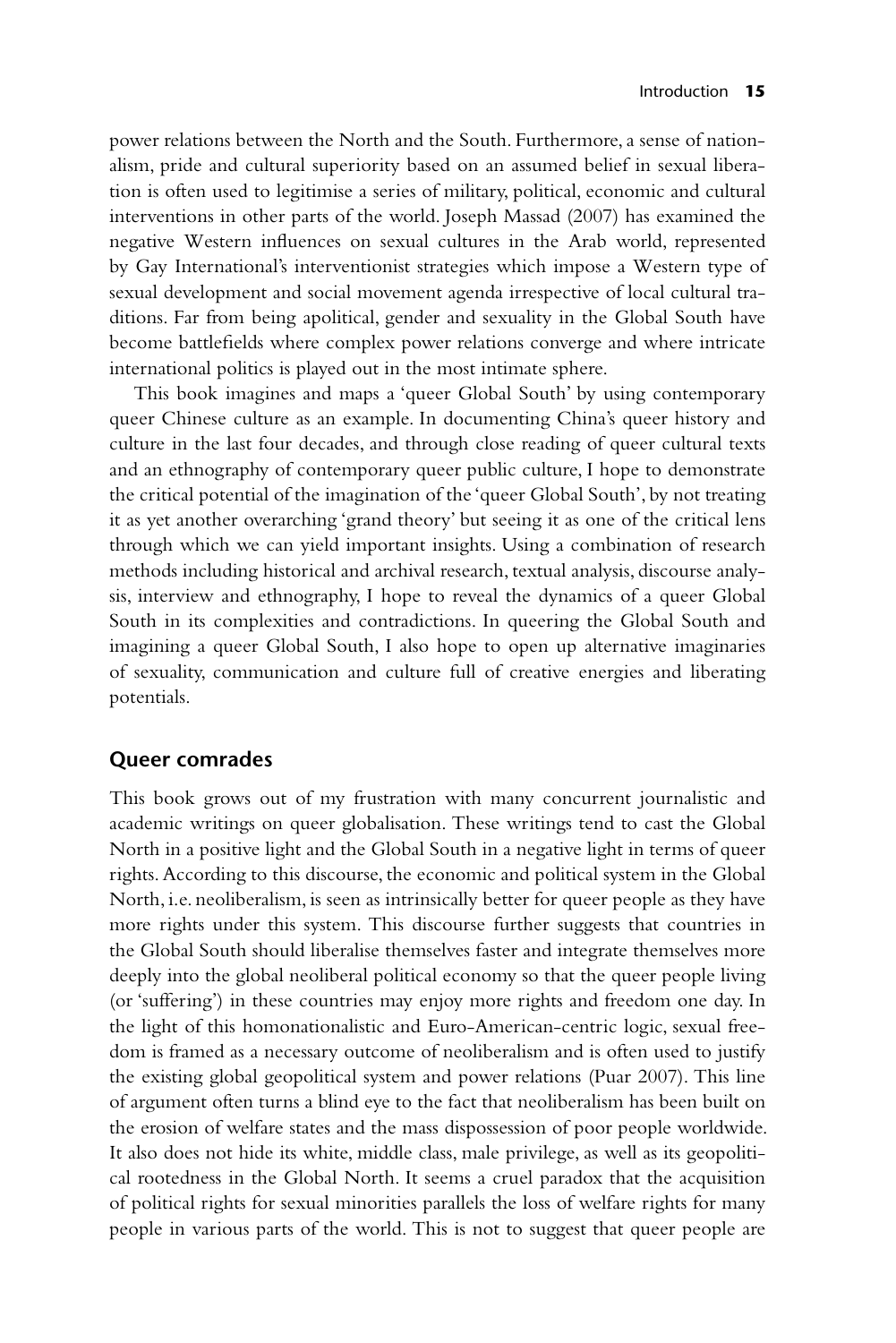directly responsible for social inequalities and injustices in a world infiltrated by neoliberal capitalism. Rather, it is a timely reminder of the ideological ambivalence of some uncritical international discourses on queer rights and gay liberation. These discourses can function as a form of 'pinkwashing' (Puar 2010): that is, using queer rights to disguise hidden and often insidious political and ideological agendas. Under these agendas, the evocation of queer rights effectively serves to renounce socialism and the welfare state, as well as their associated principles such as democracy, egalitarianism and social justice.

This book will demonstrate that sexuality is never an individual, private and personal matter; it is always already intertwined with complex power relations and world geopolitics (Foucault 1990). Indeed, sexuality is a battlefield for ideological struggles between neoliberalism, socialism and other forms of social imaginaries. If neoliberalism has tried to define human sexuality and dominate the intimate sphere through individualisation, consumerism and private property rights, such attempts have not gone unchallenged. Queer people all over the world have articulated their resistance to the hegemony of neoliberalism through individual and collective struggles, and through imagining alternative ways of being, feeling and engaging with politics. Using contemporary China as an example, I hope to unravel the political and ideological ambivalences of gay identities and queer desires in the Global South. In many parts of the world, gay identities and queer desires have emerged in the historical and transnational processes of departure from socialism and entry into neoliberalism. However, it must be remembered that socialist imaginaries, aspirations and practices have not dissipated. They still exist on the ground level and in ordinary people's minds and memories; they continue to inspire radical subject formation and novel forms of political engagement.

This book builds on and develops the argument from my last book *Queer Comrades: Gay Identity and* Tongzhi *Activism in Postsocialist China* (Bao 2018). In *Queer Comrades*, I focused on the term *tongzhi*, one of the most popular terms for queer identification in the Chinese-speaking world today. Using a deconstructive approach in tracing a genealogy of the term *tongzhi*, I reconstructed a history of the term and highlighted the socialist visions and aspirations embedded within the history. In doing so, I unravelled the progressive potential of queer subjectivity and sexual activism in China today. The 'queer comrade' assemblage embodies the potential of challenging the neoliberal gay identity born out of global capitalism; the 'queer comrade' activism holds the promise of developing a radical, progressive, Left and socialist politics by building on socialist ideals of egalitarianism and justice as well as revolutionary experiences of mass mobilisation.

If *Queer Comrades* focuses primarily on political activism and social movements, this book examines diverse forms of queer community culture, with meticulous attention paid to queer people's lives, feelings and intimate experiences. In doing so, I hope to identify the 'structures of feeling' (Williams 1961) in China's queer communities in the past four decades. I also hope to demonstrate that literature and visual culture are not apolitical forms of representation and self-expression.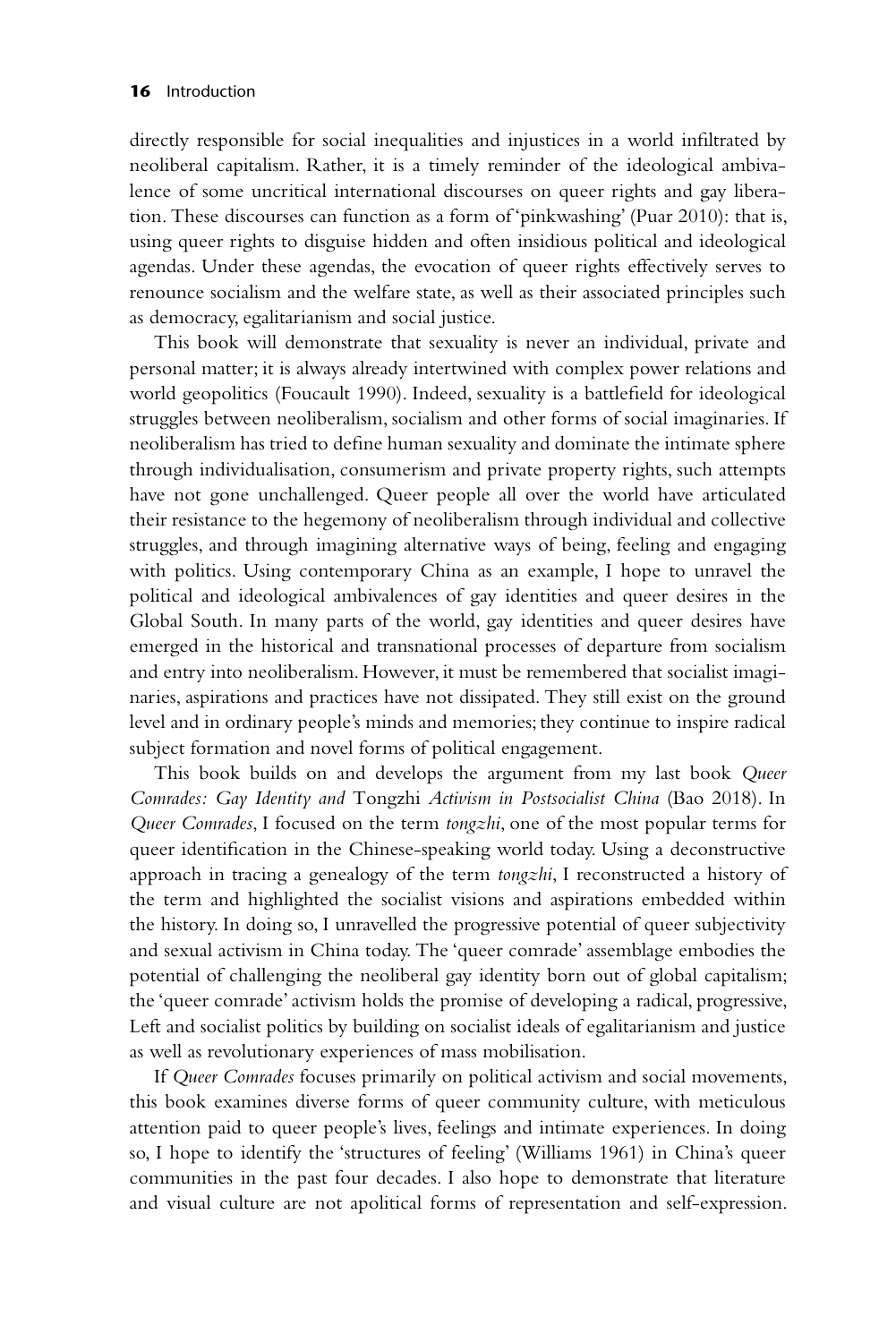Although they are frequently manipulated by hegemonic forms of power to manufacture consent, they can also be used by marginalised groups to construct their identities and communities, fight for rights and social justice, and imagine an alternative future. In a part of the world where citizens' rights are often constrained by political regimes and neoliberal governmentality, literature, art, film, performance and other forms of community culture and creative practices have vital roles to play in empowering individuals and social groups. This book rejects the Euro-centric idea that there is no queer activism in China – understood in the sense of pride parades and LGBTQ political rights – and suggests that cultural production serves as an important form of queer activism in contemporary China.

### **'Queer China' assemblage**

I use the term 'queer' (*ku'er* in Chinese) to refer to all gender and sexual minorities. 'Queer' usually describes the 'gestures or analytical tools which dramatise incoherences in the allegedly stable relations between chromosomal sex, gender and sexual desire' (Jagose 1996: 3). The word has been used broadly to refer to all the nonnormative identities and practices. Eve Sedgwick (1993: 9) observes that 'queer' has been spun outward along dimensions that cannot be subsumed under gender and sexuality at all; the term has come to signify the ways in which race, ethnicity and postcolonial nationality crisscross with each other, together with other identityconstituting and identity-fracturing discourses. In this sense, 'queer' recognises the convergence and divergence in subject formation worldwide under capitalist globalisation. Meanwhile, the term also denotes a post-identitarian stance by suggesting that the complexity of human gender, sexuality and desire cannot be reduced to fixed identity categories. Such is my standpoint in relation to gender, sexuality and identity, and this a post-identitarian stance will be emphasised throughout this book. In the transnational Chinese context, 'queer' encompasses all gender and sexual identities and identifications, including LGBTQ, *tongzhi* ('comrade'), *tongx*inglian ('homosexual'), *lala* ('lesbian') and gay.<sup>7</sup> As I recognise the cultural specificity of the terms including LGBTQ, *tongzhi*, *tongxinglian*, *lala* and gay, I use them selectively in my writing based on the context. But for the purpose of clarity and consistency, 'queer' is the umbrella term I opt to use throughout the book to refer to all the gendered and sexual subjectivities. This is because I acknowledge the transnational nature of the term 'queer', paying meticulous attention to how queer theories and political practices are circulated in China. I understand 'queer' not as a fixed entity, but as an ongoing process of cultural translation, pointing to unpredictable directions. In this process, new meanings and possibilities are produced, and they have the potential to defy the mythical origin of the term, along with the power relations that underpin such origins. I will engage with the issues of identity politics and cultural translation in the various chapters of this book.

Similarly, although my project primarily focuses on queer cultural production in the PRC context, what is 'China' or 'Chineseness' cannot be taken for granted.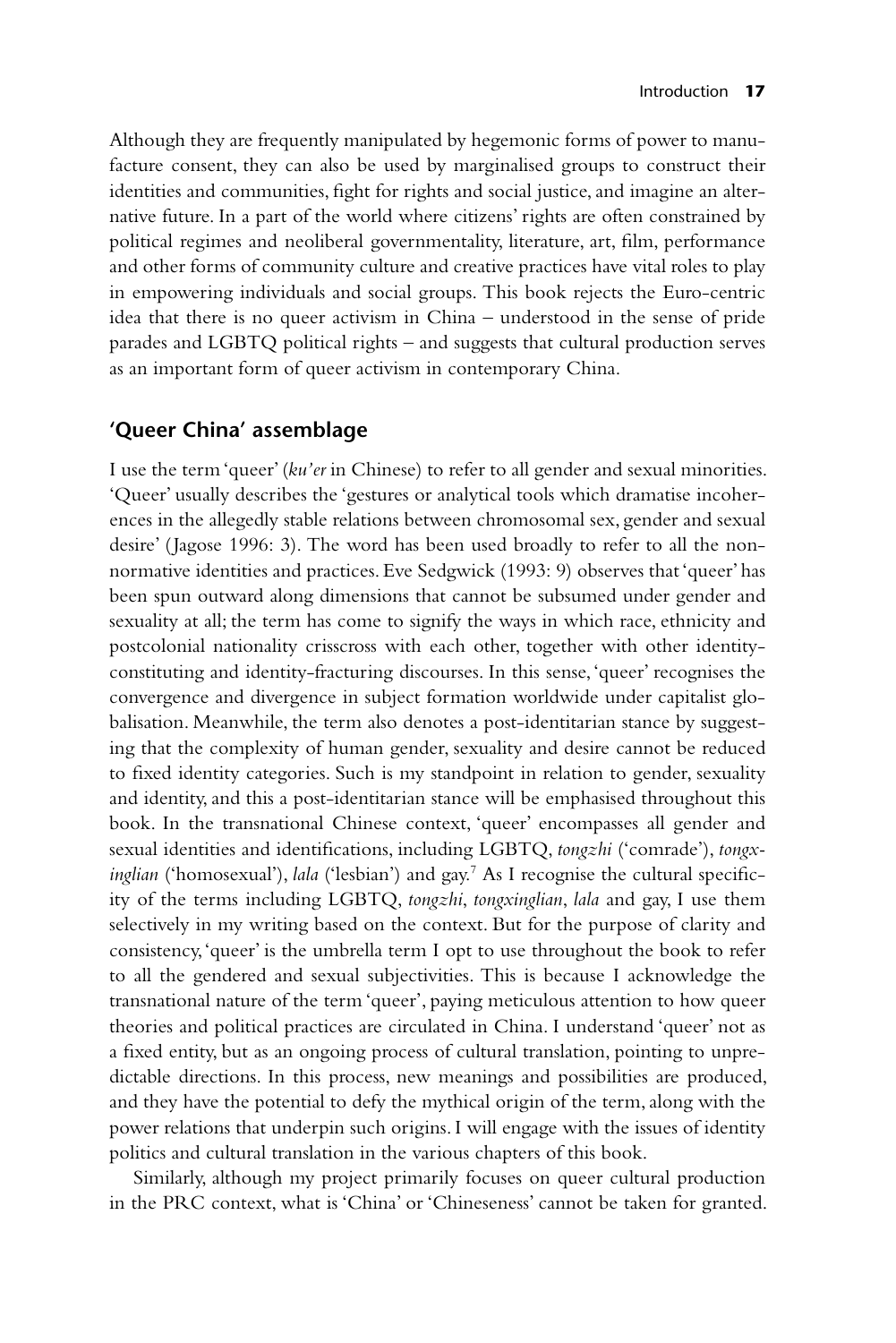Travis Kong's (2010) ground-breaking work on transnational Chinese male homosexualities in various geographical locations points to the multiplicity of Chineseness and queerness. Howard Chiang and Ari Larissa Heinrich (2014) draw on Shu-mei Shih's (2007) term 'the Sinophone' as a critical tool and decolonising strategy to critique the PRC-centrism in Chinese queer studies. The Sinophone critique brings to light the role of world geopolitics in shaping gender, sexuality and intimacy by drawing attention to issues of marginalisation, a task to which this book is also committed. Although the subject matter of this book is queer culture in the PRC, the queer Sinophone critique informs much of the book's analysis. Throughout this book, I will demonstrate the instability of the signifier 'Chineseness' by challenging fixed identity categories and undoing cultural essentialism. Furthermore, by situating 'China' and 'Chineseness' in a transnational context, I will consider how 'China' and 'Chineseness' are produced as a result of complex global geopolitics unevenly shaped by postsocialism, postcolonialism and cultural translation.

This book can be seen as an effort to construct a 'queer China' assemblage that undoes identity politics, unsettles conventional ways of thinking and creates spaces for critical reflection and autonomous living. Assemblage usually refers to a collection of things or concepts that have been temporarily put together. Deleuze and Guattari (1987) suggest that the different parts that constitute an assemblage are not stable and fixed; rather, they can be displaced and replaced with other parts, and that this is a constantly changing and never-ending process. The concept 'assemblage' thus gestures towards a flexible and contingent relationship between things. If the different parts that make up 'queer' and 'China' are unstable, fluid and contingent, the 'queer China' assemblage put together in this book is even more unstable and fluid, and subject to constant mutation and transformation. 'Queer China', together with its associated categories and concepts, thus epitomises a post-identitarian trajectory of thinking.

As nation states and neoliberal capitalism continue to reify bodies, desires and identities worldwide, 'queer China' takes a 'disidentification' (Muñoz 1999) approach by identifying with dominant ideologies and discourses partially, contingently, conditionally and sometimes subversively. This is not to romanticise 'queer China' as a utopian space of resistance and defiance, but to recognise that identification for minority cultures and marginalised communities is never complete, uncompromising and without failure throughout the world. Only in this way can we imagine 'homotopias' and lines of flight in a world dominated by state violence and neoliberal hegemony.8 Indeed, while 'China' may conjure up memories of a socialist past and remind people of the continuing existence of a communist regime, 'queer' rejects possible nostalgic, romantic and even authoritarian associations by situating itself in relation to sexuality and desire in the context of a post-Cold War world order. 'Queer China' is thus about complicity as well as alterity. As I will demonstrate in this book, 'queer China' encompasses bodies, desires and identities reified in global capitalism; it also articulates their resilience, defiance and modes of creative existence.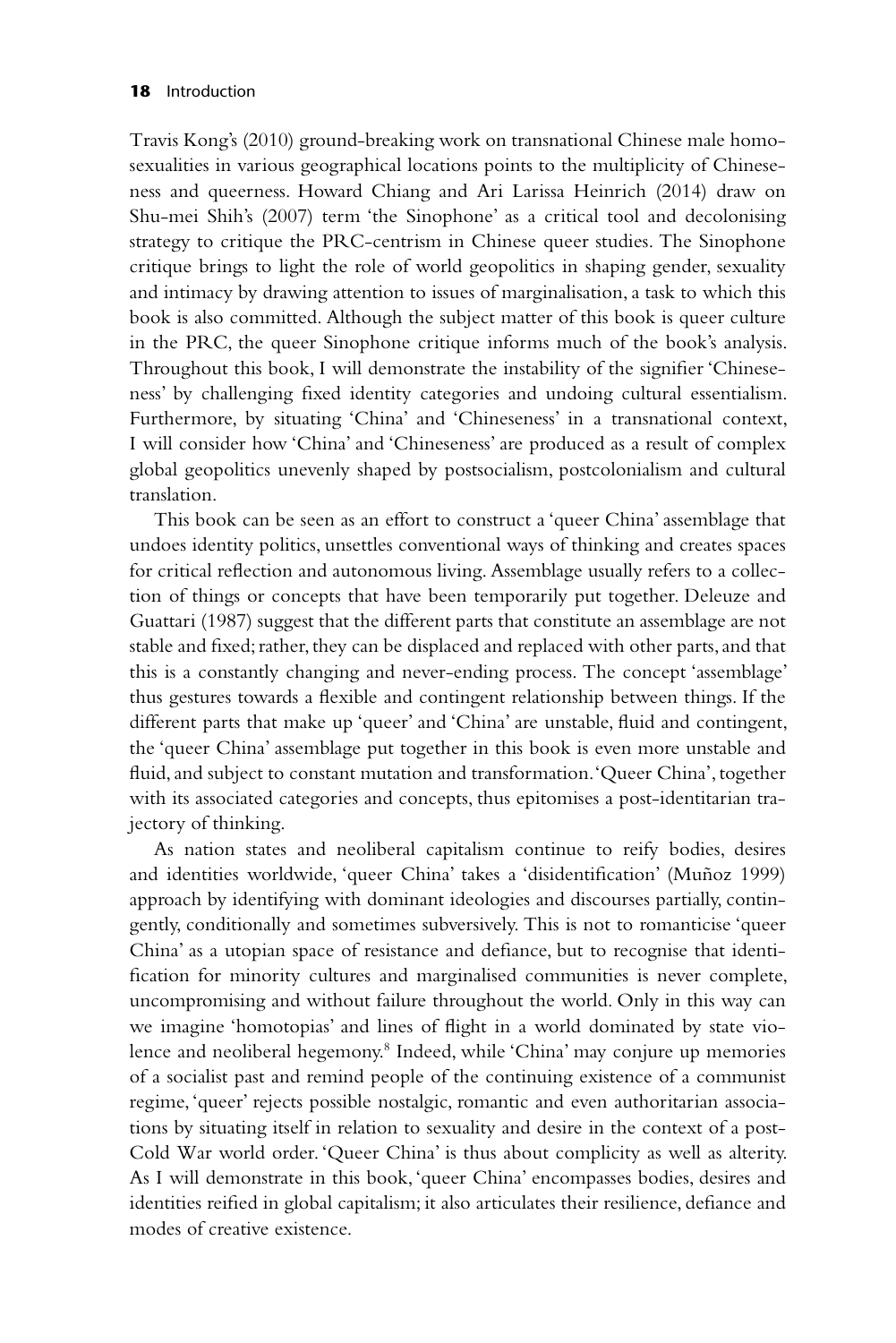#### **Queer cultural production: an encounter**

This book's focus on cultural production reflects the crucial role that queer culture – including literature, film, art and performance – play in constructing identities, communities and politics in the PRC. It is true that the rights-based, overtly political and antagonistic type of queer politics such as protests and pride parades are uncommon in China, but this does not mean that queer activism does not exist in mainland China, as contributors to the edited book *Queer Tongzhi China* convincingly demonstrate (Engebretsen, Schroeder and Bao 2015). Through representing queerness in cultural texts and creative art forms, queer identities and desires are made visible. Such a representation is itself political in a country where representation is often dictated by opaque and yet idiocyncratic government directives. Through producing and consuming these cultural texts, queer people can gain a sense of their identity, community and politics through engaging with queer issues in a relatively safe and supportive environment.

Perhaps we should part with the rigid view that a version of the Stonewall riot will take place in China one day, and that this magic moment would usher in an age of queer liberation. While disruptive historical events like Stonewall or a sudden policy change from the Chinese government may still be possible, it is not everything that Chinese queers should aim for. Rather, we should appreciate what is happening here and now, and their potentialities in pointing to a there and then. Indeed, these queer community cultural practices should be regarded as effective and affective ways of articulating identity, community and rights. In other words, instead of expecting historical ruptures and landmark events, let us appreciate what we have now and the minute changes literature and visual culture make to queer people's lives and Chinese society. By focusing on the affective dimension of these minute changes, this book hopes to shed light on the political potential of queer culture via a cultural approach to queer politics.

I choose to focus on the last two decades of the twentieth century and the first two decades of the twenty-first century because this is a historical period through which I have lived, and with which I am familiar. Having spent a large part of my youth in this era, first in China and then outside China, I do not pretend that I am objective and unbiased about this history. My account of queer history does not claim to be comprehensive or representative. Every step of the account, from the selection of case studies to the choice of interpretive framework, has been inevitably mediated by my own preoccupation, politics, idiosyncrasy and affective experiences. I acknowledge the subjective nature of such an account, but I also wish to demonstrate that such an account is still valid and useful, because it sheds important light on our understanding of China's queer culture in its complexities and contradictions.

This book focuses on the analysis of queer cultural texts and practices. It challenges the boundaries between various cultural forms including literature, film, art and performance, often artificially demarcated by academic fields, disciplines and institutions. To write a book encompassing a wide range of creative and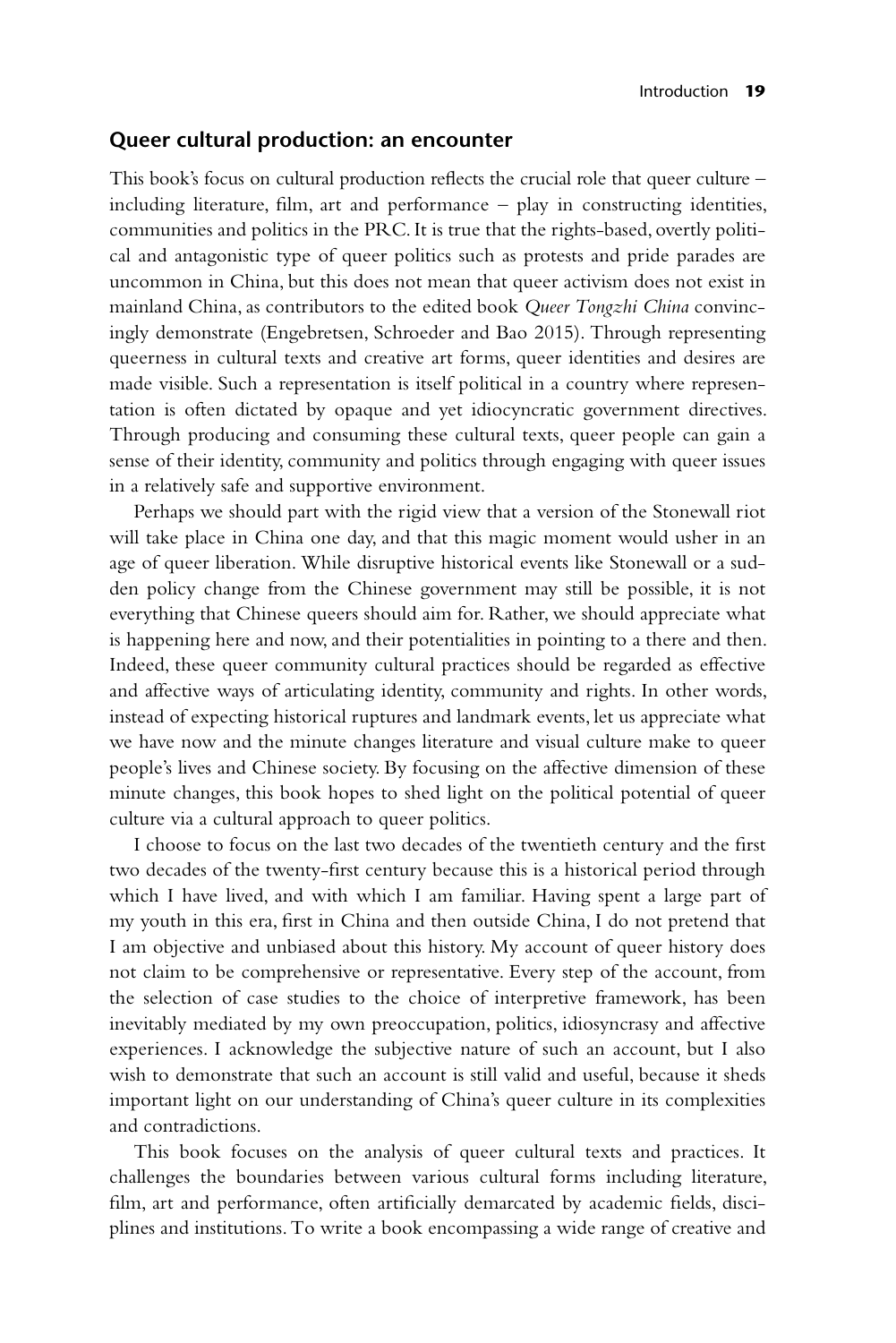cultural forms is an ambitious, and even risky, undertaking for an author. I am aware that without specific academic training in many of these fields, I may risk losing some of the disciplinary specificities for each cultural form. But it is a risk that I am prepared to take. Indeed, it is important to look at the similarities and commonalities amongst all these artworks and cultural forms on top of their perceived differences. After all, these literary and artistic works are invariably situated in a specific historical context and they manifest 'structures of feeling' of a society and an era. My general approach is a media and cultural studies one: that is, to situate cultural forms and texts in their historical, social and cultural contexts and to look at the discourses in which they are situated and the power relations that shape them.

Recognising the textual mediation of society and the narrative feature of social practices, this book disrupts the rigid boundaries between cultural texts and social practices, and between humanities and social sciences. In this book, queer texts are also social and cultural practices in their processes of production, circulation and consumption, and in their situatedness in social contexts and relation to and impact on society. Queer social practices are often informed and represented by cultural texts. Bringing together queer texts and practices, this book examines queer culture in its mediated and lived complexity.

A recurring theme of this book is the relationship between queer culture and political economy. I will dedicate the book to exploring the connections between queer culture and the postsocialist Chinese and global geopolitics. Queer culture in postsocialist China has been, and will continue to be, shaped by a global neoliberal political economy in which China plays a part. Meanwhile, Chinese queer culture can serve as important sites of contestation for global neoliberalism.

Identity is an important theme for the book: in charting the emergence and formation of queer identities, I also reveal their contingency, instability and even deconstruction and possible demise. In delineating the processes of sexual and neoliberal subjectivation, I also seek modes of desubjectivation, or moments when ideological interpellation fails, and places where agency and autonomy can be located. Overall, I hope that this book depicts various forms of 'postsocialist metamorphosis' without giving them a fixed shape, contour or trajectory. The flexibility of 'postsocialist metamorphosis' also points to the openness of the social and the contingency of identities in a postsocialist context.

This book does not aim to offer a comprehensive history of queer cultural production in postsocialist China. I have encountered many queer individuals, texts and events in the past ten years while I was researching on queer China. Their names are largely unknown outside, and even inside, China's queer communities, let alone being recognised by literary scholars and art historians based in academic and art institutions. However, these people's lives, stories and artworks have all touched me in one way or the other. I therefore decided to write about them, as a research diary for myself, as a memoir for the queer community with which I identify, and as an archive for those who are interested in issues pertaining to queer China. I understand my research and writing process as a continuing process of encounters: random, idiosyncratic but nonetheless meaningful. These encounters are personal and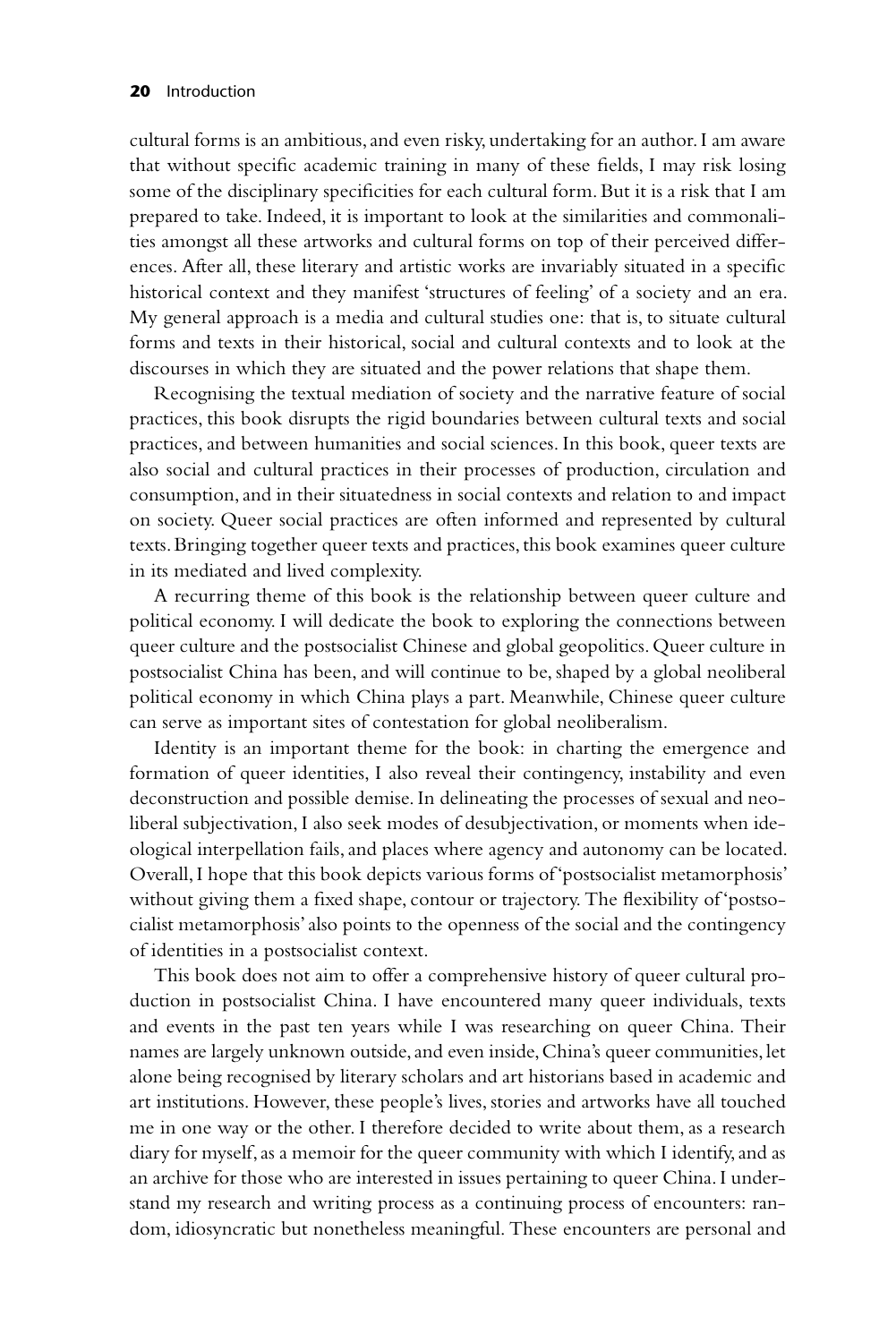affective and yet they are deeply reflective of and closely connected to the collective and the social. They may look random and even idiocyncratic, and yet they are subject to historical and structural influences. They can reveal as much as they can conceal things. But who is to say that such encounters do not have their own validity and value? In my research and writing, I have certainly benefited from my encounters with these people, texts and practices and they have changed me in ways I could not have anticipated. I hope that you will enjoy these encounters too. Get prepared to be touched, shouted at and even bored by them; take delight in being taken away to their worlds, the small cosmoses that make up the imagination of a queer China.

#### **A user's manual**

Books in queer studies are often notoriously abstruse. It is my hope to make this book more reader friendly. I have intended that the book be read in open and flexible ways. Each chapter stands on its own by dealing with a separate case study and a different set of theoretical concerns. Readers can therefore start with any chapter and read in any order they prefer. In doing so, readers can construct their own versions of the book and build various human-book assemblages. I call this section 'a user's manual' to convey the constructed nature of the book. Here I am thinking of a user's manual for Lego instead of for a piece of furniture. With Lego, one can follow instructions to put bits and pieces together to build something, although one does not have to do so; following one's own creativity and idiosyncrasy usually leads to more pleasant surprises. Similarly, one can read the book in any way and in any order by ignoring the following structure designed by the author.

This book is divided into four parts. They constitute various types of queer Chinese constellations. Part I traces the emergence of homosexuality and queer desires through discursive formation and cinematic representation in China's postsocialist era. Part II narrates two stories of 'becoming queer' in online literature. I choose online literature because print publication is strictly censored in the PRC; the Internet, loosely censored in comparison, offers more space for creative writing, identity formation and author-reader interaction. The online platform also creates novel literary forms and innovative reader-writer engagements, such as the case of girls' love fan fiction. Part III looks at two instances of how queer people engage with urban spaces: one is a 'flash mob' type of queer activism disguised as a same-sex wedding event in central Beijing, and the other features a working class queer's physical and literary engagements with Beijing's queer spaces. By juxtaposing the two case studies, I hope to highlight the social disparities and class differences in queer urban spaces and identities. Part IV interrogates possibilities and modes of desubjectivation from the perspective of migration: transnational migration, as in the case of an international cohort of drag queens in Shanghai; and domestic migration from the countryside to the city, as in the case of Xiyadie. My goal in this part is to demonstrate how migration can deterritorialise identities, and how performance, documentary film and papercutting as art forms and modes of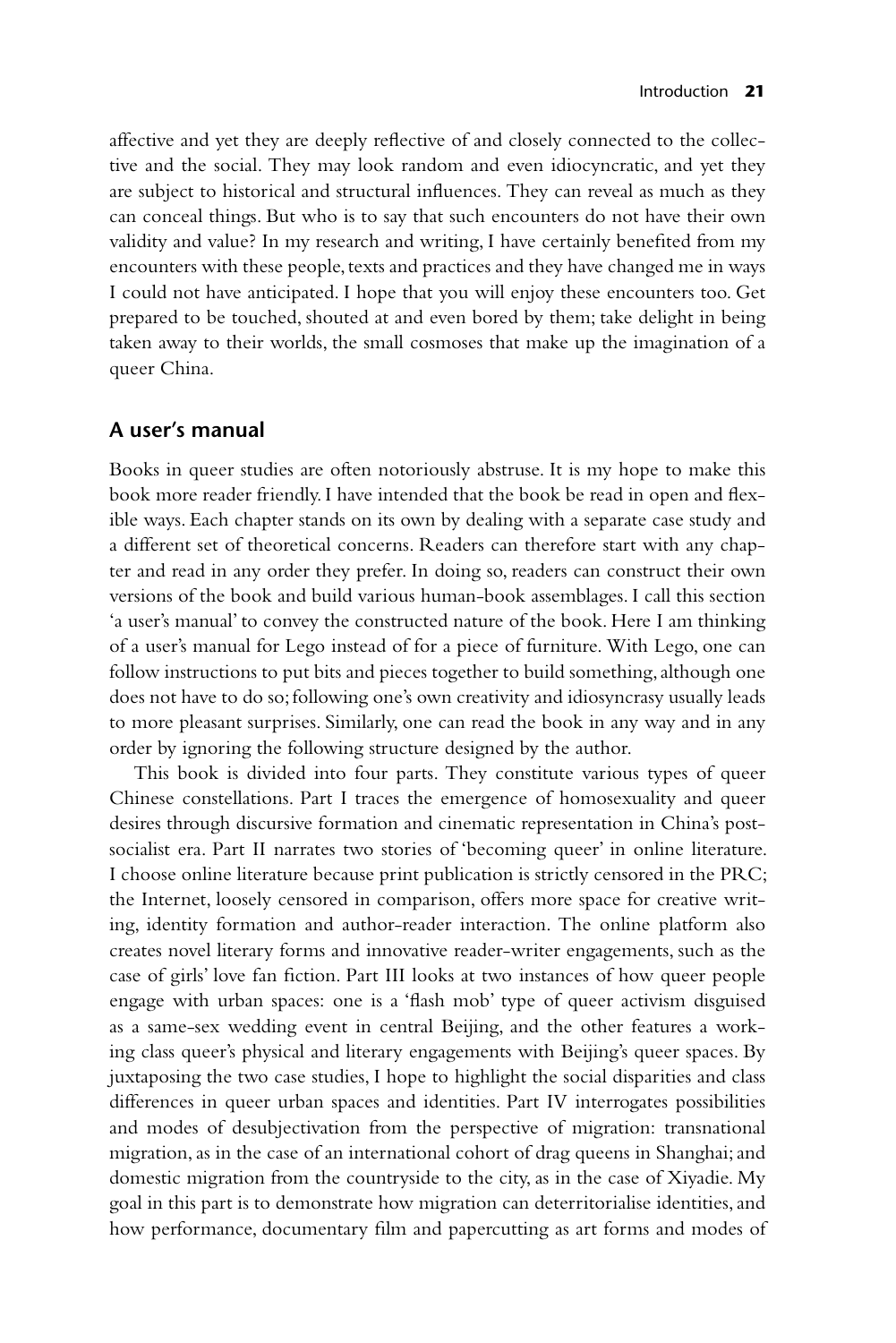self-expression can offer spaces for queer agency and autonomy. Running through all these chapters is a post-identitarian way of thinking. As discourses and power relations construct queer identities, identities are also deconstructed through the convergences of people, media, technology, urban space, as well as creative and cultural engagements.

The book chapters roughly follow a chronological order, spanning the period of postsocialist Chinese history from the 1980s to the present. They also cover a range of cultural and creative forms, including literature, film, art and performance. Apart from Chapter 1, which historicises and contextualises homosexuality in the PRC in the postsocialist era, all the other chapters deal with a specific case study – be it a novel, a film, a poet, an artist or a public performance. In choosing these case studies, I have paid specific attention to people and groups who have previously been under-represented in Chinese queer studies: queer women, ethnic minorities, rural, migrant and working class queers, drag performers and international expatriates working in China. I have also given special place to China's development issues, ruralurban migration, burgeoning drag communities in Chinese cities, as well as the fastdeveloping reading and writing communities of 'comrade literature' and fan fiction.

Chapter 1 offers a historical background for the book by tracing a genealogy of the emergence of gay identities and queer desires in postsocialist China. I look at multiple and intersecting discourses including medical, legal, academic and journalistic constructions of homosexuality. Refuting the 'repressive hypothesis' common in Chinese queer historiography, I understand the emergence of gay identities and queer desires as a result of discursive formations closely associated with the Chinese intellectuals' and ordinary people's imagination of a postsocialist modernity. Such an imagination is situated in the post-Cold War and postsocialist context, when modernity and gay identity are imagined in specific ways that are both national and transnational, both collectivising and individualising. Such an imagination is underpinned by a gradual erasure of socialism and an endorsement of neoliberalism in China and worldwide.

Chapter 2 brings together lesbian artist, filmmaker and activist Shi Tou's life and artworks through an analysis of her film *Women Fifty Minutes*. With an emphasis on space and place, this chapter examines the construction of queer women's identities and spaces through representational practices. In doing so, I delineate the emergence of queer women's identities and spaces through film, artworks and activism in contemporary China. I also unravel the complex relationship between feminism and queer movements, and between the representation of Chinese women and the representation of queerness. Shi Tou's films and artworks can be seen as an effort to bring queer women into existence through an examination of the heterogeneity of Chinese women, and to bring queer issues into feminist discussions. They also remind us of the gendered dimensions of China's economic development under neoliberalism.

Chapter 3 interrogates the political and ideological underpinnings of the emergence of gay identity by focusing on the protagonists' 'becoming gay' narratives in an online queer fiction *Beijing Story*. Perhaps one of the best-known queer stories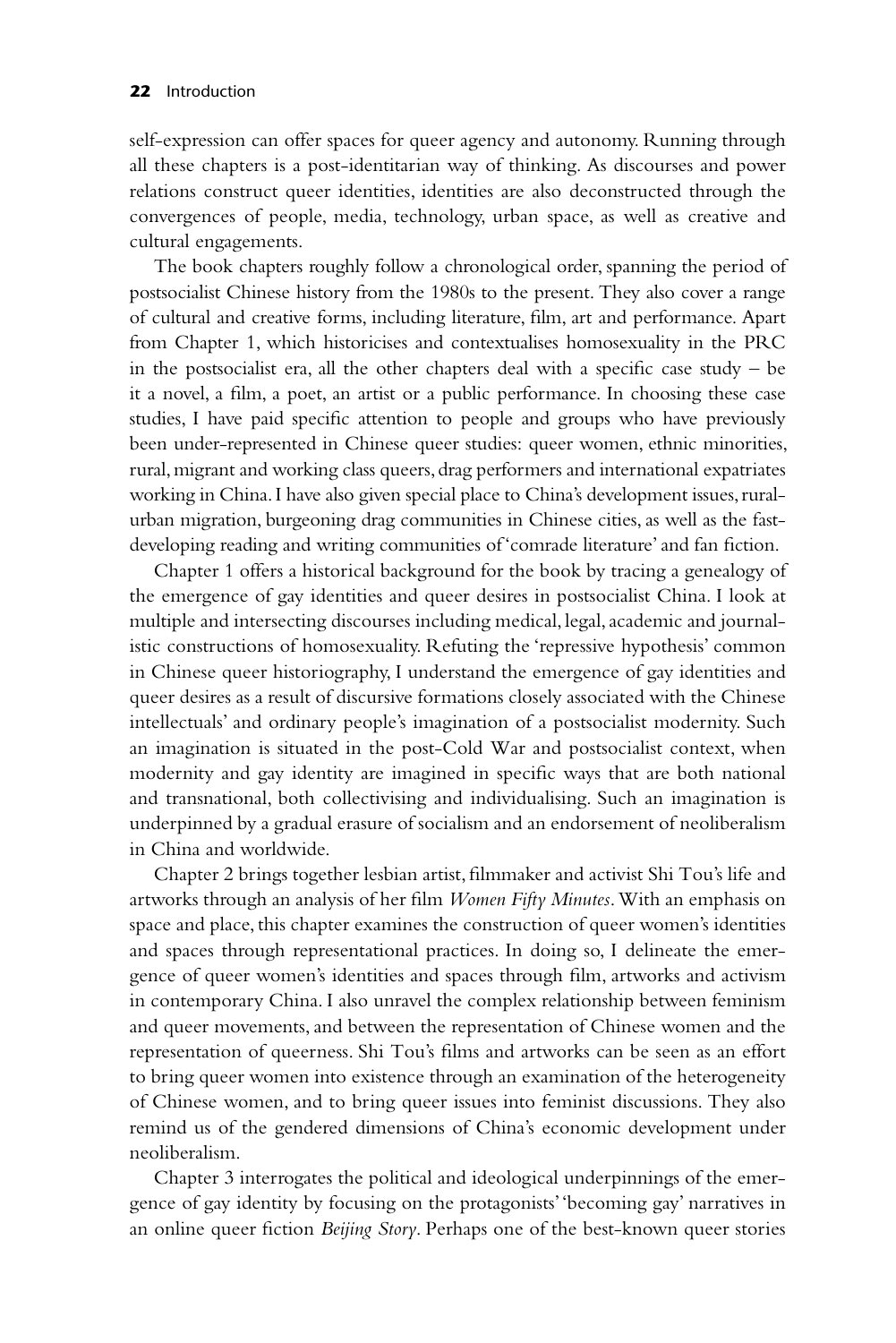in the Sinophone sphere, *Beijing Story* foregrounds the emergence of gay identity in postsocialist China's restructuring of its political economy and social relations. Drawing on the Derridian notion of 'hauntology', this chapter argues for a reconsideration of class and socialism in understanding postsocialist China's historical transformation and queer culture.

Chapter 4 examines the production and consumption of a *Super Girl* fan fiction in an online community. Fan cultures in China have been strongly influenced by popular cultural flows in East Asia and the Sinophone spheres; they also manifest a strong sense of queerness that cannot be neatly captured by identity politics. Through textual analysis of a lesbian-themed online fan fiction *Pink Affairs*, I delineate how this text depicts middle class dream, transnational imagination and queer desires. Meanwhile, by considering the text as symptomatic of the 'structures of feeling' in contemporary Chinese society, I also explore the postsocialist historical and social contexts in which such cultural practices and queer desires become possible. In addition, by describing the author-reader interaction in co-creating the text, I draw attention to the importance of consumption – or 'prosumption' (Toffler 1980), a combination of production and consumption – in shaping contemporary queer popular culture.

Chapter 5 analyses a same-sex wedding event that took place in Beijing in 2009, which turned out to be a queer rights advocacy campaign carried out by some queer activists in the form of shooting wedding photos. I use this case study to showcase how Chinese queer communities have been devising culturally sensitive and context-specific activist strategies. These strategies make creative use of public spaces and incorporate the use of embodied performance and digital media. They depart from the 'pride' and 'coming out' model of queer politics and suggest innovative modes of political and social engagements.

Chapter 6 introduces working class poet Mu Cao and analyses his poetry to show how neoliberalism has transformed the life of an ordinary person, and who might have been lost in China's neoliberal transformation. Mu Cao's poems, evocative of the critical realist literary tradition, remind us of the dark side of neoliberal capitalism and those who are further marginalised in the global picture of neoliberal governance.

Chapter 7 looks at a documentary film about a drag show that took place in Shanghai in 2017. If queer Shanghai represents how transnational capitalism shapes queer identities in a global city, drag culture in Shanghai seems to confirm this assumption. But the subculture also offers a more nuanced picture by pointing to the grassroots queer connections in non-hegemonic forms of 'minor transnationalism' (Lionnet and Shih 2005). If cinema is an apparatus to produce and shape queer images and imaginations, the 2018 documentary *Extravaganza*, made by British filmmaker Matthew Baren, gestures towards new forms of queerness and cinema, together with a queer-cinema assemblage which is not confined to national boundaries, identity categories, and the logic of the global capital.

Chapter 8 focuses on queer artist Xiyadie's life story and his papercutting works. Using a critical biographical approach, in tandem with an analysis of his artworks,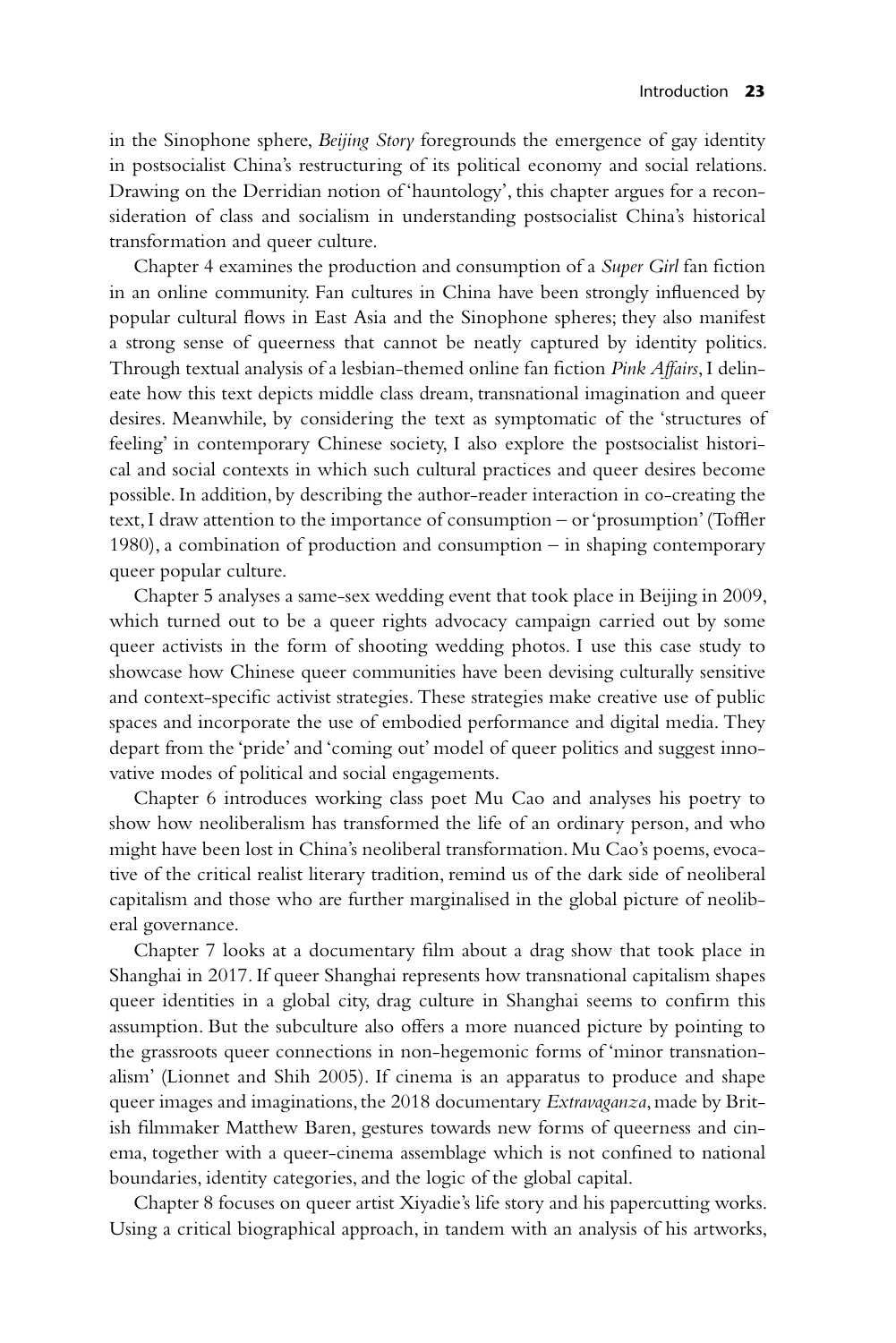I examine the transformation of Xiyadie's identity from a folk artist to a queer artist and ask what types of power relations have made this transformation possible. In doing so, I consider the role of queerness in mediating his identity and in facilitating his social mobility; I also pinpoint the role of art and creative practices as possible means of desubjectivation. Conscious of the transformation and reification of human subjectivity and creativity under global capitalism, I hope to seek possible ways of desubjectivation, human agency and queer autonomy.

This book marks a modest start on the topic of queer literature and visual culture in contemporary China. It hopes to encourage more people to pay attention to the fast-developing and vibrant scenes of queer cultural production in China. I am aware that these people, history and creative forms would probably be soon forgotten if they were not documented in a timely manner, and that these stories are important assets for China's queer communities. Indeed, in compiling a chronology of queer history in the PRC (see the appendix of this book), I was alarmed to find out how much community history has been lost, forgotten or even erased because of political censorship, technological takeover and human negligence despite the fact that they only happened not so long ago. I do not know how long it will take for China to recognise LGBTQ rights; nor can I predict whether China will follow the Western model of LGBTQ political rights and same-sex marriage. But I am keenly aware that if we refuse to look at what is happening in China's queer communities now, and if we miss the development of these fascinating creative and cultural practices, our understandings of China, Chineseness and queerness would be incomplete, if not flawed.

This is the first scholarly monograph devoted specifically to the study of queer literature and visual culture in the PRC context, written from the perspective of a community historian and critical scholar. The case studies of Mu Cao's queer poetry, Xiyadie's papercutting art, Shi Tou's film *Women Fifty Minutes* and Matthew Baren's film *Extravaganza* are among the first scholarly efforts to study these artists and artworks in both English and Chinese languages. Weaving together historical and archival research, textual and discourse analysis, along with interview and ethnography, this transdisciplinary work contributes to multiple subject areas and academic fields including literary and cultural studies, media and communication studies, film and screen studies, contemporary art, theatre and performance studies, gender and sexuality studies, China/Asia and Global South studies, cultural history, sociology and anthropology, human geography, political theory and the study of social movements.

#### **Notes**

1 This book focuses on queer cultures in mainland China. Readers interested in queer histories and cultures in Hong Kong, Taiwan, Singapore and other parts of the Sinophone Sphere can consult Chiang 2018; Chiang and Heinrich 2014; Kong 2010, 2019; Lavin, Yang and Zhao 2017; Leung 2008; Lim 2006, 2014; Martin 2003, 2010; Tang 2011; Yau 2010; Yue 2012, among others.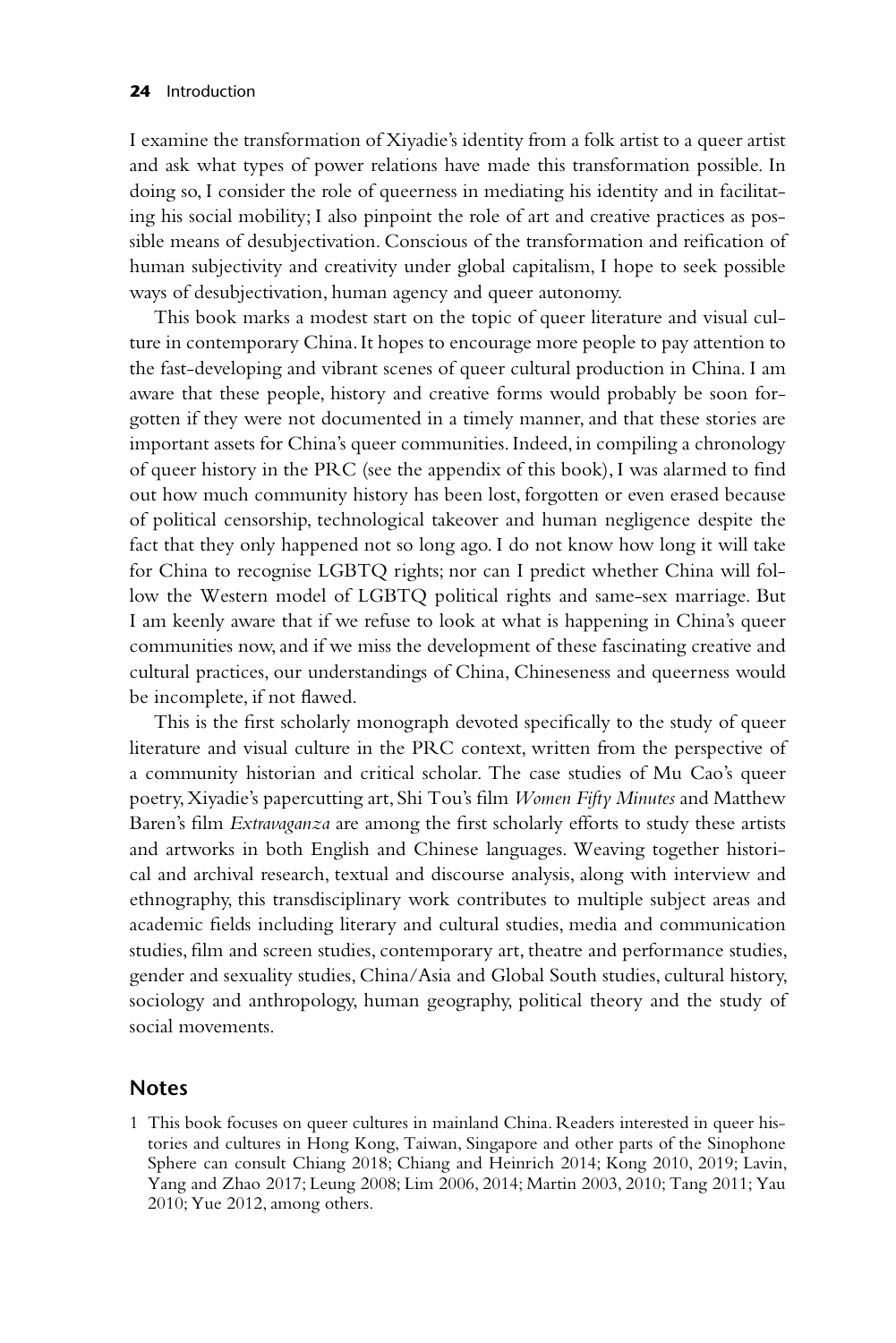- 2 I use terms such as 'post-Mao era', 'postsocialist era' and 'reform era' interchangeably to refer to the historical era after the death of Mao Zedong in 1976 and the ascent of Deng Xiaoping in Chinese leadership through the third plenary of the Eleventh Party Congress in 1978. I consider the 1976–78 juncture to be a watershed moment in modern Chinese history that marks the beginning of a new era, an era that marked China's re-entry into global capitalism after years of socialist experiments.
- 3 'Reform and opening up' refers to a series of economic reforms initiated by the then Chinese president Deng Xiaoping from the late 1970s, which include the privatisation and deregulation of a previously state-regulated economy and joining the global market and the world capitalist economy.
- 4 *Tongzhi*, literally 'comrade', is a popular term used in the Chinese-speaking world to refer to sexual minorities such as LGBTQ people. For a brief genealogy of the term, see Bao 2018: 65–91.
- 5 This remains controversial. Guo Xiaofei (2007) points out that the removal of 'hooliganism' from China's 1997 Criminal Law did not aim to decriminalise homosexuality, although in effect it produced an unexpected result which seemed to have decriminalised homosexuality.
- 6 CCMD-3 states that only those 'ego-dystonic' (*ziwo buhexie*) homosexuals need to seek medical treatment, and therefore this is not a complete depathologisation. This lends legitimacy to the 'treatment' of homosexuality by many hospitals and clinics in China today. See Bao 2018 for an account of the conversion therapy of homosexuality in China.
- 7 For an explanation of the term *lala* in the PRC context, see Kam 2013 and Engebretsen 2014.
- 8 I thank Howard Chiang for suggesting the term 'homotopia' to replace the heteronormative sounding 'heterotopia' (Foucault 1986). The concept of 'homotopia' is nicely in tune with the camaraderie and homosociality of the tongzhi/'queer comrades' subject discussed in *Queer Comrades* (Bao 2018).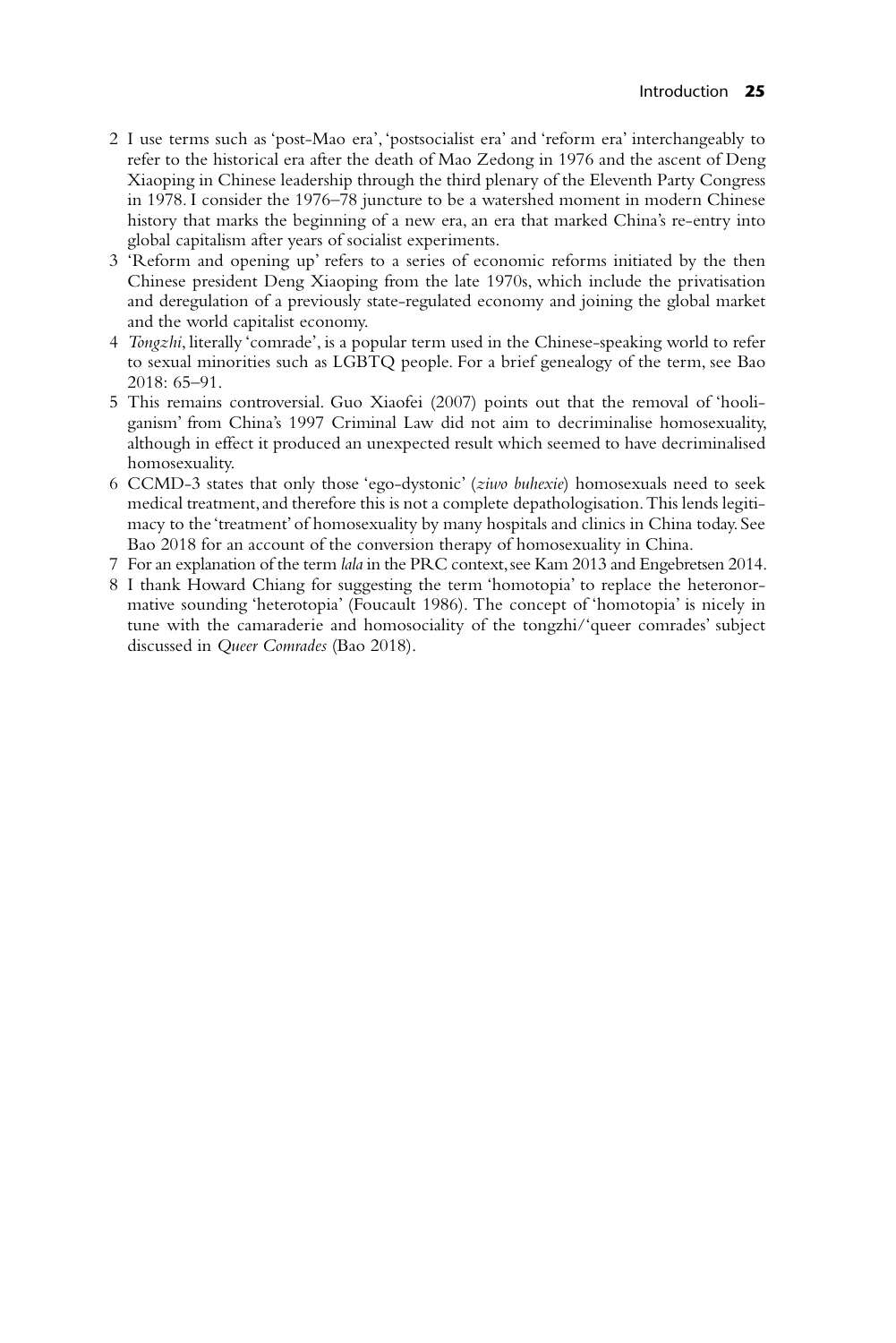#### **References**

- 1 In the 1910s and 1920s, apart from the introduction of concepts such as gender, sex and sexuality, the term *tongxing'ai* (same-sex love; homosexuality) entered the Chinese language from the European sexology (particularly from writings by the German Richard von Krafft-Ebing and the Englishmen Havelock Ellis and Edward Carpenter), often through Japanese sources (Dikötter 1995; Kang 2009; Sang 2003).
- 2 Discourses of homosexuality as both 'feudal remnant' and 'Western decadence' seem contradictory, but they represent the multiple and often conflicting discourses about homosexuality circulating in the postsocialist Chinese society. In fact, there is never a single and coherent discourse about homosexuality in China. It is productive to ask what discourses there are and how people negotiate these discourses.
- 3 For discussions of male same-sex desire in the Cultural Revolution see Ye (2018) and Kang (2018).
- 4 The Chinese term *jijian* is not exactly equivalent to the English term 'sodomy'. Both terms have their distinct historical and cultural associations. *Jijian* does not have the religious association that 'sodomy' evokes. In China, *jijian* only refer to same-sex anal sexual behaviour between males and it is a term that appeared at the end of China's imperial dynasties. There was no law before Ming and Qing dynasties to punish *jijian* between consensual adults. Ming and Qing criminal laws made *hetong jijian* (consensual sodomy) an offence that involved a punishment of '100 strokes of heavy bamboo' because it disrupted the social and gender order, but the punishment was by no means heavy at the time, and the law was seldom implemented in practice (Guo 2007: 21–22; Sommer 2000: 122).
- 5 But this does not mean that homosexual behaviours were not punished in the socialist and postsocialist China. Guo points out the difference between law in texts (*shuben shang de fa*) and law in practice (*xingdong zhong de fa*) (Guo 2007: 1). In the socialist era and the early stage of the postsocialist era, homosexual behaviours were sometimes punished with the charge of 'hooliganism' (*liumang zui*) (Dutton 1998). 'Hooliganism' was removed from China's 1997 Criminal Law, which was generally considered 'decriminalisation (*feizuihua)* of homosexuality in China. 'Administrative penalty' (*xingzheng chufa*), which takes the forms of lowered job position, less salary and even unemployment, is also another form of punishment in China.
- 6 In 1999, Fang was sued by one of his interviewees, a Mr.Xu, for ruining the latter's reputation by disclosing his identity in the book. This court case marked a watershed moment in postsocialist China's legal history concerning homosexuality: The judge had to delete the sentence 'homosexuality is seen as an abnormal sexual behaviour' in his court decision because of Fang's appeal. For details of the case, see Rofel's chapter 'Legislating Desire' in *Desiring China* (2007: 135–55).
- 7 Admittedly, the term 'intellectual' (*zhishi fenzi*) in Chinese has different connotations from the word 'intellectual' in English. The Chinese term covers all the 'educated' professionals including teachers, editors, journalists, medical doctors, scientists and engineers. The denotations and connotations of the term *zhishi fenzi* vary from historical and social contexts. The importance of intellectuals in China, however, should not be underestimated, not only because they are considered to embody the Confucian ideals of 'nurturing one's virtue, taking care of one's family, governing the state and pacifying the world under heaven' (*xiushen, qijia, zhiguo, pingtianxia*), but also due to the important roles that they played in Chinese history, especially during the May Fourth Movement in the 1910s and 1920s and, as I suggest in this chapter, in the postsocialist era.
- 8 I use the term 'enlightenment' in a broad sense, instead of referring specifically to the Age of Enlightenment in the West which centred upon the eighteenth century. For a discussion of 'enlightenment' (*qimeng*) in the modern Chinese context, see *The Chinese Enlightenment: Intellectuals and the Legacy of the May Fourth Movement of 1919* (Schwarcz 1986).
- 9 I use capital letters here to indicate that the original language is in English.
- 1 Shi Tou's name is sometimes spelt as Shitou. It is a pseudonym name that the artist chose for herself. According to an interview conducted by Xin Huang, Shi Tou's original name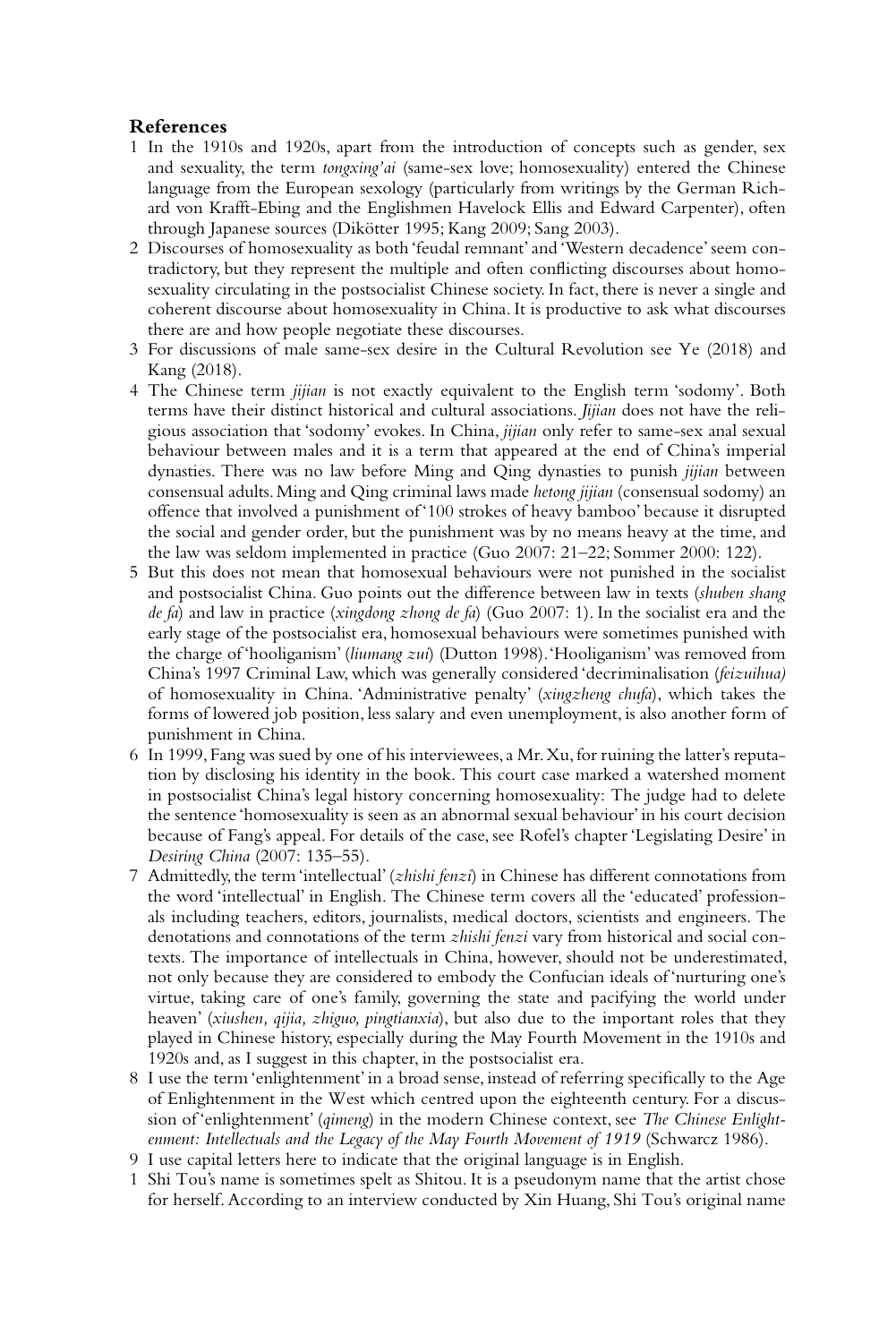is Shi Xufei and she 'discarded her original typically feminine name given by her parents and claimed a name that seeks to express her queerness' (Huang 2018: 128).

- 2 As a camerawoman, Ming Ming has shot several films directed by Shi Tou. Shi Tou attributes many of the works, especially photography, to the joint authorship of herself and Ming Ming.
- 3 *Nüren* in the film title is translated into English as 'woman'. Yet other words such as *funü* and *nüxing* also refer to women in the Chinese language.
- 4 The Chinese state has been advocating heteronormativity in the names of family values, social stability and cultural nationalism, especially in recent decades. For more discussions about (hetero)sexuality in relation to the biopower of the postsocialist Chinese state, see Evans 1997; McMillan 2006.
- 5 The film has English subtitles, but I have re-translated them to make the text flow more naturally.
- 6 *Qing* is a Chinese term referring to deep sentiment or passion between people. The notion of *qing* is central in understanding Chinese conceptions of love, friendship and intimacy, especially in premodern Chinese context. Chou Wah-shan (2000: 15–19) argues that same-sex eroticism in China is characterised by *qing* instead of *xing* (sex) as in the West. According to classical Chinese philosopher Xunzi, nature (*xing*) is that which is formed by Heaven; the disposition (*qing*) is the substance (*zhi*); the desire (*yu*) is the proper response (*ying*) of the disposition (Yu 1997: 58; See also Lee 2006). In Ming and Qing Dynasties, *qing* refers to the intent of the mind/heart and *yu* refers to the intent of the flesh. (Huang 2001) For more discussions about *qing*, see Chou 2000; Huang 2001; Plaks 1976; Yu 1997.
- 7 For discussions of 'mandarin ducks and butterflies' (*yuanyang hudie*) as a literary genre, see Link 1981; Chow 1991; Wang 1997.
- 8 The *New Year Calendar* series are not featured in the film. They are photographic works created by Shi Tou shown in some art exhibitions, including the *Dreaming Fantasy* Photo Beijing exhibition held at the Agricultural Exhibition Hall (*nongye zhanlan guan*), Beijing on September 6–9, 2008. The works in this series include: *Karaoke* (*Kala OK*, 127 × 92 cm, 2006), *Commemoration (ji'nian*, 127 × 92 cm, 2006) and *Witch Work* (*monü gongzuo*,  $127 \times 92$  cm, 2006). For an insightful analysis of Shi Tou's artworks, see Huang 2018.
- 9 *Fridae* ([www.fridae.asia\)](http://www.fridae.asia) is one of the biggest and most influential queer websites in Asia. Based in Hong Kong and with the slogan 'connecting gay Asia', it offers information and personal ads services in both English and Chinese languages to queer communities in Asia and other parts of the world.
- 1 The story has been translated into English and published under the title of *Beijing Comrades* in 2016 (Bei Tong 2016). The story is also available online at [www.bhzw.cc/book/](http://www.bhzw.cc) [3/3280/162448.html](http://www.bhzw.cc) (in Chinese, accessed 25 August 2019) and [www.wattpad.com/](http://www.wattpad.com) [story/67282221-beijing-story-lan-yu](http://www.wattpad.com) (in English, accessed 25 August 2019).
- 2 The author was later identified as a writer named Youhe. The story was first published in an online magazine titled Huazhao in October 1998 and was later reposted on other websites including Yifan and Huangjin shuwu.
- 1 The show's official name was the Mengniu Yoghurt Super Girl Contest, after the company that sponsored the series. The reality TV show ran between 2004 and 2006. The organiser, a provincial TV station, had to stop the show in 2006 because of the political sensitivity and controversy over the media event. Liu Zhongde, a member of the Chinese People's Political Consultative Conference, accused the program of being 'poisonous' and corruptive for the youth (Martinsen 2006). The show was relaunched in 2009, with the Chinese name changed to 'Happy Girls' (*kuaile nüsheng*) though the English name '*Super Girl'* remained unchanged. The last season of the show was aired in 2011.
- 2 Fanzine is a nonprofessional and nonofficial publication produced by fans for the pleasure of others who share their interest. In Asian popular culture, *anime* refers to digital animations in films and videos, while *manga* refers to comic art magazines and books.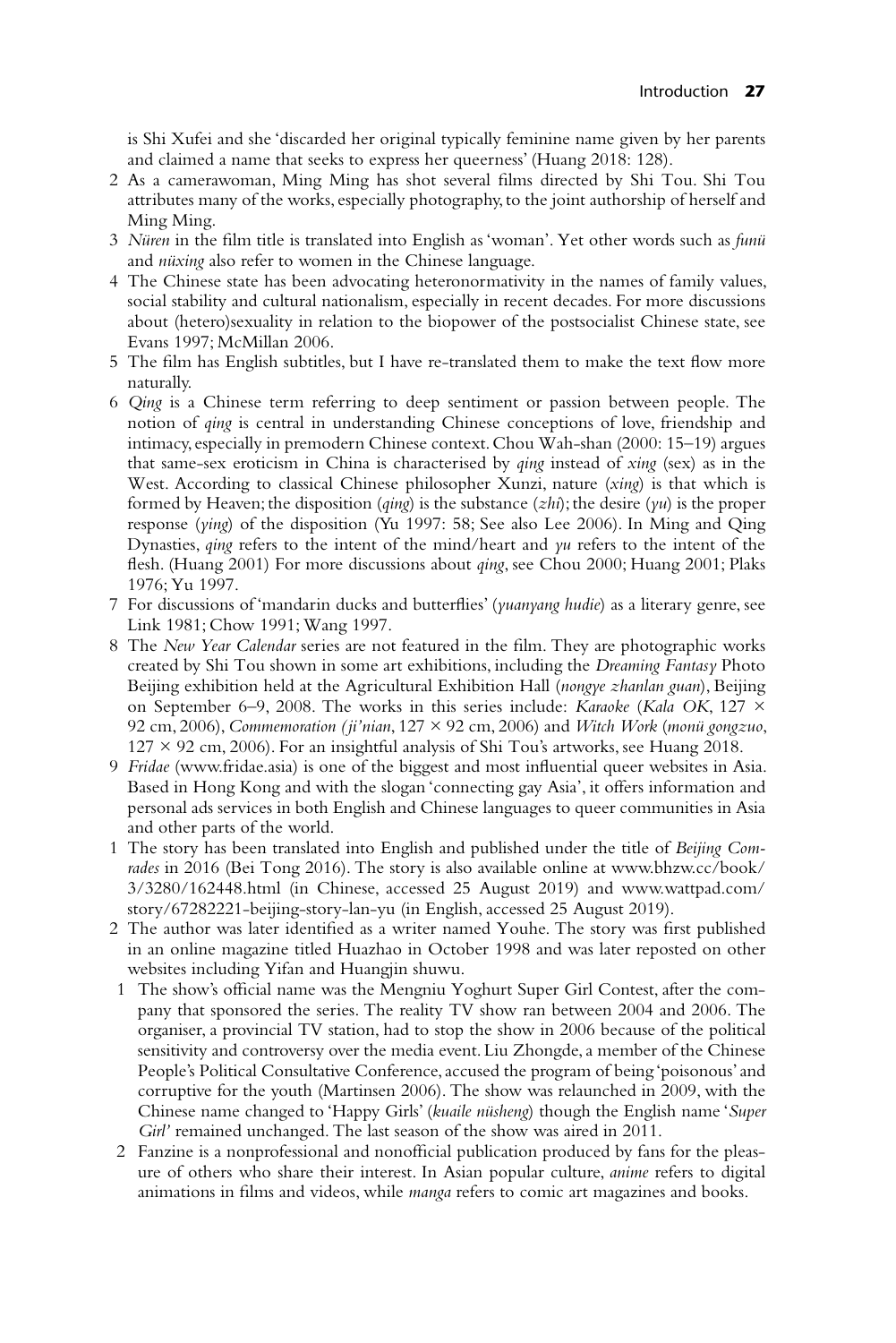- 3 The Chinese term *tongren zhi* comes from the Japanese term *doujinshi* and refers to selfpublished works, usually hard cover art or *manga* but also extended to include paperback or online production. Some derivatives of the term include *tongren wen*, self-published stories either in print or online, and *tongren nü*, young girls who produce and consume these self-published works.
- 4 Slash fiction is a type of fan fiction that focuses on sexual or romantic relationships between fictional characters of the same sex.
- 5 GL and *Yuri* (*baihe*) are different genres of writing in the fan community. In mainland China, it is generally considered that Yuri depicts more 'pure' love without explicit sex scenes, while GL may have a lot of depiction of sex. In Japan, *Yuri* is a term used in the fan community while GL is the term used by outsiders.
- 6 There are some differences between Japanese slash and Anglophone slash but their differences are not significant. The two conventions of aesthetic and graphic slash, 'boys' love' (*Shōnen-ai*) and *Yaoi* in Japanese slash, are also apparent in the Anglophone slash.
- 7 Web link: [http://tieba.baidu.com/f?kw=%E7%B3%C9%AB%B3%AC%C5%AE](http://tieba.baidu.com) (accessed 23 March 2019) The story is also available at [www.sto.cx/book-26399-1.html](http://www.sto.cx) (in Chinese, accessed 25 August 2019).
- 8 BT is the short form for the Chinese term *biantai*, meaning perverse. Its Japanese equivalent is *hentai*.
- 9 The author's name 'Clockwork Orange 521' shows an Anglophone influence. There is ample evidence in online GL fan communities that Chinese GL fans are familiar with both Asian and Western popular cultures, in terms of both 'high' and popular cultures. Fans often adopt names from a wide repertoire of cultural references to demonstrate their distinctive personalities and classed tastes.
- 10 In *Super Girl* fan communities, Yang represents Liu Liyang and Shang represents Shang Wenjie. I use Liu and Shang to refer to the two protagonists in this chapter.
- 11 *Seme* (*gong*) and *uke* (*shou*) are jargons in BL and GL fan communities. In a GL sexual relationship, *seme* (*gong*) refers to the active, and usually penetrative, party; *uke* (*shou*) is used to describe the passive, and usually penetrated, party. In the BL and GL world, all the characters have their distinct roles in sex, and they are either *seme* or *uke. Seme* (*gong*) and *uke* (*shou*) are fan jargons and they differ from the jargons in the Chinese-language gay and lesbian communities, such as top (1), bottom (0), butch (T) and femme (P).
- 12 'Home', 'house' and 'family' can all be translated into *jia* in the Chinese language. I primarily use 'home' to translate *jia* in this article with some context-specific exceptions.
- 13 Though privileging peasants and workers in general, the Maoist society had its own ways of social distinction. 'Capitalists' with good connections with the Party State still prospered. Those who attended the People's Liberation Army and those who allied themselves with the Communist Party in the early years became social elites in the Mao era. For a brief account of the Mao and post-Mao Chinese history, see Maurice Meisner (1999); for discussions about social class in China, see David S. G. Goodman (2008) and Minglu Chen (2013).
- 14 The foreign language texts I quote here are all from the Chinese text. The non-English sentences in the conversation mean: life is an illusion (in French); love is a great pain (in French), and I love you (in German).
- 15 Although these traits are also common to Anglophone romance fiction, people in China still widely believe that people in the West are more promiscuous in sex, and that loyalty and long-term relationship is characteristic of Chinese people. Chou Wah-Shan's (2000) *qing*/*xing* dichotomy is a good example of this type of popular understanding: in Chinese culture, people attach more importance to *qing* (deep emotional attachment) while people in the West put more emphasis on *xing* (sex).
- 16 It is possible to attribute this type of culture stereotyping to the influence of other cultural texts, including literature, film and popular cultural representations. Many high school and university educated Chinese people associate the UK with capitalism, industrial revolution and the 'alienation of human beings', exemplified by critical realist novels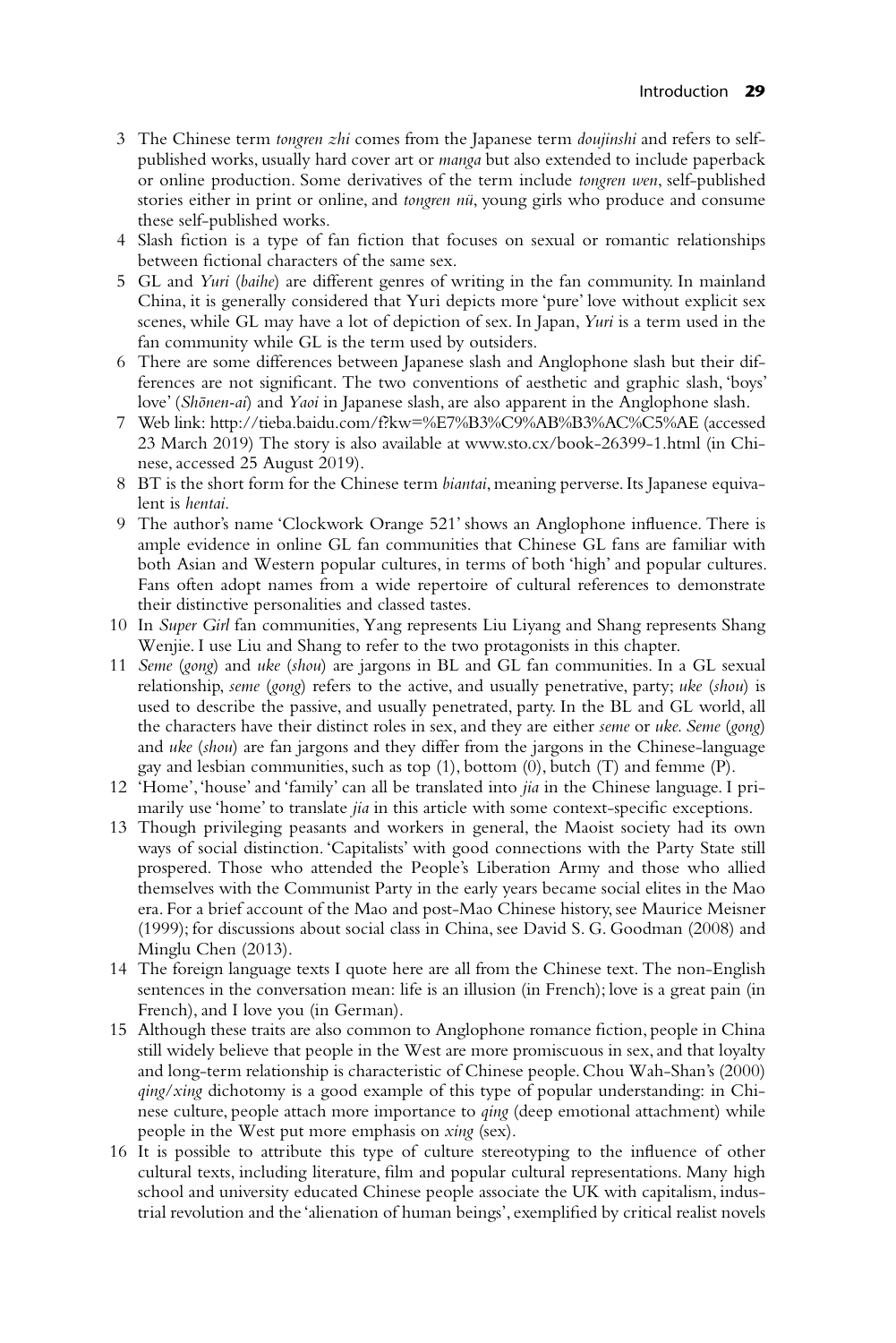such as those written by Charles Dickens and Thomas Hardy, and France with culture, taste and romance. These cultural texts are widely circulated both in school curriculum and in popular cultural representations. Most readers in China are familiar with the Marxist vocabulary of reading cultural texts as a result of the compulsory Marxist training in the school curriculum.

- 17 This is in line with the Japanese meaning for YAOI (aka Boys' Love), short for *Yama nashi, ochi nashi, imi nashi* ('No climax, no point, no meaning').
- 18 The works of Claude Levi-Strauss (1969) and Gayle Rubin (1975) on family, kinship and the exchange of women in the patriarchal society is useful in understanding this issue.
- 1 I use the Chinese term *chang* here to describe an assemblage of bodies, emotions and affects that work together at a particular time and place to produce certain effects. In Taoism, *chang* is always associated with *qi* (free-flowing energies characterised by *yin* and *yang*) and refer to a terrain of such energies that accumulate, reform, transform and disintegrate. Please note that *chang* should be understood as multiple, contingent, and fluid. *Chang* affects people and things and is deeply affective.
- 2 Many gays and lesbians use pseudonyms, cyber names or English names in the queer communities. Only a few out public personas use their real Chinese names in queer public events. This is generally considered as understandable and necessary by people in the community. The politics of naming in relation to queer identities and communities is an interesting issue that requires separate treatment elsewhere.
- 3 Tiananmen literally means 'the gate of heavenly peace' and Qianmen 'the front gate' in English.
- 1 Mu Cao is the pen name of Su Xianghui.
- 2 Mu Cao's publications include poetry collections *The Age of Transsexuals* and *The Bible of Sunflower*, novels *Outcast* and *The Lake for Outcasts*, and collections of short stories *Says An Old Man* and *A Hundred Lan Yu's Screams*. Some poems have been translated into Dutch, English, French, Japanese and Slovenian. One of his poetry anthologies, *Selected Poems of Mu Cao*, is bilingual, translated into English by Yang Zongze. His novel *Outcast* (*Qi'er*) has been translated into English by Scott Meyers, titled *In the Face of Death We Are Equal* (Seagull Books 2020). Excerpts of the novel can be accessed from the *Words without Borders* website [www.wordswithoutborders.org/article/june-2016-the-queer-issue-vii-out](http://www.wordswithoutborders.org) [cast-mu-cao-scott-e-myers](http://www.wordswithoutborders.org) (accessed 1 January 2019) and some translated poems can be accessed from the *Pen America* website: [https://pen.org/two-poems-mu-cao/](https://pen.org) (accessed 1 January 2019). See van Crevel (2017) and Ming (2017) for an account of the contemporary Chinese poetry scene of which Mu Cao plays a part.
- 1 For more information about the film, please visit [https://matthewbaren.wixsite.com/](https://matthewbaren.wixsite.com) [filmmaker/extravaganza](https://matthewbaren.wixsite.com) (accessed 18 December 2018)
- 2 This chapter follows the convention in the local drag community to use the gender pronouns of the performers' drag personalities. It is a common practice in local drag communities to refer to a drag king as 'he' and a drag queen as 'she', regardless of their assigned biological sex. Neither Fisk nor Ennis identifies with being they/them/theirs.
- 3 RuPaul (full name RuPaul Andre Charles) is an American drag queen and TV celebrity, known for being the producer and host of the reality competition series *RuPaul's Drag Race*. Fisk commented that the RuPaul show 'focuses on a very narrow slice of drag culture and does not include drag kings' (personal communication, 18 November 2018). Baren points out that drag existed long before RuPaul, and whilst the RuPaul show has an important influence, it is not the only or defining influence on drag cultures in Shanghai (personal communication, 18 November 2018).
- 4 For a cinematic representation of the life of transgender sex workers in Shanghai, see Wang Leijun (Yutian)'s 2009 documentary *Lost in Shanghai Lan* (*Shanghai Shanghai lan*).
- 5 I thank Matthew Baren for pointing out the bohemian nature of Shanghai's drag scene, which does not always map nicely onto a fixed 'class' structure of a society.
- 6 The prefix 'trans' in transgender and transnational carries different meanings. While it is important to recognise their differences, this chapter places emphasis on their similarities, i.e. how they all index a post-identitarian mode of thinking and how they can be used to think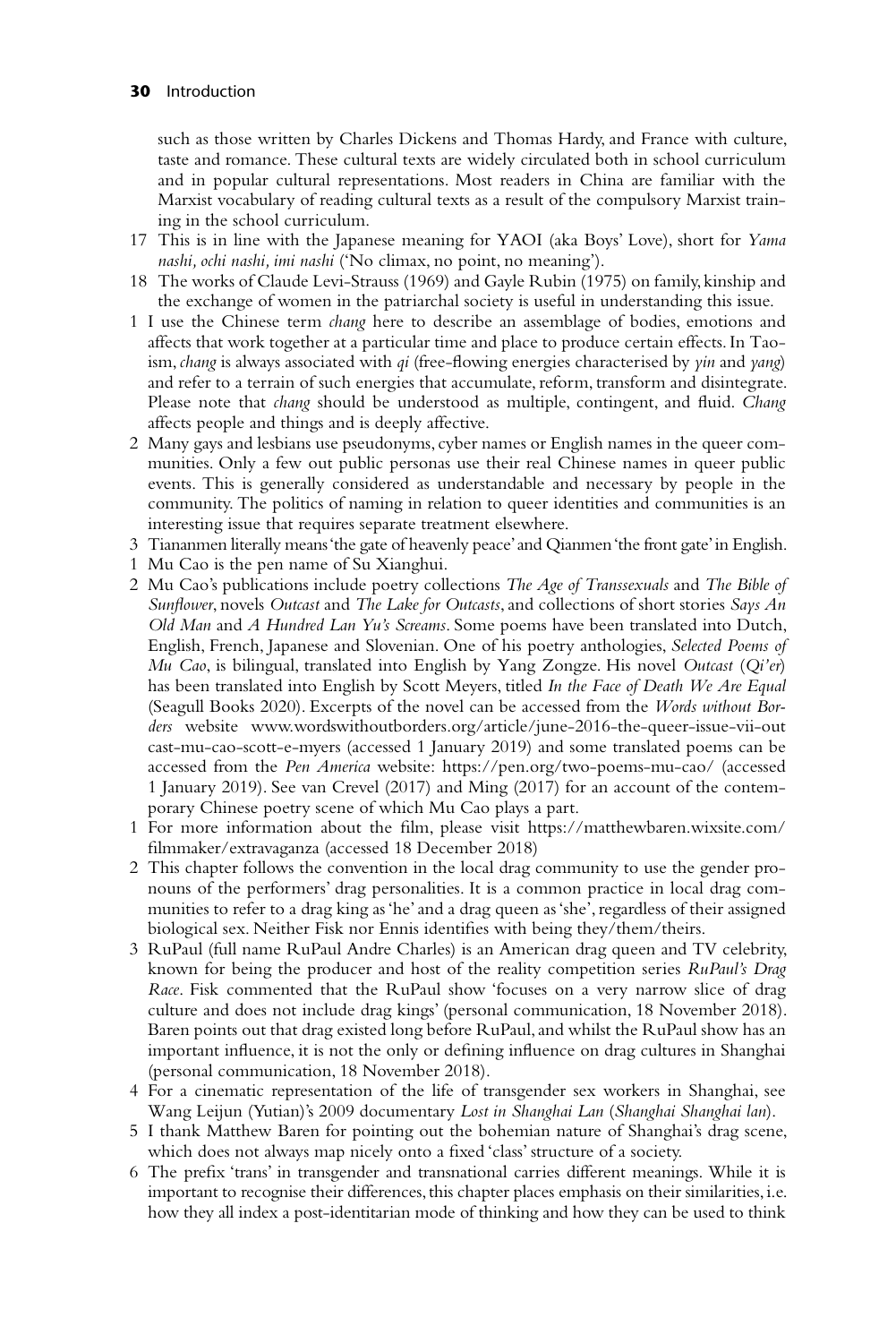about and beyond identity categories. Also, as two modes of identities or ways of being, transnational and transgender are not just paralleled but also intersected in complex ways.

- 7 I am aware of the possible controversy regarding the dismissal of identity politics for racial, ethnic, gender and sexual minorities. My post-identitarian politics is not a universal one; instead, it is situated in specific historical and social contexts: in this case, the intersections of gender/sexual and racial/ethnic identities may produce specific configurations and unexpected effects.
- 1 'Tom of Finland', the pseudonym of Touko Valio Laaksonen (1920–91), was a Finnish artist known for his highly stylised homoerotic art depicting male hypermasculinity and fetish cultures (Ramakas 2004).
- 2 Xiyadie's works have also been shown at Flazh!Alley Art Studio, San Pedro, USA (2012); Museum of World Culture, Gothenburg (2013); Museum of Far Eastern Antiquities, Stockholm (2012); Galerie Verbeeck-Van Dyck, Antwerp (2015); Topenmuseum, Amsterdam (2015); Para Site, Hong Kong (2017); 'Cut Sleeve, Split Peach' exhibition, Berlin Nome Gallery (2018) and the 12th Gwangju Biennale: Imagined Borders, Gwangju, South Korea (2018) (NOME Gallery 2018).
- 3 The film *Wellspring* (*Zai yiqi de shiguang*, dir. Sha Qing 2012) won the Shinsuke Ogawa prize in the New Asian Currents Section at the Yamagata International Documentary Film Festival. The jury commented, 'The cooperation and conflicts that the family experience while taking care of a disabled child under economically difficult conditions invite empathy' (quoted in Berry n.d.).
- 4 Xuan paper, or rice paper, is a type of paper originating in ancient China and often used for writing calligraphy and painting traditional Chinese painting; it is soft, thin and has a fine texture. Banner paper is a type of paper often used for decoration or advertising; it is usually hard and often has a smooth surface.
- 5 In the 1980s and 1990s, the public toilets on both sides of Tiananmen were often used by gay men as cruising grounds, and they were often referred to as 'East Palace' and 'West Palace' in local gay slang, hence the title *East Palace, West Palace* for Zhang Yuan's 1996 gay film (Wang and Li 2006). The biggest cruising ground for gay men in Beijing, Dongdan Park, is situated east of Tiananmen.
- 6 This is a reference to a classic tale from the Chinese philosopher Chuang Tzu (Zhuang Zi), which is about the exemplary skills acquired by a master chef in carving an ox through years of practice (see Chuang Tzu n.d.).
- 1 This chronology only includes selected key queer community events in mainland China in the post-Mao era. It does not include queer events in Hong Kong or other parts of the Sinophone world. In compiling this chronology, I have primarily referred to Cui 2009; Gao 2006; Guo 2015; Hou 2014; Tongyu 2011; Nüai 2009; Wei 2015; Zhao and Shi Tou 2015) and numerous online sources.
- Agamben, Giorgio (1998) *Homo Sacer: Sovereign Power and Bare Life*. Stanford, CA: Stanford University Press.

Aizura, Aren Z. (2006) 'Of Borders and Homes: The Imaginary Community of (Trans) Sexual Citizenship', *Inter-Asia Cultural Studies*, 7(2): 289–309.

- Aizura, Aren Z. et al. (eds.) (2014) *Decolonising the Transgender Imaginary*. Durham, NC: Duke University Press.
- Althusser, Louis (1969) *For Marx*. London: Allen Lane.
- Altman, Dennis (1997) 'Global Gaze/Global Gays', *GLQ: A Journal of Lesbian and Gay Studies*, 3: 417–36.
	- ——— (2001) *Global Sex*. Chicago: University of Chicago Press.
- Anagnost, Ann (1997) *National Past-Times: Narrative, Representation, and Power in Modern China*. Durham, NC: Duke University Press.
- Anderson, Benedict (1983) *Imagined Communities: Reflections on the Origin and Spread of Nationalism*. London: Verso.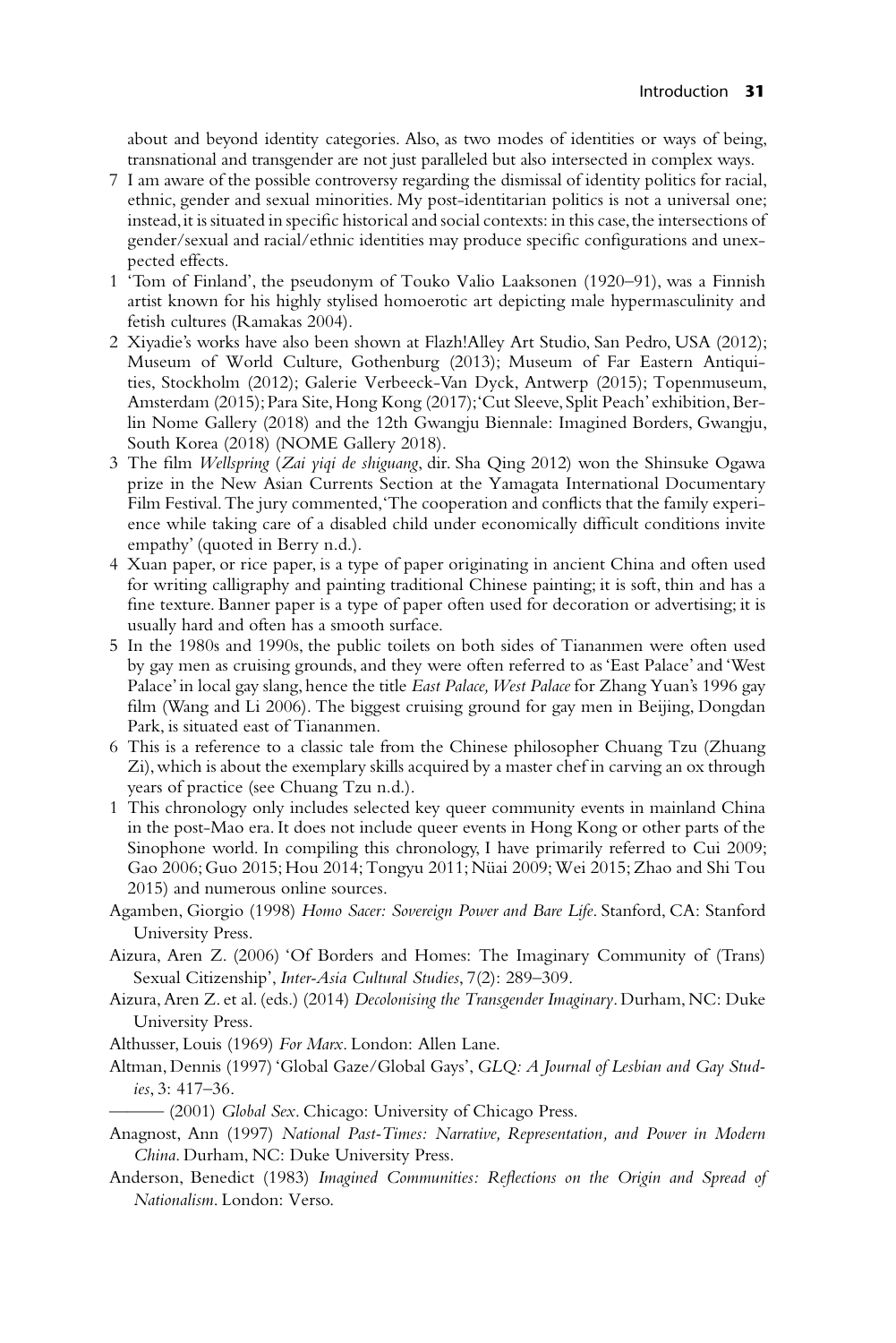- Ang, Ien (1985) *Watching Dallas: Soap Opera and the Melodramatic Imagination*. London: Methuen.
- Anonymous (2007) 'Footage from Banned Chinese "Pop Idol" Receives Cambridge Premiere', [www.cam.ac.uk/news/footage-from-banned-chinese-%E2%80%9Cpop-idol%E2%](http://www.cam.ac.uk) [80%9D-receives-cambridge-premiere](http://www.cam.ac.uk) (accessed 29 March 2019).

Austin, J. L. (1975) *How to Do Things with Words*. Harvard: Harvard University Press.

Ávila, Zamná (2012) 'In the Times of a Butterfly', [www.randomlengthsnews.com/2012/](http://www.randomlengthsnews.com) [06/03/in-the-times-of-a-butterfly/](http://www.randomlengthsnews.com) (accessed 25 January 2019).

Bakhtin, Mikhail (1965) *Rabelais and His World*. Cambridge, MA: MIT Press.

- Bao, Hongwei (2010) 'Enlightenment Apace, Affective Space: Travelling Queer Film Festivals in China', in Mikako Iwatake (ed.) *Gender, Mobility and Citizenship in Asia*. Helsinki: Renvall Institute Publications, pp. 174–205.
	- ——— (2012) 'Querying/ Queering Cosmopolitanism: Queer Spaces in Shanghai', *Culture Unbound: Journal of Current Cultural Research*, 4: 97–120.
- ——— (2018) *Queer Comrades: Gay Identity and Tongzhi Activism in Postsocialist China*. Copenhagen: NIAS Press.
- Baren, Matthew (2018) *Extravaganza Press Kit*. Shanghai: CINEMQ.
- Barlow, Tani (1994) 'Theorising Woman: *Funü, Guojia, Jiating*', in Angela Zito and Tani Barlow (eds.) *Body, Subject and Power in China*. Chicago, IL: University of Chicago Press, pp. 253–89.
- ——— (2004) *The Question of Women in Chinese Feminism*. Durham: Duke University Press. Bei, Tong (2016) *Beijing Comrades*. Translated by Scott E. Meyers. New York: Feminist Press.
- Beijing Tongzhi (1998) 'Beijing Gushi' [Beijing Story], [www.shuku.net/novels/beijing/](http://www.shuku.net) [beijing.html](http://www.shuku.net) (accessed 1 March 2019).
- Benedicto, Bobby (2008) 'The Haunting of Gay Manila: Global Space-Time and the Spectre of Kabaklaan', *GLQ*, 14(2–3): 317–38.
- Benjamin, Jessica (1988) *The Bonds of Love: Psychoanalysis, Feminism and the Problem of Domination*. New York: Pantheon Books.
- Benjamin, Walter (1968) 'The Work of Art in the Age of Mechanical Reproduction', in *Illuminations*. London: Fontana, pp. 214–18.
	- ——— (1969) *Illuminations*. New York: Schocken Books.
- Bergson, Henri (1911) *Creative Evolution*. New York: Henry Holt and Company.
- Berlant, Lauren (2011) *Cruel Optimism*. Durham, NC: Duke University Press.
- Berry, Chris (n.d.) 'Wellspring', [www.ucl.ac.uk/chinahealth/documents\\_2016-2017/Well](http://www.ucl.ac.uk) [spring\\_Screening\\_notes.pdf](http://www.ucl.ac.uk) (accessed 25 January 2019).
	- ——— (2000) 'Happy Alone? Sad Young Men in East Asian Gay Cinema', *Journal of Homosexuality*, 39(3–4): 187–200.
	- ——— (2004) 'The Sacred, the Profane, and the Domestic in Cui Zi'en's Cinema', *Positions: East Asia Cultures Critique*, 12(1): 195–201.
- Berry, Chris, Lü Xinyu and Lisa Rofel (2010) *The New Chinese Documentary Movement: For the Public Record*. Hong Kong: Hong Kong University Press.
- Bhabha, Homi K. (1994) *The Location of Culture*. London and New York: Routledge.
- Bloch, Ernst (1988) *The Utopian Function of Art and Literature: Selected Essays*. Cambridge, MA: MIT Press.
- Blued (2019) 'One World, One Gay Social App', [www.blued.com/en/index.html](http://www.blued.com) (accessed 25 August 2019).
- Bourdieu, Pierre (1984) *Distinction: A Social Critique of the Judgement of Taste*. Cambridge, MA: Harvard University Press.
	- ——— (1992) *An Invitation to Reflexive Sociology*. Chicago, IL: University of Chicago Press.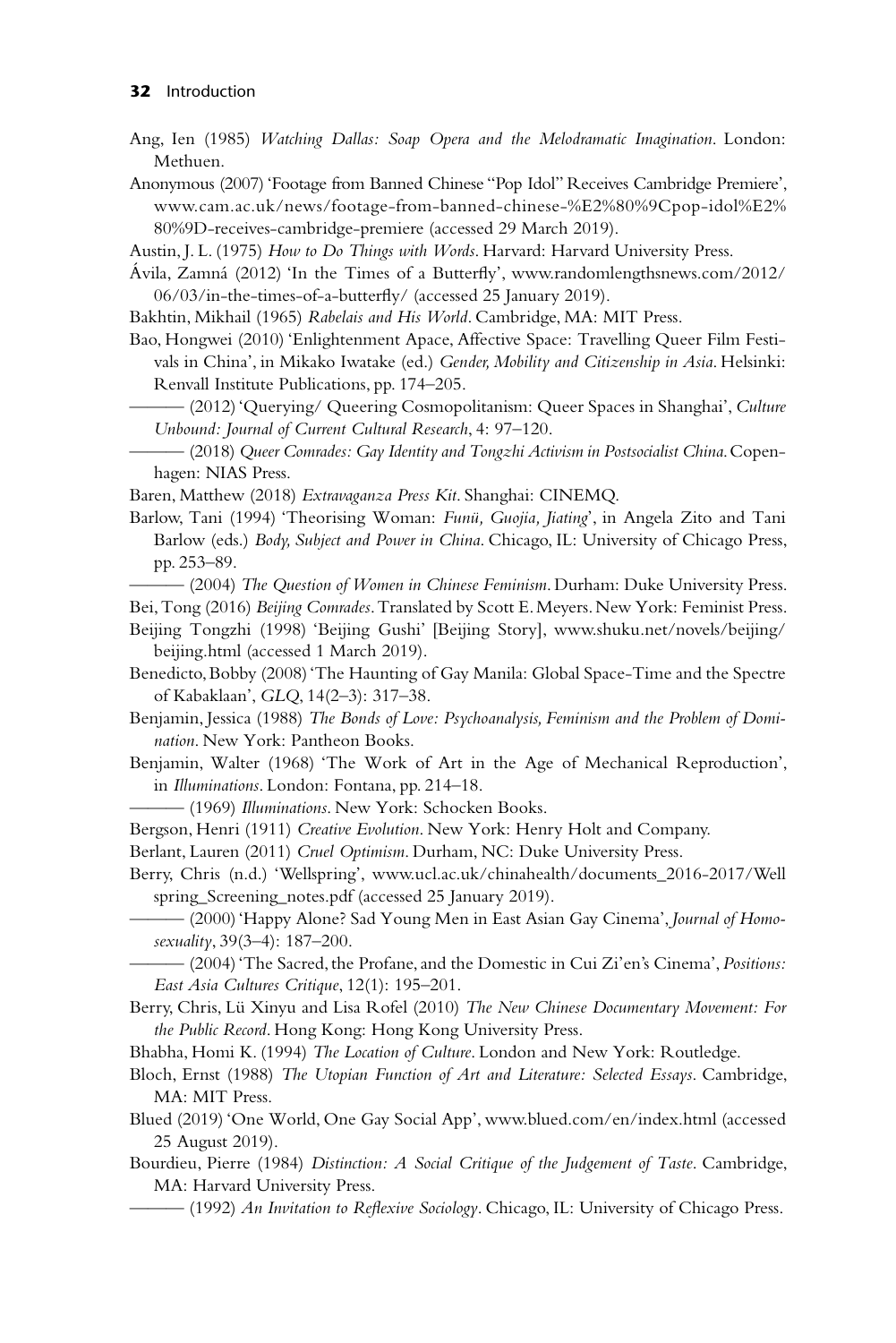- BRAG (2017) 'Unflinching Gaze: Photo Media and the Male Figure (Art Exhibition at Bathurst Regional Art Gallery)', [www.bathurstart.com.au/exhibitions/past/41-exhibi](http://www.bathurstart.com.au) [tions/past/435-unflinching-gaze-photo-media-and-the-male-figure](http://www.bathurstart.com.au) (accessed 12 June 2018).
- Brown, Gavin (2007) 'Autonomy, Affinity and Play in the Spaces of Radical Queer Activism', in K. Browne, J. Lim and G. Brown (eds.) *Geographies of Sexualities: Theory, Practices and Politics*. Aldershot: Ashgate, pp 195–206.
- Burns, Christine (2018) *Trans Britain: Our Journey from the Shadows*. London: Unbound.
- Butler, Judith (1990) *Gender Trouble: Feminism and the Subversion of Identity*. New York: Routledge.
- ——— (1993) *Bodies That Matter: On the Discursive Limits of "Sex"*. New York: Routledge. ——— (2005) *Giving an Account of Oneself*. New York: Fordham University Press.
- CBC Doc Zone (2007) 'China's Sexual Revolution', [www.youtube.com/watch?v=sQUkv](http://www.youtube.com) [9dB-Dw](http://www.youtube.com) (accessed 1 September 2019).
- Chancer, Lynn (1992) *Sadomasochism in Everyday Life: The Dynamics of Power and Powerlessness*. New Brunswick, NJ: Rutgers University Press.
- Chao, Shi-Yan (2010a) 'Coming Out of the Box, Marching as Dykes', in Chris Berry et al. (eds.) *The Chinese Documentary Film Movement: For the Public Record*. Hong Kong: Hong Kong University Press, pp. 77–96.
- ——— (2010b) 'Performing Gender, Performing Documentary in Postsocialist China', in Yau Ching (ed.) *As Normal as Possible: Negotiating Sexuality and Gender in Mainland China and Hong Kong*. Hong Kong: Hong Kong University Press, pp. 151–76.
- Chen, Laurie (2018) 'How Queer Film Collective Thrives under the Radar in Shanghai, and Its Soft Power', *South China Morning Post*, 29 April, [www.scmp.com/culture/film-tv/](http://www.scmp.com) [article/2143659/how-queer-film-collective-thrives-under-radar-shanghai-and-its-soft](http://www.scmp.com)  (accessed 25 August 2019).
- Chen, Minglu (2013) *Tiger Girls: Women and Enterprises in the People's Republic of China*. London: Routledge.
- Chen, Minglu and David Goodman (2013) *Middle Class China: Identity and Behaviour*. Cheltenham, UK: Edward Elgar Publishing.
- Chiang, Howard (2009) 'Rethinking "Style" for Historians and Philosophers of Science: Converging Lessons from Sexuality, Translation, and East Asian Studies', *Studies in History and Philosophy of Biological and Biochemical Sciences*, 40(2): 109–18.
	- $-$  (2010) 'Epistemic Modernity and the Emergence of Homosexuality in China', *Gender and History*, 22(3): 629–57.
	- ——— (ed.) (2012) *Transgender China*. New York: Palgrave McMillan.
	- ——— (2014) 'Deprovincialising China: Queer Historicism and Sinophone Postcolonial Critique', in Howard Chiang and Ari Larissa Heinrich (eds.) *Queer Sinophone Cultures*. New York: Routledge, pp. 19–51.
	- ——— (2018) *After Eunuchs: Science, Medicine, and the Transformation of Sex in Modern China*. New York: Columbia University Press.
- Chiang, Howard and Ari Larissa Heinrich (eds.) (2014) *Queer Sinophone Cultures*. New York: Routledge.
- Chou, Wah-Shan (2000) *Tongzhi: Politics of Same-Sex Eroticism in Chinese Societies*. New York: Haworth Press.
- Chow, Rey (1991) *Woman and Chinese Modernity: The Politics of Reading Between West and East, Theory and History of Literature*. Minneapolis, MN: University of Minnesota Press.
- Chuang Tzu (n.d.) 'The Dexterous Butcher', [www.bopsecrets.org/gateway/passages/](http://www.bopsecrets.org) [chuang-tzu.htm](http://www.bopsecrets.org) (accessed 25 January 2019).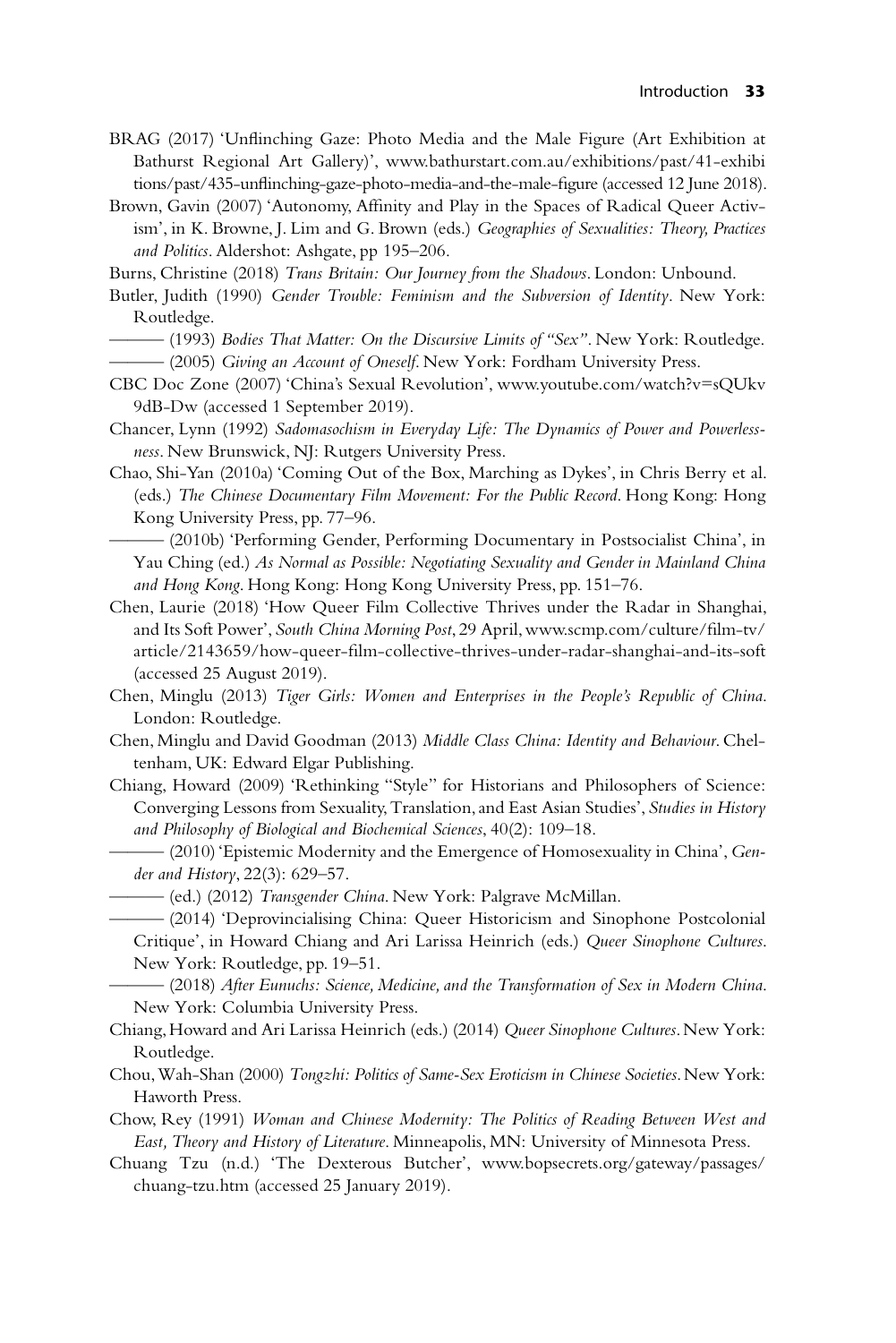- Clockwork Orange 521 (2007) 'Feiseshi (Pink Affairs)', [www.sto.cx/book-26399-1.html](http://www.sto.cx) (accessed 25 August 2019).
- Cordray, Julianne (2018) 'Xiyadie Escapes Traditional Chinese Society with Paper-Cuts', [www.berlinartlink.com/2018/06/28/xiyadie-escapes-traditional-chinese-society-with](http://www.berlinartlink.com)[paper-cuts/](http://www.berlinartlink.com) (accessed 25 January 2019).
- Creek, Timothy, David Ownby and Joshua Fogel (2018) 'Mapping the Intellectual Public Sphere in China Today', *China Information*, 32(1): 107–20.
- Cristini, Remy (2005) *The Rise of Comrade Literature: Development and Significance of a New Chinese Genre*. Unpublished MA dissertation, Leiden University.

——— (2006) 'Whose Comrades? Gay Festivals in China', *IIAS Newsletter*, 41.

Cui Zi'en (dir.) (2009) *Queer China, Comrade China* [Zhi tongzhi], documentary, China, 120 minutes, Mandarin with English subtitles. Beijing: Cuizi DV Studio.

- Davidson, Joyce, Liz Bondi and Mick Smith (2005) *Emotional Geographies*. Aldershot: Ashgate.
- Davies, Gloria (2007) *Worrying about China: The Language of Chinese Critical Inquiry*. Boston, MA: Harvard University Press.
- de Beauvoir, Simone (1949) *The Second Sex*. London: Random House.
- De Certeau, Michel (1984) *The Practice of Everyday Life*. Berkeley: University of California Press.
- Deleuze, Gilles and Felix Guattari (1987) *A Thousand Plateaus: Capitalism and Schizophrenia*. Minneapolis, MN: University of Minnesota Press.
- D'Emilio, John (1993) 'Capitalism and Gay Identity', in Henry Abelove et al. (eds.) *The Lesbian and Gay Studies Reader*. New York: Routledge, pp. 467–476.
- Demographia (2019) 'Demographia World Urban Areas', 15 edition, [www.demographia.](http://www.demographia.com) [com/db-worldua.pdf](http://www.demographia.com) (accessed 8 September 2019).
- Derrida, Jacques (1982) *Margins of Philosophy*. Brighton: Harvester Press.

- (1994) Specters of Marx: The State of the Debt, the Work of Mourning, and the New Inter*national*. New York: Routledge.

- Dikötter, Frank (1995) *Sex, Culture, and Modernity in China: Medical Science and the Construction of Sexual Identities in the Early Republican Period*. Honolulu, HI: University of Hawaii **Press**.
- Dirlik, Arif (1989) 'Postsocialism? Reflections on Socialism with Chinese Characteristics', in Arif Dirlik and Maurice Meisner (eds.) *Marxism and the Chinese Experience*. Armonk, NY: ME Shape, pp. 362–84.

– (1994) 'Spectres of the Third World: Global Modernity and the End of the Three Worlds', *Third World Quarterly*, 25(1): 131–48.

- Dixon Place (2018) 'We Are Here: Film Screening', [http://dixonplace.org/performances/](http://dixonplace.org) [we-are-here-film-screening/](http://dixonplace.org) (accessed 10 Novemer 2018).
- Donald, Stephanie H. and Yi Zheng (2009) 'A Taste of Class: Manuals for Becoming Woman', *Positions: East Asia Cultures Critique*, 17(3): 489–521.
- Dreyfus, Hubert L. and Paul Rabinow (1982) *Michel Foucault: Beyond Structuralism and Hermeneutics*. Chicago, IL: University of Chicago Press.
- Driscoll, Catherine (2006) 'One True Pairing: The Romance of Pornography and the Pornography of Romance', in Kristina Hellekin and Karen Busse (eds.) *Fan Fiction and Fan Communities in the Age of the Internet*. Jefferson, NC: McFarland, pp. 61–79.

——— (2010) *Modernist Cultural Studies*. Gainesville, FL: University of Florida Press.

Du Bois, W. E. B (1994 [1903]) *The Souls of Black Folk*. New York: Gramercy Books.

- Duggan, Lisa (2004) *The Twilight of Equality? Neoliberalism, Cultural Politics, and the Attack on Democracy*. Boston, MA: Beacon Press.
- Dutton, Michael (1998) *Streetlife China*. Cambridge: Cambridge University Press.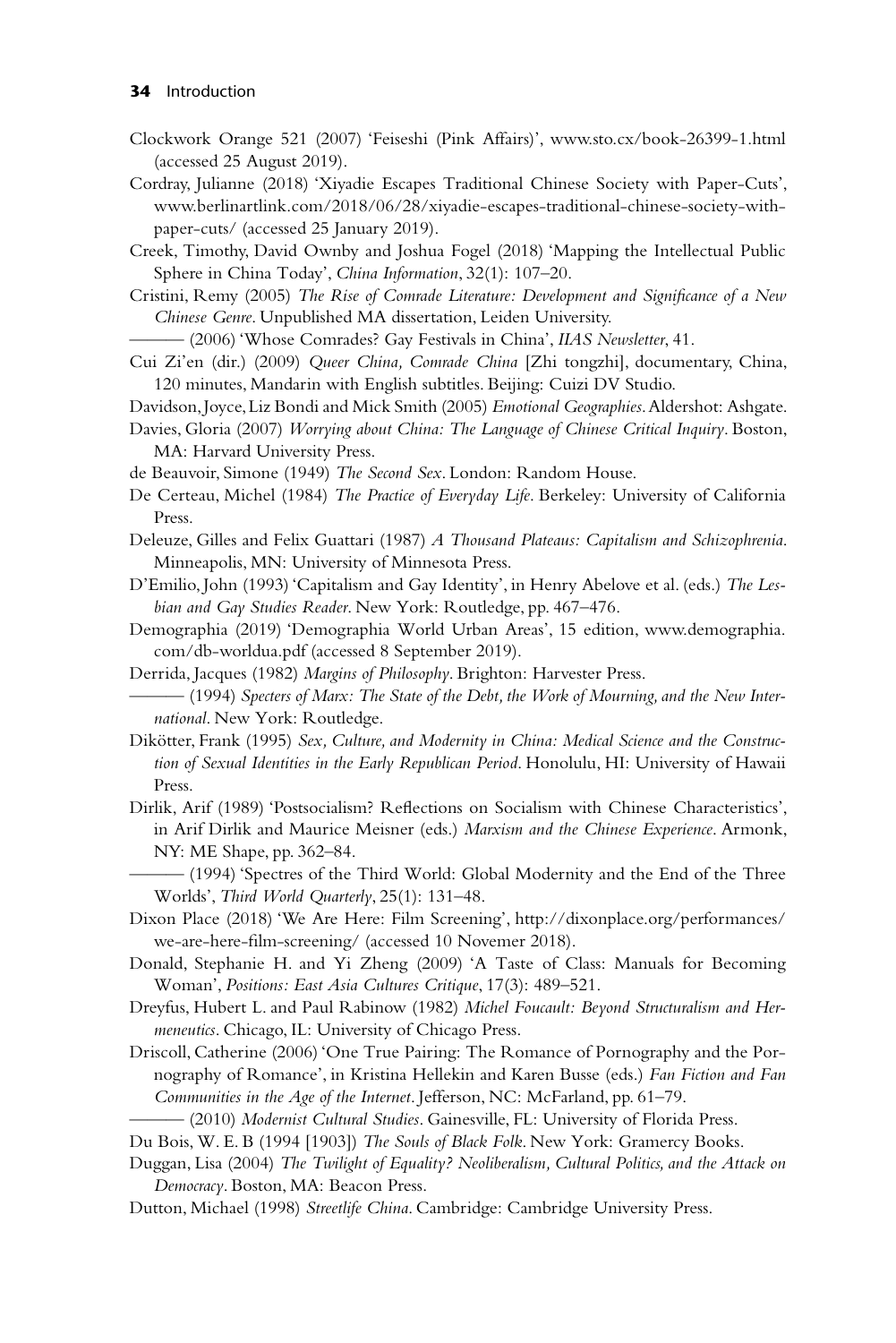- Edelman, Lee (2004) *No Future: Queer Theory and the Death Drive*. Durham, NC: Duke University Press.
- Edwards, Louise (2008) *Women Politics and Democracy: Women's Suffrage in China*. Stanford, CA: Stanford University Press.
- Eng, David L. (2010) 'The Queer Space of China: Expressive Desire in Stanley Kwan's Lan Yu', *Positions*, 18(2): 459–87.
- Engebretsen, Elisabeth L. (2014) *Queer Women in Urban China: An Ethnography*. London: Routledge. ——— (2015) 'Of Pride and Visibility: The Contingent Politics of Queer Grassroots Activism in China', in Elisabeth L. Engebretsen, W. F. Schroeder and Hongwei Bao (eds.) *Queer/Tongzhi China: New Perspectives on Research, Activism and Media Cultures*. Copenhagen: NIAS Press, pp. 89–110.
- Engebretsen, Elisabeth L., William F. Schroeder and Hongwei Bao (2015) *Queer/Tongzhi China: New Perspectives on Research, Activism, and Media Cultures*. Copenhagen: NIAS Press.
- Eribon, Didier (1991) *Michel Foucault*. Cambridge, MA: Harvard University Press.
- Evans, Harriet (1997) *Women and Sexuality in China: Dominant Discourses of Female Sexuality and Gender Since 1949*. Cambridge: Polity Press.
- Fan, Popo (2018) 'Wo zai bolin de yedian zhaodai le shanxi nongmin pengyou xiyadie' [I Entertained Xiyadie, a Farmer Friend from Shaanxi, in a Berlin Nightclub], [www.vice.](http://www.vice.cn) [cn/read/siberian-butterfly-in-berlin-nightclub](http://www.vice.cn) (accessed 25 January 2019).
- Fang, Gang (1995) *Tongxinglian zai zhongguo* [Homosexuality in China]. Changchun: Jilin renmin chubanshe.
- Farrer, James (2002) *Opening Up: Youth Sex Culture and Market Reform in Shanghai*. Chicago, IL: University of Chicago Press.
- Fisk, Dorian T. (2018) 'Dorian T. Fisk'[, http://doriantfisk.strikingly.com/](http://doriantfisk.strikingly.com) (accessed 12 June 2018).
- Floyd, Kevin (2009) *The Reification of Desire: Toward a Queer Marxism*. Minneapolis, MN: Minnesota Press.
- Foucault, Michel (1977) 'A Preface to Transgression', in Donald F. Bouchard (ed.) *Language, Counter-Memory, Practice*. Ithaca, NY: Cornell University Press, pp. 29–52.
	- ——— (1979) *Discipline and Punish: The Birth of the Prison*. New York: Vintage Books.
- ——— (1984) 'Nietzsche, Genealogy, History', in Paul Rabinow (ed.) *The Foucault Reader*. New York: Pantheon, pp. 76–100.
- ——— (1986) 'Of Other Spaces', *Diacritics*, 16: 22–27.
- ——— (1988) 'Technologies of the Self', in Luther H. Martin et al. (eds.) *Technologies of the Self: A Seminar with Michel Foucault*. Cambridge, MA: University of Massachusetts Press, pp. 16–49.
- ——— (1990) *The History of Sexuality*, Vol. 1. London: Penguin.

——— (1991) 'What Is Enlightenment', in Paul Rabinow (ed.) *The Foucault Reader*. London Ringwood, VIC: Penguin, pp. 32–51.

——— (1997) 'Friendship as a Way of life', in Paul Rabinow (ed.) *The Essential Works of Foucault, 1954–1984*. New York: The New Press, pp. 135–40.

- Foucault, Michel and Sylvère Lotringer (1989) *Foucault Live: Interviews, 1966–84*. New York: Semiotext(e).
- Fukuyama, Francis (1992) *The End of History and the Last Man*. New York: Free Press.
- Gao, Yanning (2006) *Tongxinglian jiankang ganyu (Homosexual Health Intervention)*. Shanghai: Fudan Daxue Chubanshe.
- Gardiner, Dinah (2007) 'Woman on Film'[, www.fridae.com/newsfeatures/2007/01/23/1776.](http://www.fridae.com) [woman-on-film](http://www.fridae.com) (accessed 24 May 2019).
- Giddens, Anthony (1992) *The Transformation of Intimacy: Sexuality, Love and Eroticism in Modern Societies*. Cambridge: Polity Press.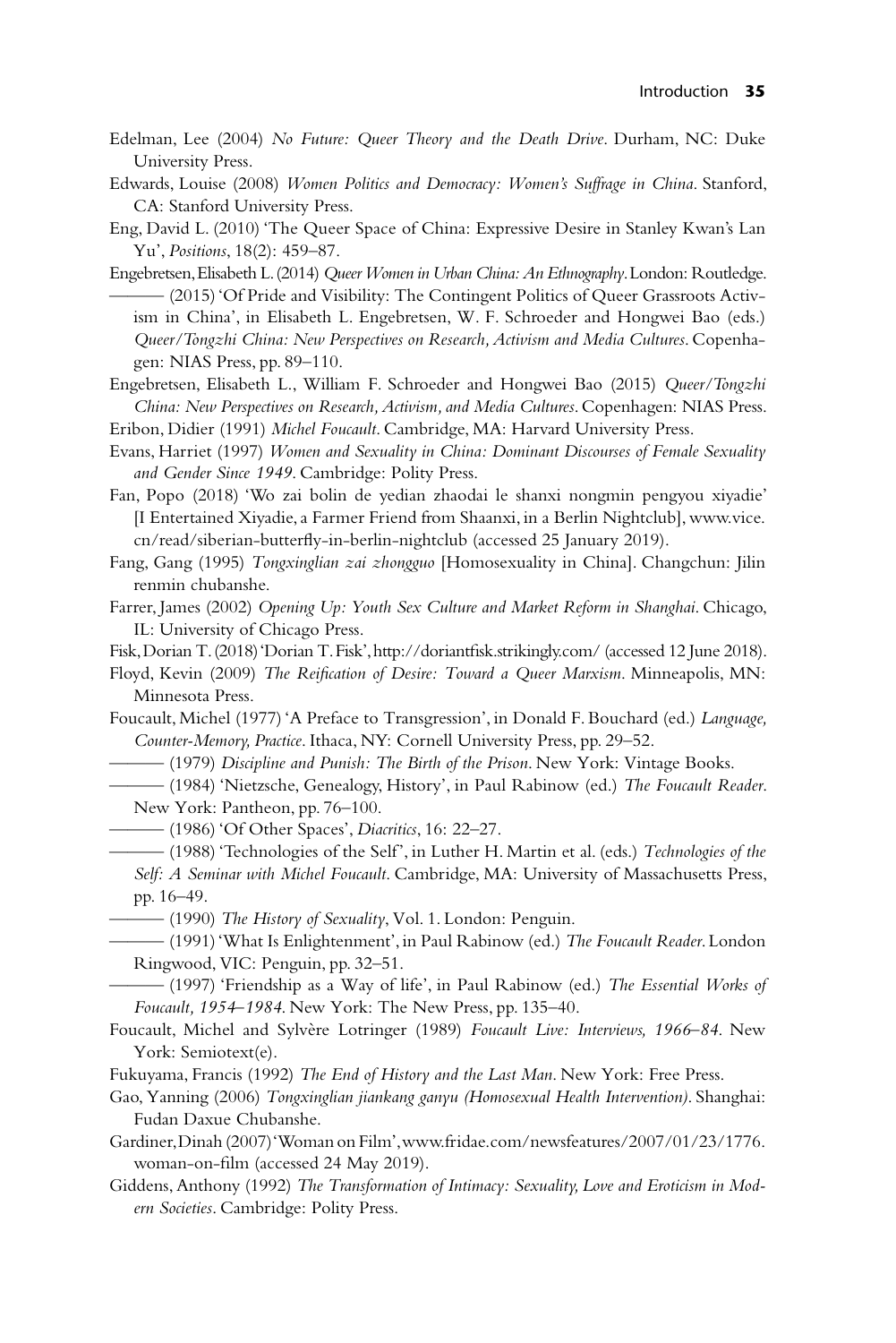- Gilroy, Paul (1993) *The Black Atlantic: Modernity and Double Consciousness*. Cambridge, MA: Harvard University Press.
- Goffman, Erving (1973) *The Presentation of Self in Everyday Life*. New York: Penguin.
- Goodman, David S. G. (ed.) (2008) *The New Rich in China: Future Rulers, Present Lives*. London: Routledge.
- Gopinath, Gayatri (2005) *Impossible Desires: Queer Diasporas and South Asian Public Cultures*. Durham: Duke University Press.
- Gramsci, A. (1971) *Selections from Prison Notebooks*. London: Lawrence and Wishart.
- Gray, Jonathan, Cornel Sandvoss and C. Lee Harrington (2007) *Fandom: Identities and Communities in a Mediated World*. New York: New York University Press.
- Gregg, Melissa (2006) *Cultural Studies' Affective Voices*. Basingstoke: Palgrave Macmillan.
- Guo, Erke (2016) 'Fei zai caigang fang zhong de xiboliya die' [A Siberian Butterfly Flying in a Colour-Coated and Steel-Sheet Made Shed], [http://gayspot.cn/view/351](http://gayspot.cn) (accessed 25 January 2019).
- Guo, Xiaofei (2007) *Zhongguo fa shiye xiade tongxinglian* [Homosexuality under the Gaze of Chinese Law]. Beijing: Zhishi chanquan shubanshe.
- Guo, Yujie (2015) 'It's Time for Chinese Lesbians to Speak for Themselves', [www.](http://www.e-ir.info) [e-ir.info/2015/08/18/its-time-for-chinas-lesbians-to-speak-for-themselves/](http://www.e-ir.info) (accessed 25 August 2019).
- Habermas, Jürgen (1992) *The Structural Transformation of the Public Sphere: An Inquiry into a Category of Bourgeois Society*. Cambridge: Polity Press.
- Halberstam, Jack (1998) *Female Masculinity*. Durham, NC: Duke University Press.
	- ——— (2005) *In A Queer Time and Place: Transgender Bodies, Subcultural Lives*. New York: New York University Press.
	- ——— (2018) *Trans\*: A Quick and Quirky Account of Gender Variability*. Oakland, CA: University of California Press.
- Halperin, David M. (1989) *One Hundred Years of Homosexuality, and Other Essays on Greek Love*. New York: Routledge.
- ——— (1995) *Saint Foucault: Toward a Gay Hagiography*. New York: Oxford University Press.
- ——— (2004) *How to Do History of Homosexuality*. Chicago, IL: University of Chicago Press. Hardt, Michael and Antonio Negri (2000) *Empire*. Harvard, MA: Harvard University Press.
- Harris, Cheryl and Alison Alexander (1998) *Theorising Fandom: Fans, Subculture and Identity*. Cresskill, NJ: Hampton Press.

Harrity, Christopher (2012) 'Artist Profile: Xiyadie', [www.advocate.com/arts-entertain](http://www.advocate.com) [ment/artist-spotlight/2012/04/21/artist-spotlight-xiyadie](http://www.advocate.com) (accessed 25 January 2019).

- Harvey, David (2005) *A Brief History of Neoliberalism*. Oxford: Oxford University Press.
- He, Xiaopei (2000) 'My Unconventional Marriage or *Ménage à Trois* in Beijing', in Yau Ching (ed.) *As Normal as Possible: Negotiating Sexuality and Gender in Mainland China and Hong Kong*. Hong Kong: Hong Kong University Press, pp. 103–10.
- Hellekson, Kristina and Karen Busse (2006) *Fan Fiction and Fan Communities in the Age of the Internet*. Jefferson, NC: McFarland & Co.
- Hermes, Joke (1995) *Reading Women's Magazines: An Analysis of Everyday Media Use*. Cambridge, MA: Polity Press.
- Hernández, Javier C. (2016) 'Building a Community, and an Empire, With a Gay Dating App in China', *New York Times*, [www.nytimes.com/2016/12/16/world/asia/build](http://www.nytimes.com) [ing-a-community-and-an-empire-with-a-gay-dating-app-in-china.html?nytmobile=0](http://www.nytimes.com)  (accessed 25 August 2019).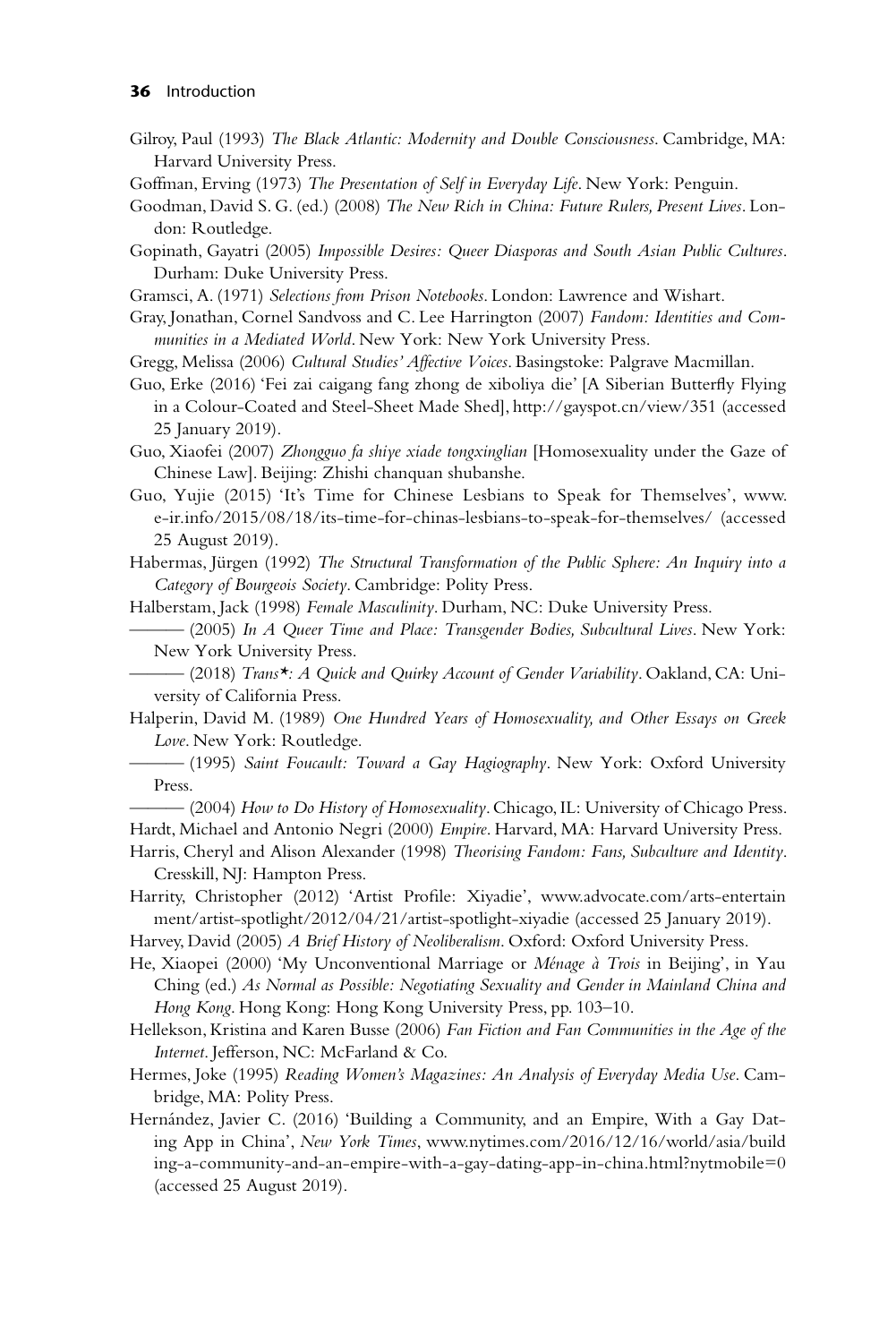- Hildebrandt, Timothy (2012) 'Development and Division: The Effect of Transnational Linkages and Local Politics on LGBT Activism in China', *Journal of Contemporary China*, 21(77): 845–62.
- Hinsch, Bret (1990) *Passions of the Cut Sleeve: The Male Homosexual Tradition in China*. Berkeley: University of California Press.
- Hird, Derek and Geng Song (2018) *The Cosmopolitan Dream: Transnational Chinese Masculinities in a Global Age*. Hong Kong: Hong Kong University Press.
- Ho, Loretta Wing Wah (2007a) *China's Opening Up: Nationalist and Globalist Conceptions of Same-Sex Identity*. PhD Thesis, Perth: University of Western Australia.
- (2007b) 'The Gay Space in Chinese Cyberspace: Self-Censorship, Commercialisation and Mis-Representation', *China Aktuell*, 4: 46–73.
- ——— (2010) *Gay and Lesbian Subculture in Urban China*. London and New York: Routledge.
- Hobsbawm, Eric J. and Terence O. Ranger (1983) *The Invention of Tradition*. Cambridge: Cambridge University Press.
- Hong Fincher, Leta (2016) *Leftover Women: The Resurgence of Gender Inequality in China*. London: Zed Books.
- ——— (2018) *Betraying the Big Brother: The Feminist Awakening in China*. London: Verso.
- Hou, Holly Lixian (2014) 'LGBT Activism in Mainland China', [www.solidarity-us.org/](http://www.solidarity-us.org) [node/4289#N1](http://www.solidarity-us.org) (accessed 25 August 2019).
- Hsia, C. T. (1971) 'Obsession with China: The Moral Burden of Modern Chinese Literature', in C. T. Hsia (ed.) *A History of Modern Chinese Fiction*. New Haven, CT: Yale University Press, pp. 533–54.
- Huang, Hans Tao-Ming (2011) *Queer Politics and Sexual Modernity in Taiwan*. Hong Kong: Hong Kong University Press.
- Huang, Martin W. (2001) *Desire and Fictional Narrative in Late Imperial China*. Cambridge, MA: Harvard University Press.
- Huang, Xin (2018) *The Gender Legacy of the Mao Era: Women's Life Stories in Contemporary China*. Albany, NY: SUNY Press.
- Huang, Zhuan (2008) 'Dreaming Fantasy', in *Art Fair: Photo Beijing*. Beijing: Art Beijing.
- Inwood, Heather (2014) *Verse Growing Viral: China's New Media Scenes*. Seattle, WA: University of Washington Press.
- Jackson, Peter A. (2010) 'Thai (Trans)Genders and (Homo)Sexualities in a Global Context', in Peter Aggleton and Richard Parker (eds.) *Routledge Handbook of Sexuality, Health and Rights*. New York: Routledge, pp. 88–96.
- Jagose, Annamarie (1996) *Queer Theory*. Carlton, VIC: Melbourne University Press.
- Jameson, Fredric (1981) *The Political Unconscious: Narrative as a Socially Symbolic Act*. Ithaca, NY: Cornell University Press.
- ——— (1986) 'Third-World Literature in the Era of Multinational Capitalism', *Social Text*, 15: 65–88.
- ——— (2002) *A Singular Modernity: Essay on the Ontology of the Present*. New York: Verso. ——— (2004) 'The Politics of Utopia', *New Left Review*, 25: 35–54.
- Jao, Caren (2012) 'Gay Life Portrayed in Traditional Chinese Paper-cuts', [https://hyperaller](https://hyperallergic.com) [gic.com/51813/xiyadie-the-metamorphosis-of-a-butterfly/](https://hyperallergic.com) (accessed 25 January 2019).
- Jeffreys, Elaine (2004) *China, Sex and Prostitution*. New York: RoutledgeCurzon.
- Jenkins, Henry (1992) *Textual Poachers: Television Fans and Participatory Culture*. New York: Routledge.
	- ——— (2006) *Convergence Culture: Where Old and New Media Collide*. New York: New York University Press.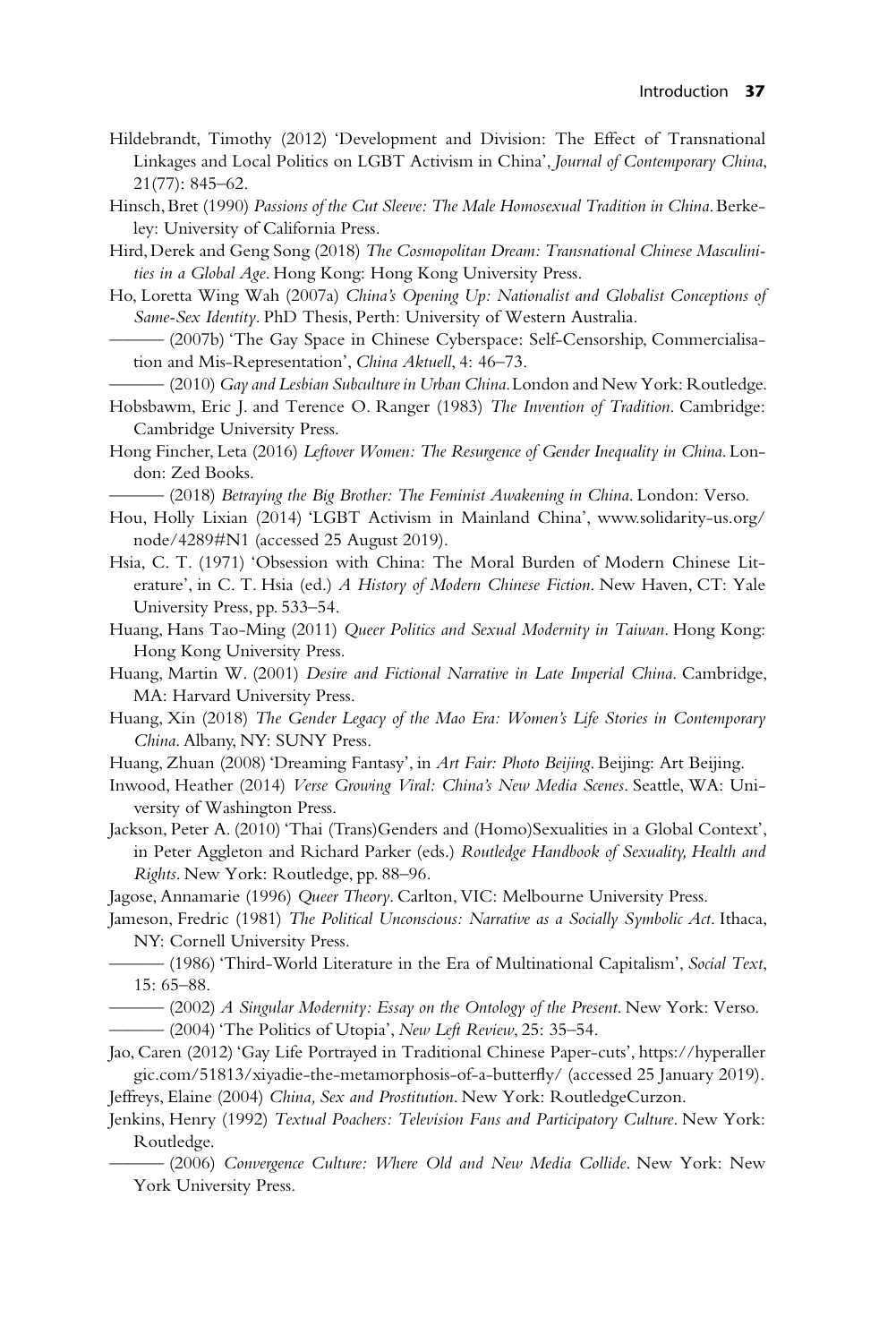$-$  (2009) *Confronting the Challenges of Participatory Culture: Media Education for the 21st Century*. Cambridge, MA: MIT Press.

- Jiang, Jin (2009) *Women Playing Men, Yue Opera and Social Change in Twentieth-Century Shanghai*. Seattle, WA: University of Washington Press.
- Kam, Lucetta Yip Lo (2013) *Shanghai Lalas: Female Tongzhi Communities and Politics in Urban China*. Hong Kong: Hong Kong Univeresity Press.

Kang, Wenqing (2009) *Obsession: Male Same-Sex Relations in China, 1900–1950*. Hong Kong: Hong Kong University Press.

——— (2012) 'Decriminalisation and Depathologisation of Homosexuality in China', in Timothy B. Weston and Lionel M. Jensen (eds.) *China in and Beyond the Headlines*. Lanham, MD: Rowman & Littlefield Publishers, pp. 231–48.

——— (2018) 'Male Same-Sex Relations in Socialist China', *The PRC History Review*, 3(1): 20–22.

Kipnis, Andrew (2008) *China and Postsocialist Anthropology: Theorising Power and Society After Communism*. Manchester: Camphor Press.

Kirby, Vicki (1997) *Telling Flesh: The Substance of the Corporeal*. New York: Routledge.

- Knight, Sabina (2012) *Chinese Literature: AVery Short Introduction*. Oxford: Oxford University Press.
- Ko, Dorothy and Zheng Wang (2007) *Translating Feminisms in China*. Malden, MA: Blackwell Publishing.
- Kong, Travis S. K. (2010) *Chinese Male Homosexualities: Memba, Tongzhi and Golden Boy*. New York: Routledge.
	- ——— (2019) *Oral Histories of Older Gay Men in Hong Kong: Unspoken but Unforgotten*. Hong Kong: Hong Kong University Press.
- Larson, Wendy (1997) 'Women and the Discourse of Desire in Postrevolutionary China: The Awkward Postmodernism of Chen Ran', *Boundary 2*, 24(3): 201–23.
- Latour, Bruno (1993) *We Have Never Been Modern*. Cambridge, MA: Harvard University Press.
- Lavin, Maud, Ling Yang and Jamie Jing Zhao (eds.) (2017) *Boys' Love, Cosplay, and Androgynous Idols: Queer Fan Cultures in Mainland China, Hong Kong, and Taiwan*. Hong Kong: Hong Kong University Press.
- Lee, Haiyan (2006) *Revolution of the Heart: A Genealogy of Love in China: 1900–1950*. Stanford, CA: Stanford University Press.
- Lee, Leo Ou-fan (1999) *Shanghai Modern: The Flowering of New Urban Culture in China, 1930–1945*. Harvard, MA: Harvard University Press.
- Lefebvre, Henri (1991) *The Production of Space*. Oxford: Blackwell.
- Lei, Ya-Wen (2017) *The Contentious Public Sphere: Law, Media, and Authoritarian Rule in China*. Princeton, NJ: Princeton University Press.
- Leung, Helen Hok-Sze (2004) 'New Queer Cinema and Third Cinema', in Michele Aaron (ed.) *New Queer Cinema: A Critical Reader*. Edinburgh: Edinburgh University Press, pp. 155–67.

——— (2008) *Undercurrents: Queer Culture and Postcolonial Hong Kong*. Vancouver: UBC Press.

- ——— (2012) 'Trans on Screen', in Howard Chiang (ed.) *Transgender China*. New York: Palgrave Macmillan, pp. 183–98.
- Levenson, Joseph R. (1958) *Confucian China and Its Modern Fate*. Berkeley: University of California Press.
- Levinas, Emmanuel (1979) *Totality and Infinity: An Essay on Exteriority*. Boston: M. Nijhoff Publishers.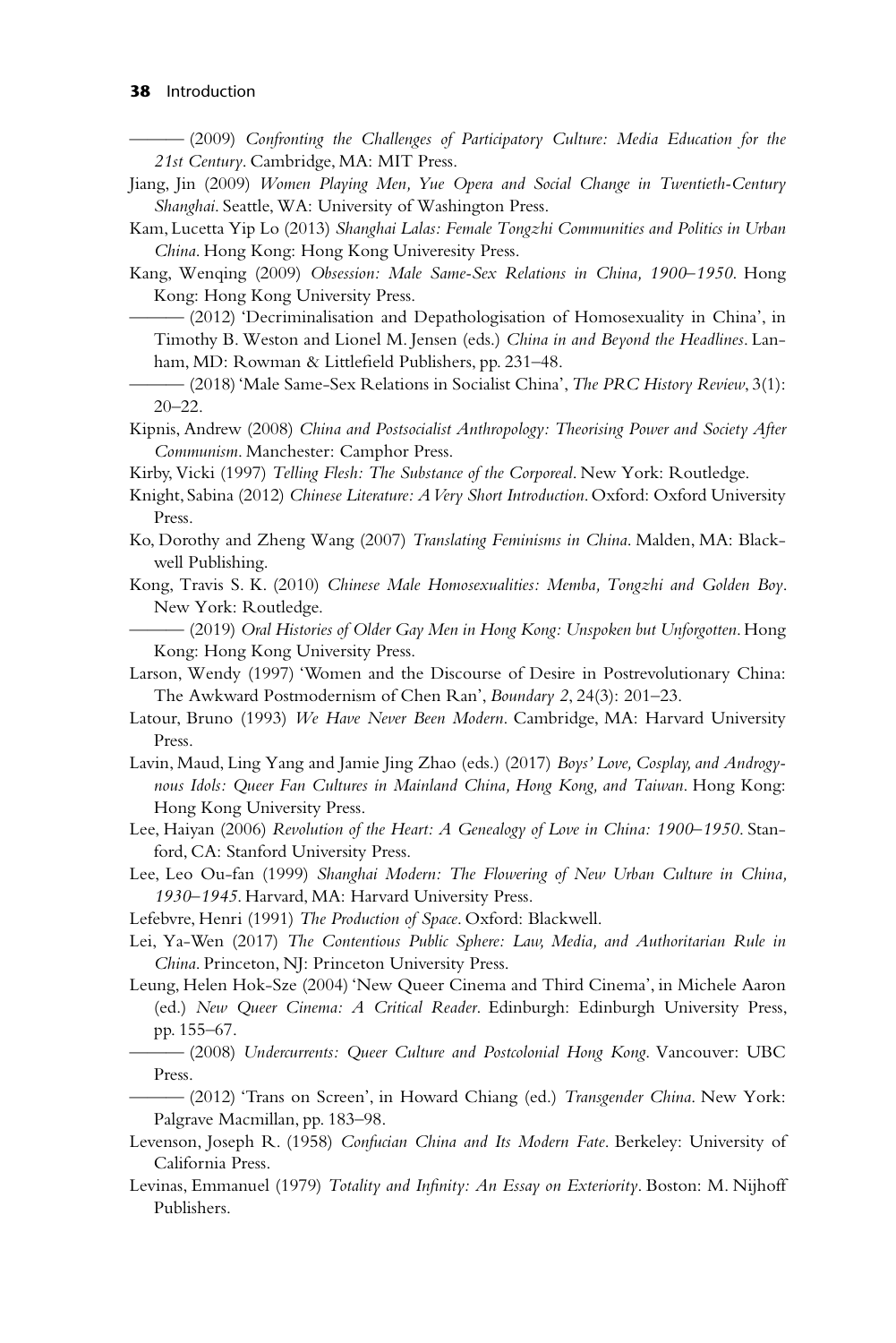Levi-Strauss, Claude (1969) *The Elementary Structures of Kinship*. Boston, MA: Beacon Press.

- Lewis, Lisa A. (1992) *The Adoring Audience: Fan Culture and Popular Media*. London: Routledge. Lewis, Tania, Fran Martin and Wanning Sun (2016) *Telemodernities: Television and Transform-*
- *ing Lives in Asia*. Durham, NC: Duke University Press. Li, Huashan (2018) 'Bansheng yinren, zhi huan pianke ziyou' ["Half A Lifetime's Suffering in Exchange For A Brief Moment of Freedom"], [http://renjian.163.com/18/0119/20/](http://renjian.163.com) [D8HS2JTJ000181RV.html](http://renjian.163.com) (accessed 25 January 2019).
- Li, Siu Leung (2003) *Crossdressing in Chinese Opera*. Hong Kong: Hong Kong University Press.
- Li, Yinhe (1998) *Nuelian Yawenhua* [Subculture of Sadomasochism]. Beijing: Jinri zhongguo chubanshe.
- Li, Yinhe and Wang Xiaobo (1992) *Tamen De Shijie: Zhongguo Nan Tongxinglian Qunluo Toushi* [Their World: A Perspective into China's Male Homosexual Community]. Hong Kong: Cosmos Books Limited.
- ——— (1998) *Tongxinglian yawenhua* [Subculture of Homosexuality]. Beijing: Jinri zhongguo chubanshe.
- Lim, Song Hwee (2006) *Celluloid Comrades: Representations of Male Homosexuality in Contemporary Chinese Cinemas*. Honolulu: University of Hawaii Press.
	- ——— (2007) 'Is the Trans- in Transnationalism the Trans- in Transgender', *New Cinemas: Journal of Contemporary Film*, 5(1): 39–52.
	- ——— (2014) *Tsai Ming-Liang and a Cinema of Slowness*. Honolulu, HI: University of Hawaii Press.
- Link, Eugene Perry (1981) *Mandarin Ducks and Butterfly: Popular Fiction in Early Twentieth Century Chinese Cities*. Los Angeles, CA: University of California Press.
- Lionnet, Françoise and Shu-mei Shih (2005) 'Introduction: Thinking Through the Minor Transnationally', in Françoise Lionnet and Shu-mei Shih (eds.) *Minor Transnationalism*. Durham, NC: Duke University Press, pp. 1–23.
- Litzinger, Ralph (2002) 'Theorising Postsocialism: Reflections on the Politics of Marginality in Contemporary China', *South Atlantic Quarterly*, 101(1): 33–55.
- Liu, Dalin and Lu Longguang (2005) *Zhongguo tongxinglian yanjiu* [Studies on Chinese Homosexuality]. Beijing: Zhongguo shehui chubanshe.
- Liu, Kang (2004) *Globalisation and Cultural Trends in China*. Honolulu, HI: University of Hawai'i Press.
- Liu, Petrus (2015) *Queer Marxism in Two Chinas*. Durham, NC: Duke University Press.
- ——— (2016) 'From Identity to Social Protest: The Cultural Politics of Beijing Comrades', *Beijing Comrades*, 372–81.

——— (2018) 'Women and Children First–Jingoism, Ambivalence, and the Crisis of Masculinity in *Wolf Warrior II*', *MCLC Resource Centre*, [http://u.osu.edu/mclc/online-series/](http://u.osu.edu) [liu-rofel/](http://u.osu.edu) (accessed 25 August 2019).

Liu, Petrus and Lisa Rofel (2010) 'An interview with Shi Tou', *Positions: East Asia Cultures Critique*, 18(2): 409–16.

——— (2018) '*Wolf Warrior II*: The Rise of China and Gender/Sexuality Politics: Introduction', *MCLC Resource Centre*, [http://u.osu.edu/mclc/online-series/liu-rofel/](http://u.osu.edu) (accessed 25 August 2019).

- López, Alfred J. (2007) 'Introduction: The (Post)Global South', *The Global South*, 1(1/2): 1–11.
- Lukács, György (1976) *History and Class Consciousness*. Pontypool: Merlin Press.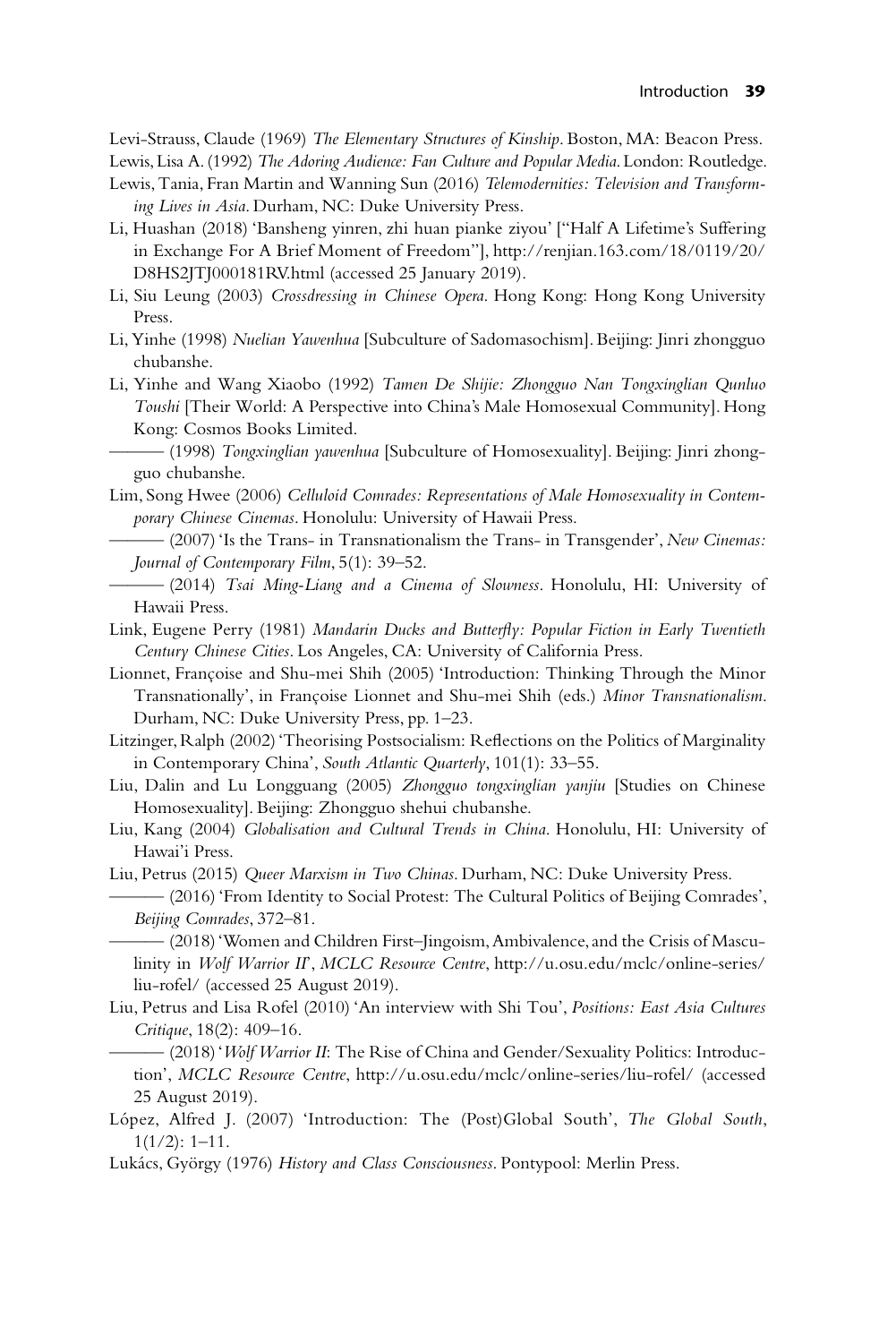- Mao, Tse-Tung (1942) 'Talks at the Yenan Forum on Literature and Art', [www.marxists.org/](http://www.marxists.org) [reference/archive/mao/selected-works/volume-3/mswv3\\_08.htm](http://www.marxists.org) (accessed 25 January 2019).
- Martin, Erica (2018) 'Dorian T. Fisk on Diversity in Drag and This Weekend's *Extravaganza*', *That's Shanghai*, [www.thatsmags.com/shanghai/post/23511/23511](http://www.thatsmags.com) (accessed 12 June 2018).
- Martin, Fran (2000) 'Surface Tensions: Reading Production of Tongzhi in Contemporary Taiwan', *GLQ*, 6(1): 61–86.
- ——— (2003) *Situating Sexualities: Queer Representation in Taiwanese Fiction, Film and Public Culture*. Hong Kong: Hong Kong University Press.
- $-$  (2010) *Backward Glances: Contemporary Chinese Cultures and the Female Homoerotic Imaginary*. Durham, NC: Duke University Press.
- Martin, Fran and Ari Larissa Heinrich (2006) *Embodied Modernities: Corporeality, Representation, and Chinese Cultures*. Honolulu, HI: University of Hawaii Press.
- Martin, Fran and Josephine Ho (2006) 'Editorial Introduction: Trans/Asia, Trans/Gender', *Inter-Asia Cultural Studies*, 7(2): 185–87.
- Martin, Fran et al. (eds.) (2008) *AsiaPacifiQueer: Rethinking Genders and Sexualities*. Urbana, IL: University of Illinois Press.
- Martinsen, Joel (2006) 'CPPCC: Exterminate the Super Girls', [www.danwei.org/trends\\_](http://www.danwei.org) [and\\_buzz/cppcc\\_exterminate\\_the\\_super\\_girls.php](http://www.danwei.org) (accessed 29 March 2019).
- Marx, Karl (1990) *Capital: Critique of Political Economy*, Vol. 1. London: Penguin Classics.
- Marx, Karl and Fredrich Engels (1967) *The Communist Manifesto*. London: Penguin Classics. ——— (1974) *The German Ideology*. London: Lawrence and Wishart.
- Massad, Joseph (2007) *Desiring Arabs*. Chicago, IL: The University of Chicago Press.
- Massey, Doreen B. (1994) *Space, Place and Gender*. Cambridge: Polity Press.
- McGrath, Jason (2008) *Postsocialist Modernity: Chinese Cinema, Literature, and Criticism in the Market Age*. Stanford, CA: Stanford University Press.
- McLelland, Mark (2006) 'Why Are Japanese Girls' Comics Full of Boys Bonking?', *Refractory: A Journal of Entertainment Media*, 10: 1–14.
	- (2009) 'Kissing Is A Symbol of Democracy: Dating Democracy and Romance in Japan Under the Occupation 1945–52', [www.uow.edu.au/arts/research/UOW063673.](http://www.uow.edu.au) [html](http://www.uow.edu.au) (accessed 15 August 2009).
- McLelland, Mark et al. (2015) *Boys' Love Manga and Beyond: History, Culture, and Community in Japan*. Jackson, MS: University Press of Mississippi.
- McMillan, Joanna (2006) *Sex, Science and Morality in China*. London and New York: Routledge.
- Meisner, Maurice (1999) *Mao's China and After: A History of the People's Republic*. New York: Free Press.
- Ming, Di (2017) 'Letter from Beijing: New Poets and New Trends in China', *Poetry International*, [https://pionline.wordpress.com/2017/01/19/letter-from-beijing-new-poets](https://pionline.wordpress.com)[and-new-trends-in-china/](https://pionline.wordpress.com) (accessed 1 January 2019).
- Mishra, Sudesh (2018) 'The Global South: Modernity and Exceptionality', in Russell West-Pavlov (ed.) *The Global South and Literature*. Cambridge: Cambridge University Press, pp. 45–55.
- Mitter, Rana (2004) *A Bitter Revolution: China's Struggle with the Modern World*. New York: Oxford University Press.
	- ——— (2008) *Modern China: A Very Short Introduction*. Oxford and New York: Oxford University Press.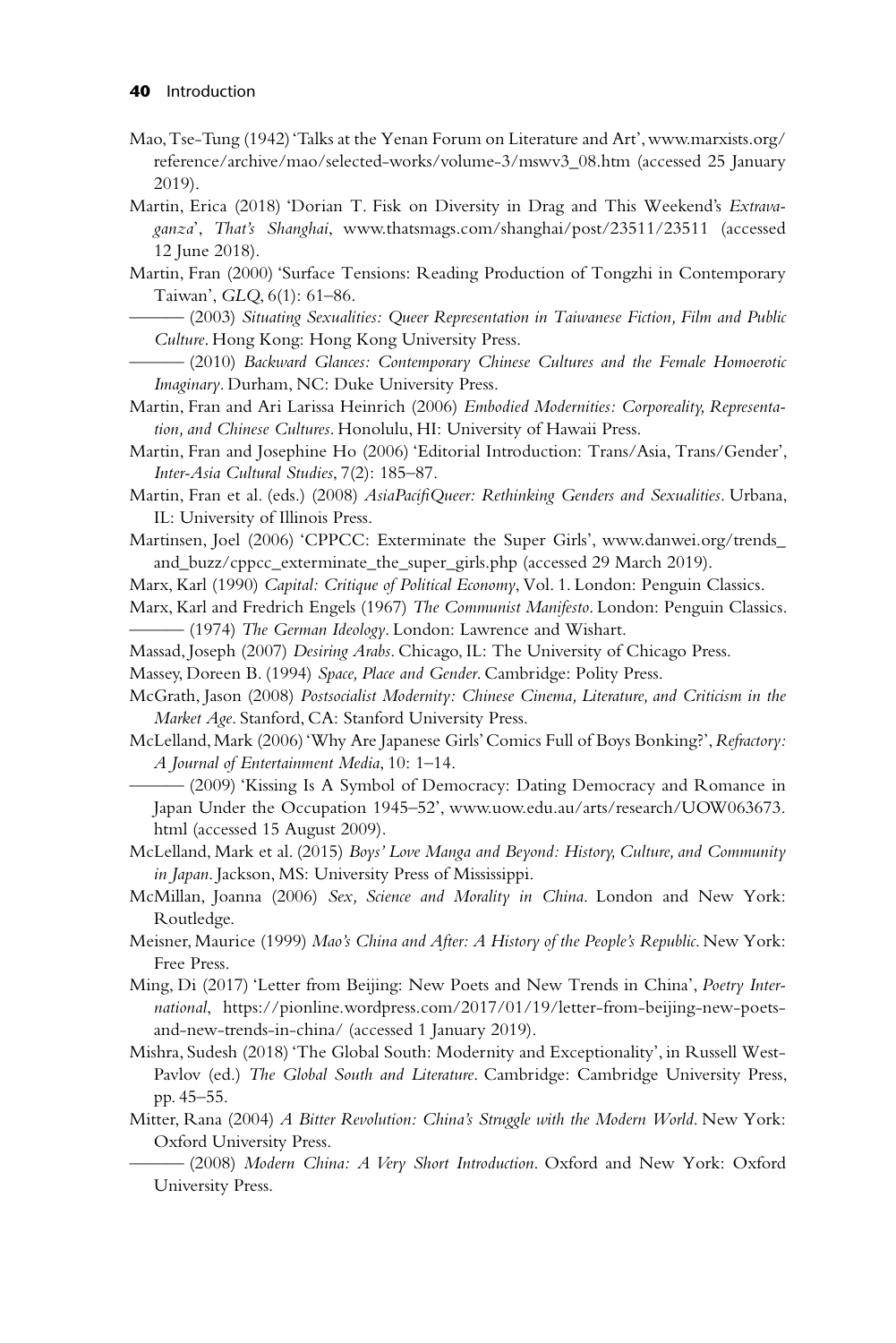- Morris, Meaghan (1990) 'Banality in Cultural Studies', in Patricia Mellencamp (ed.) *Logics of Television: Essays in Cultural Criticism*. London: BFI Publishing, pp. 14–43.
- Mu, Cao (2009) *Selected Poems of Mu Cao* [Mucao shixuan]. Translated by Yang Zongze. Chongqing: Huanqiu wenhua chubanshe.
- ——— (2012) 'Postscript' [Houji], [www.poemlife.com/showart-72735-1224.htm](http://www.poemlife.com) (accessed 17 November 2016).
- Muñoz, José Esteban (1999) *Disidentifications: Queer of Colour and the Performance of Politics*. Minneapolis, MN: University of Minnesota Press.
- ——— (2009) *Cruising Utopia: The Then and There of Queer Futurity*. New York: New York University Press.
- Nao (2014) 'The Poetry and Brief Life of a Foxconn Worker: Xi Lizhi (1990–2004)', [https://libcom.org/blog/xulizhi-foxconn-suicide-poetry](https://libcom.org) (accessed 18 November 2016).
- Ngai, Pun (2005) *Made in China: Women Factory Workers in a Global Workplace*. Durham: Duke University Press.
- NOME Gallery (2018) 'Cut Sleeve, Split Peach', [https://nomegallery.com/exhibitions/cut](https://nomegallery.com)[sleeve-split-peach/](https://nomegallery.com) (accessed 25 January 2019).
- Nüai (2009) *Tamen de ai zai shuo: koushu lishi yi* [Their love is speaking: Oral history 1]. Shanghai: Shanghai Nüai.
- Ong, Aihwa (1999) *Flexible Citizenship: The Cultural Logics of Transnationality*. Durham, NC: Duke University Press.
- Parkin, Siodhbhra (2018) 'LGBT Rights-Focused Legal Advocacy in China: The Promise, and Limits, of Litigation', *Fordham International Law Journal*, 41(5): 1243–62.
- Phoenix TV (2016) 'Lengnuan rensheng: Lao tongzhi de yisheng' [Through Thick and Thin: Life of an Old 'Comrade'], [www.youtube.com/watch?v=kTANjm0lGgQ&t=74s](http://www.youtube.com) (accessed 25 August 2019).
- Plaks, Andrew H. (1976) *Archetype and Allegory in the Dream of the Red Chamber*. Princeton, NJ: Princeton University Press.
- Prashad, Vijay (2012) *The Poorer Nations: A Possible History of the Global South*. London: Verso.

Probyn, Elspeth (1996) *Outside Belonging*. New York: Routledge.

——— (2005) *Blush: Faces of Shame*. Sydney: University of New South Wales Press.

- ——— (2008) 'Troubling Safe Choice: Girls, Friendship, Constraint, and Freedom', *South Atlantic Quarterly*, 107(2): 231–49.
- Puar, Jasbir (2007) *Terrorist Assemblages: Homonationalism in Queer Times*. Durham: Duke University Press.
	- ——— (2010) 'Israel's Gay Propaganda War', *The Guardian*, [www.theguardian.com/com](http://www.theguardian.com) [mentisfree/2010/jul/01/israels-gay-propaganda-war](http://www.theguardian.com) (accessed 25 August 2019).
- Radway, Janice A. (1984) *Reading the Romance: Women, Patriarchy, and Popular Literature*. Chapel Hill, NC: University of North Carolina Press.
- Ramakas, Micha (2004) *Tom of Finland: The Art of Pleasure*. Cologne: Taschen.
- Reel China (2009) 'Reel China Biennial Documentary Festival 2006', [www.reelchina.net/](http://www.reelchina.net) [news/04.htm](http://www.reelchina.net) (accessed 8 September 2009).
- Rich, Adrienne Cecile (1986) *Blood, Bread, and Poetry: Selected Prose, 1979–1985*. New York: Norton.
- Ritzer, George (2000) *The McDonaldisation of Society*. London: Sage.
- Robinson, Luke (2015) 'To Whom Do Our Bodies Belong? Being Queer in Chinese DV Documentary', in Zhang Zhen and Angela Zito (eds.) *DV-Made China: Digital Subjects and Social Transformations After Independent Film*. Honolulu: University of Hawai'i Press, pp. 289–315.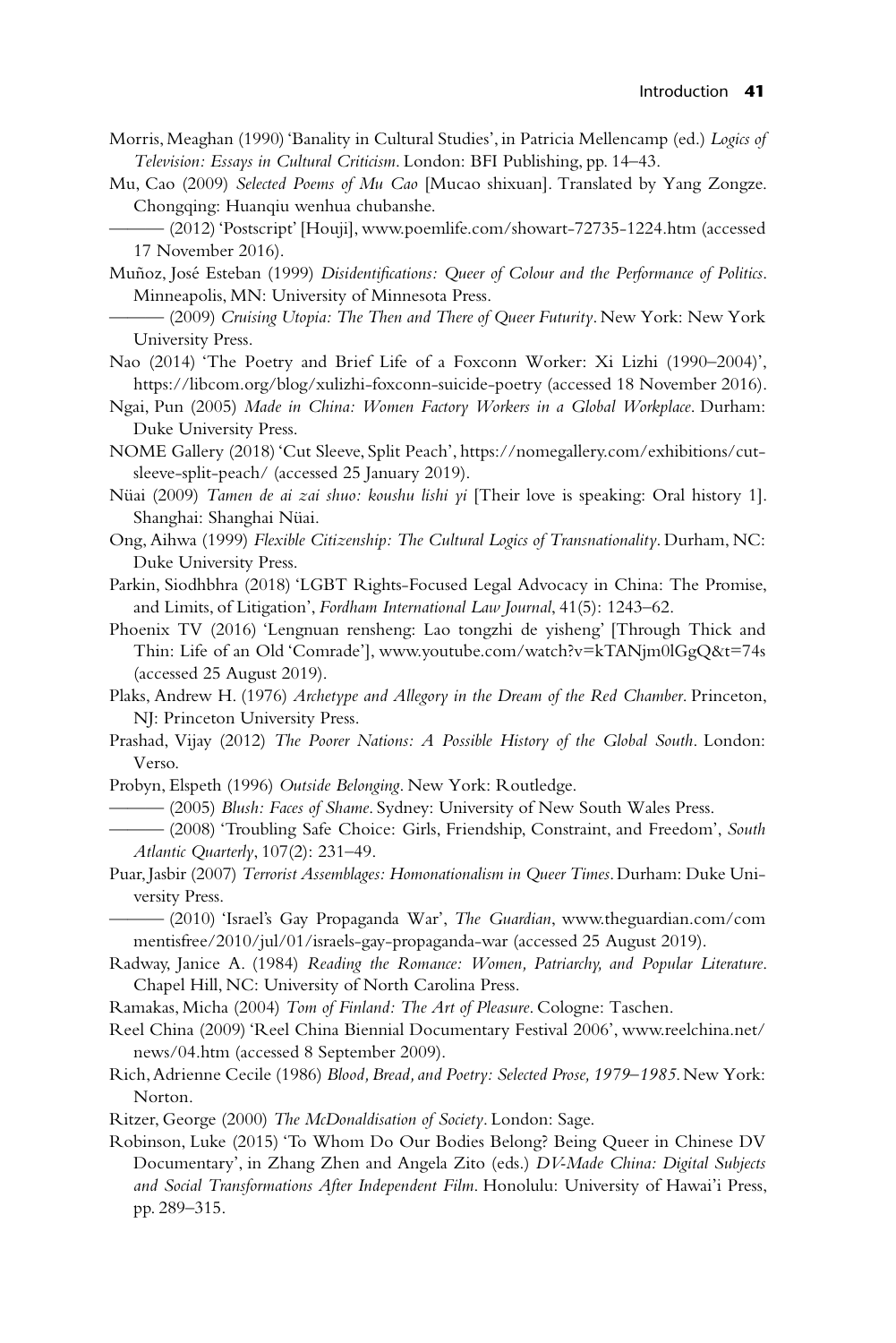- Rofel, Lisa (1999) *Other Modernities: Gendered Yearnings in China After Socialism*. Berkeley, CA: University of California Press.
	- ——— (2007) *Desiring China: Experiments in Neoliberalism, Sexuality, and Public Culture*. Durham: Duke University Press.

——— (2013) 'Grassroots Activism: Non-Normative Sexual Politics in Postsocialist China', in Wanning Sun and Yingjie Guo (eds.) *Unequal China: The Political Economy and Cultural Politics of Inequality*. Abingdon: Routledge, pp. 154–67.

- Rojas, Carlos and Ralph A. Litzinger (2016) *Ghost Protocol: Development and Displacement in Global China*. Durham, NG: Duke University Press.
- Rong, Yueming and Justin O'Connor (2018) *Cultural Industries in Shanghai: Policy and Planning Inside a Global City*. Bristol: Intellect.
- Ruan, Fang Fu (1985) 'Tongxinglian: yige weijie zhimi' [Homosexuality: An Unresolved Mystery], *Zhunin Jiankang*, March.

——— (1991) *Sex in China: Studies in Sexology in Chinese Culture*. Berlin: Springer.

- Rubin, Gayle (1975) 'The Traffic in Women: Notes on the "Political Economy" of Sex', in Rayna Reiter (ed.) *Toward an Anthropology of Women*. New York: Monthly Review Press, pp. 157–210.
- Ryan, Michael (1988) 'The Politics of Film: Discourse, Psychoanalysis, Ideology', in Carl Nelson and Lawrence Grossberg (eds.) *Marxism and the Interpretation of Culture*. Hampshire and London: McMillian Education, pp. 477–86.
- Said, Edward (1991) *Orientalism*. London: Penguin.
- ——— (1994) *Culture and Imperialism*. New York: Vintage.
- Sang, Tze-Ian D. (2003) *The Emerging Lesbian: Female Same-Sex Desire in Modern China*. Chicago, IL: The University of Chicago Press.
- Schein, Louisa (1999) 'Performing Modernity', *Cultural Anthropology*, 14(3): 361–95.
- Schroeder, William F. (2015) 'Research, Activism, and Activist Research in Tongzhi China', in Elisabeth L. Engebretsen, W. F. Schroeder and Hongwei Bao (eds.) *Queer/Tongzhi China: New Perspectives on Research, Activism and Media Cultures*. Copenhagen: NIAS Press, pp. 80–100.
- Schwarcz, Vera (1986) *The Chinese Enlightenment: Intellectuals and the Legacy of the May Fourth Movement of 1919*. Berkeley, CA: University of California Press.
- Sebag-Montefiore, Clarissa (2012) 'Xiyadie Depicts Homosexual Love in Chinese Paper-Cuts', [https://clarissasebagmontefiore.co.uk/xiyadie-depicts-homosexual-love-chinese](https://clarissasebagmontefiore.co.uk)[papercuts/](https://clarissasebagmontefiore.co.uk) (accessed 25 January 2019).
- Sedgwick, Eve Kosofsky (1985) *Between Men*. New York: Columbia University Press.
- ——— (1990) *Epistemology of the Closet*. Berkeley, CA: University of California Press.
- ——— (1993) *Tendencies*. Durham, NC: Duke University Press.
- ——— (2003) *Touching Feeling: Affect, Pedagogy, Performativity*. Durham, NC and London: Duke University Press.
- SexybeijingTV (2012) 'The Siberian Butterfly', [www.youtube.com/watch?v=XTsXO1fQ2CQ](http://www.youtube.com) (accessed 25 January 2019).
- Sha, Qing (dir.) (2002) *Zai yiqi de shiguang* [*Wellspring*], documentary, China, 49 minutes, Mandarin with English subtitles.
- Shanghai Daily (2013) *Chinese Dream*. Shanghai: Shanghai Daily Press.
- Shi Tou (2013) *Shi Tou*. Gothenburg, Sweden: The Museum of World Culture, [www.varld](http://www.varldskulturmuseerna.se) [skulturmuseerna.se/en/varldskulturmuseet/ongoing-exhibitions/previous-exhibitions/](http://www.varldskulturmuseerna.se) [secret-love/artists/shi-tou/](http://www.varldskulturmuseerna.se) (accessed 25 August 2019).
- Shih, Shu-mei (2001) *The Lure of the Modern: Writing Modernism in Semicolonial China 1917– 1937*. Berkeley, CA: University of California Press.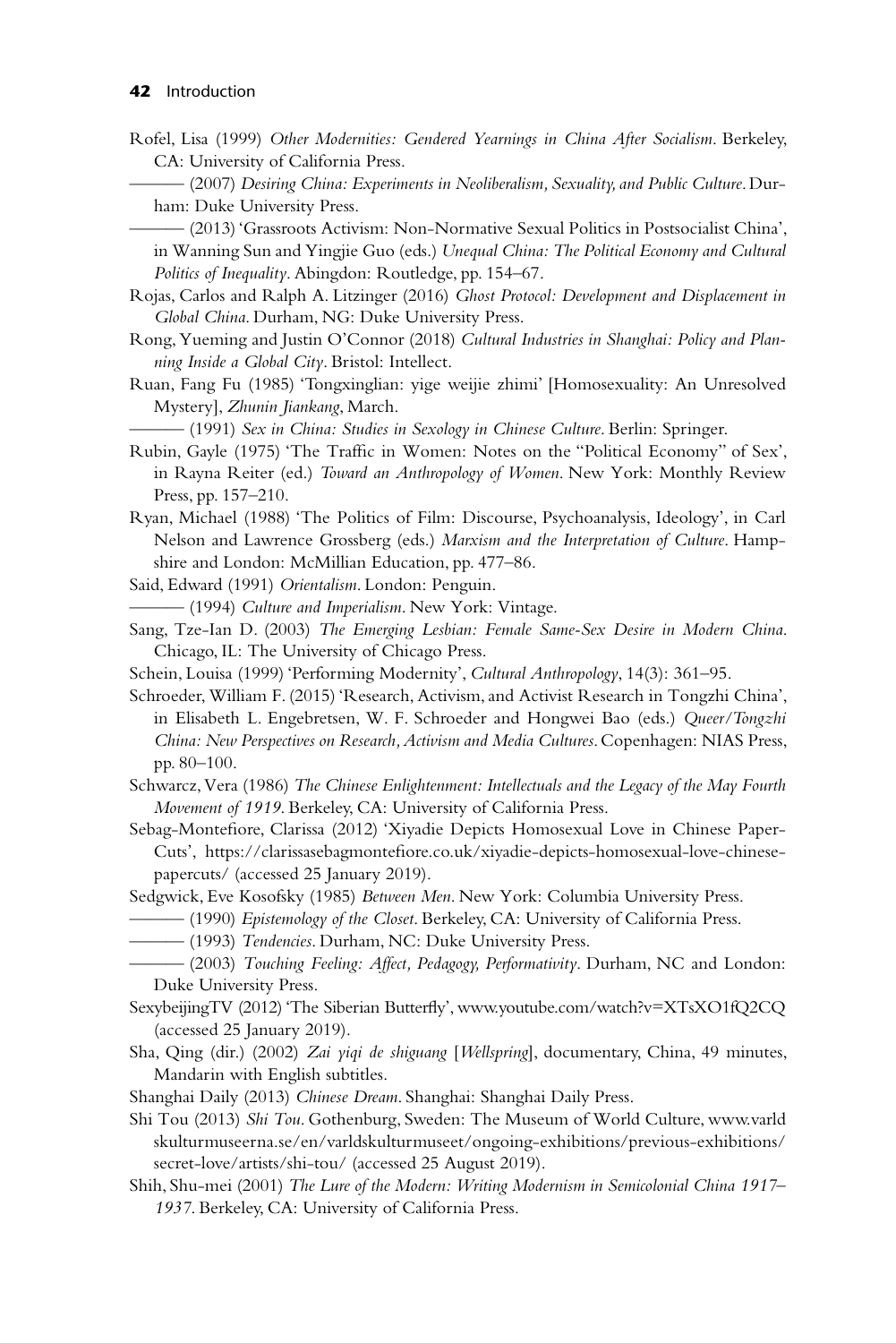——— (2007) *Visuality and Identity: Sinophone Articulations Across the Pacific*. Berkeley, CA: University of California Press.

- Short, Morgen (2018) 'DKNSTRKT, A Collective of Gender-fluid Drag Lovers', *Smart Shanghai*, [www.smartshanghai.com/articles/activities/undercurrents-dknstrkt-a-collec](http://www.smartshanghai.com) [tive-of-gender-fluid-drag-lovers](http://www.smartshanghai.com) (accessed 10 June 2018).
- Soja, Edward W. (1996) *Thirdspace: Journeys to Los Angeles and Other Real-and-Imagined Places*. Cambridge, MA: Blackwell.
- Sommer, Matthew H. (2000) *Sex, Law, and Society in Late Imperial China*. Stanford, CA: Stanford University Press.

Spivak, Gayatri Chakravorty (1988) *Can the Subaltern Speak?* Basingstoke: Macmillan.

- Stryker, Susan (2012) 'De/Colonising Transgender Studies of China', in Howard Chiang (ed.) *Transgender China*. New York: Palgrave McMillan, pp. 287–92.
- ——— (2017) *Transgender History: The Roots of Today's Revolution*. Berkeley, CA: Seal Press.

Stryker, Susan and Aren Aizura (2013) *The Transgender Studies Reader 2*. New York: Routledge.

- Stryker, Susan, Paisley Currah and Lisa Jean Moore (2008) 'Introduction: Trans-, Trans, or Transgender?' *WSQ: Women's Studies Quarterly*, 36(3/4): 11–22.
- Stryker, Susan and Stephen Whittle (2006) *The Transgender Studies Reader*. New York: Routledge.
- Sui, Cindy (2017) 'The Gay Chinese Farmer and His Cutting Edge Art', [www.bbc.co.uk/](http://www.bbc.co.uk) [news/world-asia-41197396](http://www.bbc.co.uk) (accessed 25 January 2019).
- Tang, Denise Tse-Shang (2011) *Conditional Spaces: Hong Kong Lesbian Desires and Everyday Life*. Hong Kong: Hong Kong University Press.
- Tang, Xiaobing (2000) *Chinese Modern: The Heroic and the Quotidian*. Durham, NC: Duke University Press.
- Thede, Michael (2018) '*Extravaganza*: Matthew Baren Talks His Drag Scene Doc', *Eastern Independent*, [http://eastindie.net/extravaganza-matthew-baren/](http://eastindie.net) (accessed 10 June 2018).
- Thornton, Sara (1996) *Club Cultures: Music, Media, and Subcultural Capital*. Hanover: University Press of New England.
- Toffler, Alvin (1980) *The Third Wave*. New York: Morrow.
- Tomlinson, John (1999) *Globalisation and Culture*. Cambridge: Polity Press.
- Tong, Yujie (2011) *Zhongguo nüxing zhuyi yishuxing xiuci xue (Rhetoric of Gender and Sexuality in Feminist Art in China)*. Guilin: Guangxi shifan daxue chubanshe.
- Tongyu (2011) *Beijing lala shequ fazhan koushu shi yi: shequ lishi* [*Oral History of Beijing's Lala Communities 1: Community History*]. Beijing: Tongyu.
- van Crevel, Maghiel (2017) 'Walking On the Wild Side: Snapshots of the Chinese Poetry Scene', *MCLC Resource Centre*, [http://u.osu.edu/mclc/online-series/walk-on-the-wild](http://u.osu.edu)[side/](http://u.osu.edu) (accessed 1 January 2019).
- Vitiello, Giovanni (2011) *The Libertine's Friend: Homosexuality and Masculinity in Late Imperial China*. Chicago, IL: University of Chicago Press.
- Wang, Ban (2004) *Illuminations from the Past: Trauma, Memory, and History in Modern China*. Stanford, CA: Stanford University Press.
- Wang, Dewei (1997) *Fin-de-Siecle Splendor: Repressed Modernities of Late Qing Fiction, 1849– 1911*. Stanford: Stanford University Press.
- Wang, Di (2003) *Street Culture in Chengdu: Public Space, Urban Commoners, and Local Politics, 1870–1930*. Stanford, CA: Stanford University Press.

Wang, Hui (2003) *China's New Order*. Cambridge, MA: Harvard University Press.

——— (2004) *Xiandai zhongguo sixiang de xingqi* [The Rise of Modern Chinese Thought]. Beijing: Sanlian shudian.

——— (2009) *The End of the Revolution: China and the Limits of Modernity*. London: Verso.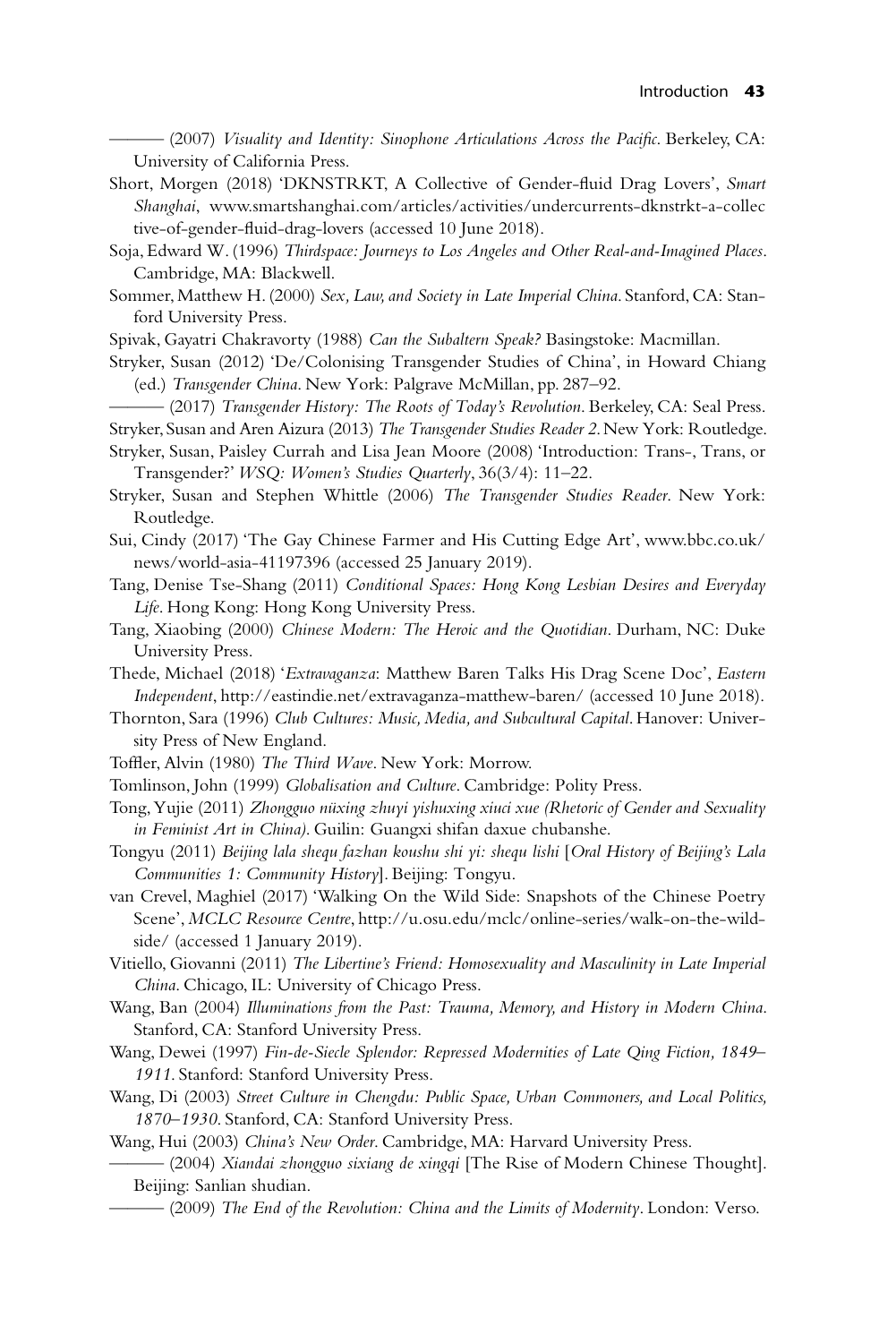- Wang, Jing (1996) *High Culture Fever: Politics, Aesthetics, and Ideology in Deng's China*. Berkeley, CA: University of California Press.
- Wang, Qi (2015) 'Queerness, Entertainment, and Politics: Queer Performance and Performativity in Chinese Pop', in Elisabeth L. Engebretsen, William F. Schroeder and Hongwei Bao (eds.) *Queer/Tongzhi China: New Perspectives on Research, Activism and Media Cultures*. Copenhagen: NIAS Press, pp. 153–78.
- Wang, Shuaishuai (2020) 'Calculating Dating Goals: Data Gaming and Algorithmic Sociality on Blued, a Chinese Gay Dating App', *Information, Communication & Society*, 23(2): 181–97.
- Wang, Xiaobo and Li Yinhe (2006) *Donggong xigong* [*East Palace, West Palace*]. Xi'an: Shaanxi shifan daxue chubanshe.

Wang, Yiyan (2006) *Narrating China: Jia Pingwa and His Fictional World*. Abingdon: Routledge.

- Warner, Michael (2002) *Publics and Counterpublics*. New York and Cambridge, MA: Zone Books.
- Weeks, Jeffrey (1998) 'The Sexual Citizen', *Theory, Culture and Society*, 15(3/4): 35–52.
- Wei, Tingting (2015) 'A Look at the Beijing Conference Through Lesbian Eyes', *Asian Journal of Women's Studies*, 21(3): 316–25.
- Welland, Sasha Su-Ling (2018) *Experimental Beijing: Gender and Representation in Chinese Contemporary Art*. Durham, NC: Duke University Press.
- West-Pavlov, Russell (2018) 'Toward the Global South: Concept or Shimea, Paradigm or Panacea?' in Russell West-Pavlov (ed.) *The Global South and Literature*. Cambridge: Cambridge University Press, pp. 1–22.
- Wielander, Gerda and Derek Hird (2018) *Chinese Discourses on Happiness*. Hong Kong: Hong Kong University Press.
- Wilde, Oscar (1891) 'The Soul of Man Under Socialism', [www.marxists.org/reference/](http://www.marxists.org) [archive/wilde-oscar/soul-man/](http://www.marxists.org) (accessed 25 January 2019).
- Willens, Liliane (2013) *Stateless in Shanghai*. Hong King: Earnshaw Books.
- Williams, Raymond (1961) *The Long Revolution*. New York: Penguin.
- Wood, Andrea (2006) '"Straight" Women, Queer Texts: Boy-Love Manga and the Rise of a Global Counterpublic', *Women's Studies Quarterly*, 34(1/2): 394–414.
- Yadley, Jim (2005) 'An Unlikely Pop Icon Worries China', *The New York Times*, [www.](http://www.nytimes.com) [nytimes.com/2005/09/04/world/asia/04iht-super.html?\\_r=1](http://www.nytimes.com) (accessed 29 March 2019).
- Yang, Ling and Hongwei Bao (2012) 'Queerly Intimate: Friends, Fans and Affective Communication in a *Super Girl* Fan Fiction Community', *Cultural Studies*, 26(6): 842–71.
- Yang, Mayfair Mei-hui (1994) *Gifts, Favours, and Banquets: The Art of Social Relationships in China*. Ithaca, NY: Cornell University Press.
	- ——— (1999) *Spaces of Their Own: Women's Public Sphere in Transnational China*. Minneapolis, MN: University of Minnesota Press.
- Yau Ching (ed.) (2010) *As Normal as Possible: Negotiating Sexuality and Gender in Mainland China and Hong Kong*. Hong Kong: Hong Kong University Press.
- Ye, Shana (2018) 'A Reparative Turn to "Queer Socialism": Male Same-Sex Desires in the Cultural Revolution', in Howard Chiang (ed.) *Sexuality in China: Histories of Power and Pleasure*. Seattle, WA: University of Washington Press, pp. 142–62.
- Yoon, Duncan M. (2018) 'Bandung Nostalgia and the Global South', in Russell West-Pavlov (ed.) *The Global South and Literature*. Cambridge: Cambridge University Press, pp. 23–33.
- Young, Damon and Joshua J. Weiner (2011) 'Introduction: Queer Bonds', *GLQ*, 17(2/3): 223–41.
- Yu, Anthony C. (1997) *Reading the Stone: Desire and the Making of Fiction in Dream of the Red Chamber*. Princeton, NJ: Princeton University Press.